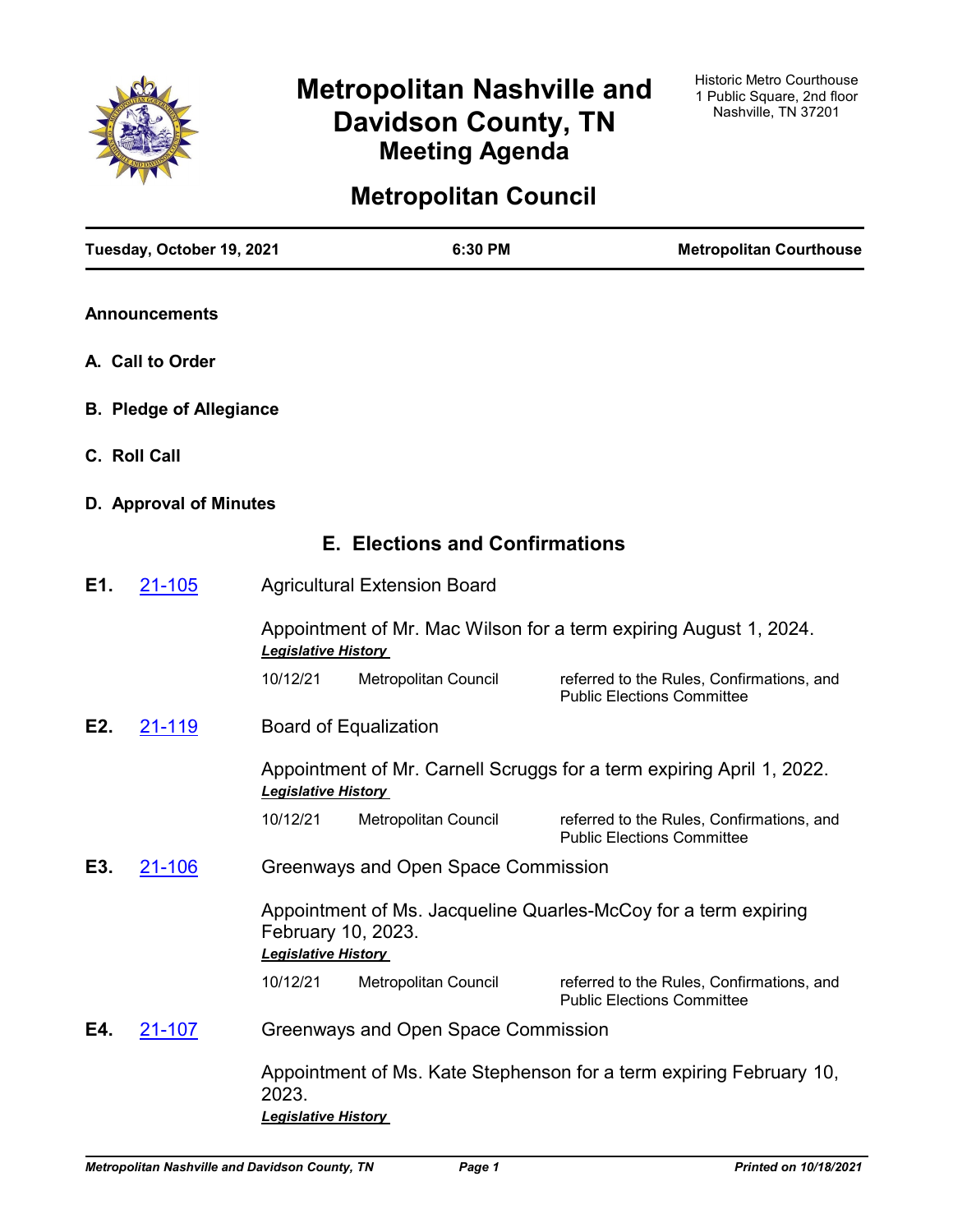|      | <b>Metropolitan Council</b>                                                                                        |                                                     | <b>Meeting Agenda</b>                                                                             | October 19, 2021                                                               |  |  |
|------|--------------------------------------------------------------------------------------------------------------------|-----------------------------------------------------|---------------------------------------------------------------------------------------------------|--------------------------------------------------------------------------------|--|--|
|      |                                                                                                                    | 10/12/21                                            | Metropolitan Council                                                                              | referred to the Rules, Confirmations, and<br><b>Public Elections Committee</b> |  |  |
| E5.  | 21-090                                                                                                             |                                                     |                                                                                                   | Mechanical, Plumbing, and Electrical Examiners Appeals Board                   |  |  |
|      |                                                                                                                    | 2023.                                               |                                                                                                   | Appointment of Mr. Terry Atwood for a term expiring September 21,              |  |  |
|      |                                                                                                                    | <b>Legislative History</b>                          |                                                                                                   |                                                                                |  |  |
|      |                                                                                                                    | 9/28/21                                             | Metropolitan Council                                                                              | referred to the Rules, Confirmations, and<br><b>Public Elections Committee</b> |  |  |
|      |                                                                                                                    |                                                     | 10/5/21 deferred by rule                                                                          |                                                                                |  |  |
|      |                                                                                                                    | 10/5/21                                             | Metropolitan Council                                                                              | deferred                                                                       |  |  |
| E6.  | 21-093                                                                                                             |                                                     |                                                                                                   | Mechanical, Plumbing, and Electrical Examiners Appeals Board                   |  |  |
|      |                                                                                                                    | <b>Legislative History</b>                          |                                                                                                   | Appointment of Mr. Weston Iler for a term expiring September 21, 2025.         |  |  |
|      |                                                                                                                    | 9/28/21                                             | Metropolitan Council                                                                              | referred to the Rules, Confirmations, and<br><b>Public Elections Committee</b> |  |  |
|      |                                                                                                                    |                                                     | 10/5/21 recommended for deferral                                                                  |                                                                                |  |  |
|      |                                                                                                                    | 10/5/21                                             | Metropolitan Council                                                                              | deferred                                                                       |  |  |
| E7.  | 21-108                                                                                                             | Nashville Education, Community, and Arts Television |                                                                                                   |                                                                                |  |  |
|      |                                                                                                                    |                                                     | Appointment of Mr. Mark Brown for a term expiring February 5, 2024.<br><b>Legislative History</b> |                                                                                |  |  |
|      |                                                                                                                    | 10/12/21                                            | Metropolitan Council                                                                              | referred to the Rules, Confirmations, and<br><b>Public Elections Committee</b> |  |  |
| E8.  | 21-109                                                                                                             | Nashville Education, Community, and Arts Television |                                                                                                   |                                                                                |  |  |
|      |                                                                                                                    | <b>Legislative History</b>                          | Appointment of Dana Schroering for a term expiring May 5, 2023.                                   |                                                                                |  |  |
|      |                                                                                                                    | 10/12/21                                            | Metropolitan Council                                                                              | referred to the Rules, Confirmations, and<br><b>Public Elections Committee</b> |  |  |
| E9.  | <b>Procurement Standards Board</b><br>21-102<br>Election to fill one vacancy for a term expiring October 19, 2024. |                                                     |                                                                                                   |                                                                                |  |  |
|      |                                                                                                                    |                                                     |                                                                                                   |                                                                                |  |  |
|      |                                                                                                                    | <b>Legislative History</b>                          | Brady Etzkorn-Morris (Nominated by CM Bradford)<br>Roger Ligon, Jr.                               | (Nominated by CM Sepulveda)                                                    |  |  |
|      |                                                                                                                    | 10/5/21                                             | Metropolitan Council                                                                              | approved                                                                       |  |  |
| E10. | <u>21-110</u>                                                                                                      |                                                     | <b>Property Standards and Appeals Board</b>                                                       |                                                                                |  |  |
|      |                                                                                                                    | <b>Legislative History</b>                          |                                                                                                   | Appointment of Mr. Joe Hobbs for a term expiring August 21, 2024.              |  |  |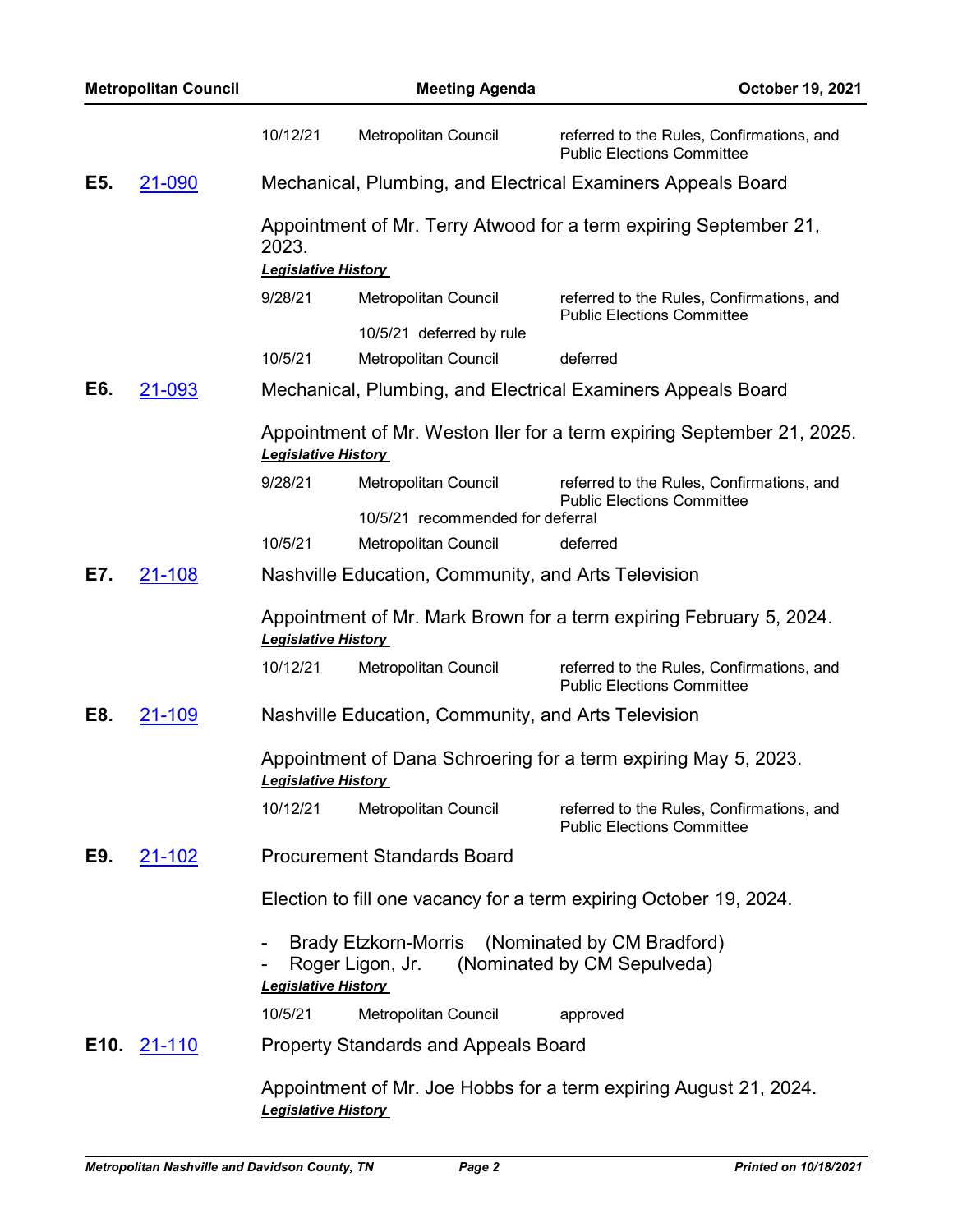|             | <b>Metropolitan Council</b> |                                                                            | <b>Meeting Agenda</b>                                                                                | October 19, 2021                                                               |  |  |
|-------------|-----------------------------|----------------------------------------------------------------------------|------------------------------------------------------------------------------------------------------|--------------------------------------------------------------------------------|--|--|
|             |                             | 10/12/21                                                                   | Metropolitan Council                                                                                 | referred to the Rules, Confirmations, and<br><b>Public Elections Committee</b> |  |  |
| E11. 21-111 |                             |                                                                            | <b>Property Standards and Appeals Board</b>                                                          |                                                                                |  |  |
|             |                             | <b>Legislative History</b>                                                 |                                                                                                      | Appointment of Mr. Roger Ligon, Sr. for a term expiring August 6, 2024.        |  |  |
|             |                             | 10/12/21                                                                   | Metropolitan Council                                                                                 | referred to the Rules, Confirmations, and<br><b>Public Elections Committee</b> |  |  |
| E12. 21-112 |                             |                                                                            | <b>Property Standards and Appeals Board</b>                                                          |                                                                                |  |  |
|             |                             |                                                                            | Appointment Ms. Karen Roach for a term expiring July 29, 2024.<br><b>Legislative History</b>         |                                                                                |  |  |
|             |                             | 10/12/21                                                                   | Metropolitan Council                                                                                 | referred to the Rules, Confirmations, and<br><b>Public Elections Committee</b> |  |  |
| E13.        | <u>21-113</u>               |                                                                            | <b>Property Standards and Appeals Board</b>                                                          |                                                                                |  |  |
|             |                             |                                                                            | Appointment of Ms. Lynne Wilkinson for a term expiring August 6, 2024.<br><b>Legislative History</b> |                                                                                |  |  |
|             |                             | 10/12/21                                                                   | Metropolitan Council                                                                                 | referred to the Rules, Confirmations, and<br><b>Public Elections Committee</b> |  |  |
| E14. 21-114 |                             |                                                                            | <b>Public Administrator</b>                                                                          |                                                                                |  |  |
|             |                             | Appointment of Ms. Michelle Poss for a term expiring December 31,<br>2023. |                                                                                                      |                                                                                |  |  |
|             |                             |                                                                            | Ms. Poss will fill the unexpired term of Ms. Peggy Mathes.<br><b>Legislative History</b>             |                                                                                |  |  |
|             |                             | 10/12/21                                                                   | Metropolitan Council                                                                                 | referred to the Rules, Confirmations, and<br><b>Public Elections Committee</b> |  |  |
| E15.        | <u>21-115</u>               | <b>Public Trustee</b>                                                      |                                                                                                      |                                                                                |  |  |
|             |                             | 2023.                                                                      | Appointment of Mr. William Haynes for a term expiring December 31,                                   |                                                                                |  |  |
|             |                             | <b>Legislative History</b>                                                 |                                                                                                      | Mr. Haynes will fill the unexpired term of Mr. Michael Castellarin.            |  |  |
|             |                             | 10/12/21                                                                   | Metropolitan Council                                                                                 | referred to the Rules, Confirmations, and<br><b>Public Elections Committee</b> |  |  |
| E16.        | <u>21-116</u>               |                                                                            | <b>Work Release Commission</b>                                                                       |                                                                                |  |  |
|             |                             | <b>Legislative History</b>                                                 |                                                                                                      | Appointment of Mr. Larry Cohen for a term expiring October 19, 2025.           |  |  |
|             |                             | 10/12/21                                                                   | Metropolitan Council                                                                                 | referred to the Rules, Confirmations, and<br><b>Public Elections Committee</b> |  |  |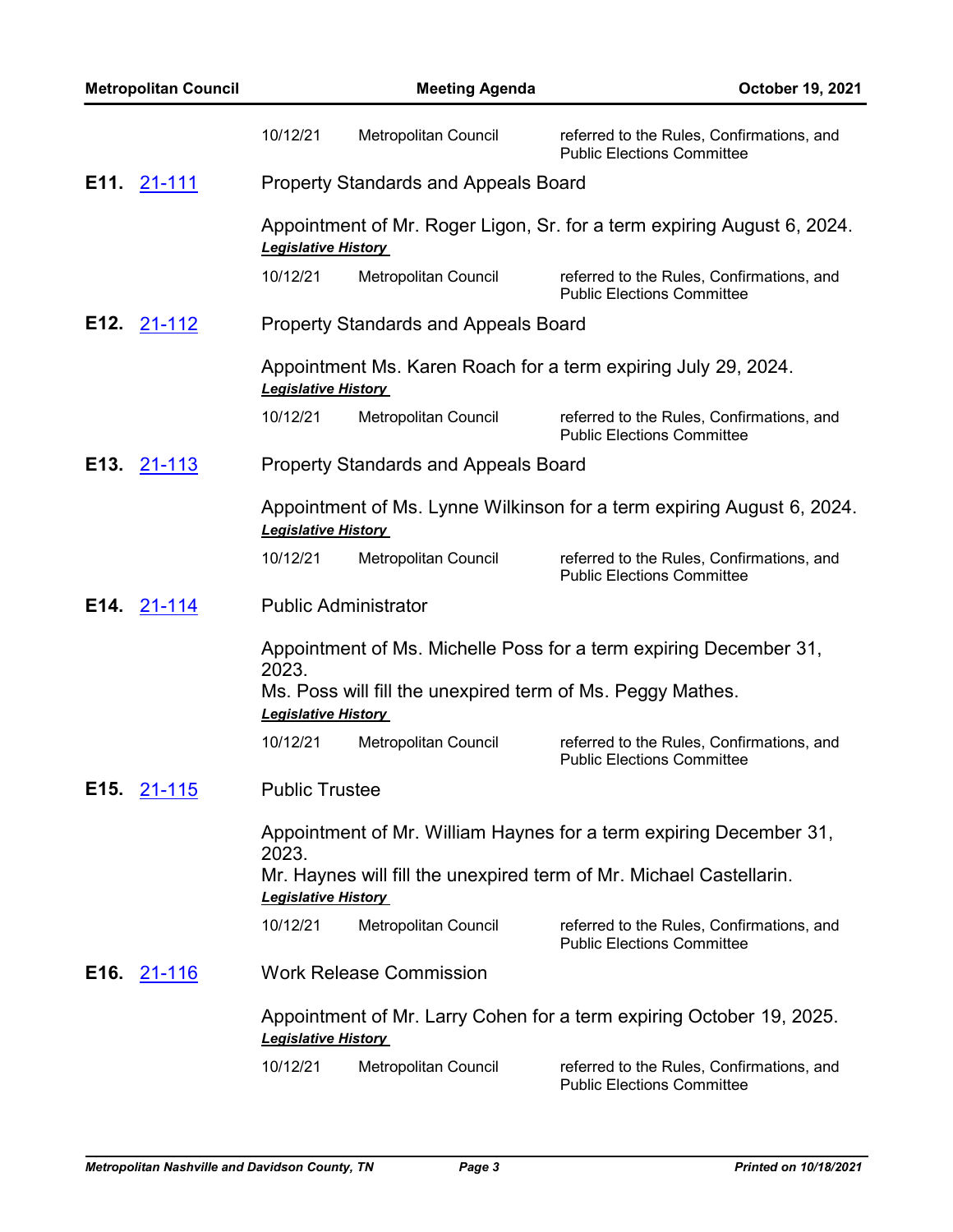Work Release Commission **E17.** [21-117](http://nashville.legistar.com/gateway.aspx?m=l&id=/matter.aspx?key=13716)

> Appointment of Ms. Eileen White for a term expiring October 19, 2025. *Legislative History*

10/12/21 Metropolitan Council referred to the Rules, Confirmations, and Public Elections Committee

Work Release Commission **E18.** [21-118](http://nashville.legistar.com/gateway.aspx?m=l&id=/matter.aspx?key=13717)

> Appointment of Dr. John Witherspoon for a term expiring October 19, 2025.

#### *Legislative History*

10/12/21 Metropolitan Council referred to the Rules, Confirmations, and

Public Elections Committee

### **F. Public Comment Period**

*This time is dedicated to allow members of the public who have registered in advance to speak upon matters related to the Metropolitan Nashville and Davidson County community.*

### **G. Resolutions on Public Hearing**

1. [RS2021-1185](http://nashville.legistar.com/gateway.aspx?m=l&id=/matter.aspx?key=13684) A resolution exempting Nashville Zoo at Grassmere, located at 3777 Nolensville Pike, from the minimum distance requirements for obtaining a beer permit pursuant to Section 7.08.090.E of the Metropolitan Code.

| <b>Sponsors:</b> | Johnston<br><b>Legislative History</b> |                      |                                                                           |  |  |
|------------------|----------------------------------------|----------------------|---------------------------------------------------------------------------|--|--|
|                  | 9/24/21                                | Metropolitan Council | advertised                                                                |  |  |
|                  | 10/12/21                               | Metropolitan Council | referred to the Government Operations and<br><b>Regulations Committee</b> |  |  |
|                  | 10/12/21                               | Metropolitan Council | filed                                                                     |  |  |

### **H. Consent Resolutions and Resolutions**

**2.** [RS2021-1166](http://nashville.legistar.com/gateway.aspx?m=l&id=/matter.aspx?key=13606) A resolution accepting a donation from the Congress Group in the amount of \$2,500,000 as a contribution to the Barnes Housing Trust Fund and approving a donation from the Congress Group in the amount of \$500,000 to a to-be-formed nonprofit entity for the benefit of Wharf Park.

#### *Sponsors:* OConnell, Parker, Allen, Bradford, Toombs, Welsch and Suara

*Attachments:* [RS2021-1166 Exhibit 1](http://nashville.legistar.com/gateway.aspx?M=F&ID=3d8de910-513d-4213-b39b-d8ba9bd828c4.PDF)

| <b>Legislative History</b> |                                 |                                                                          |
|----------------------------|---------------------------------|--------------------------------------------------------------------------|
| 9/28/21                    | Metropolitan Council            | referred to the Public Facilities, Arts, and<br><b>Culture Committee</b> |
|                            | 10/5/21 deferred                |                                                                          |
| 10/4/21                    | Affordable Housing<br>Committee | approved                                                                 |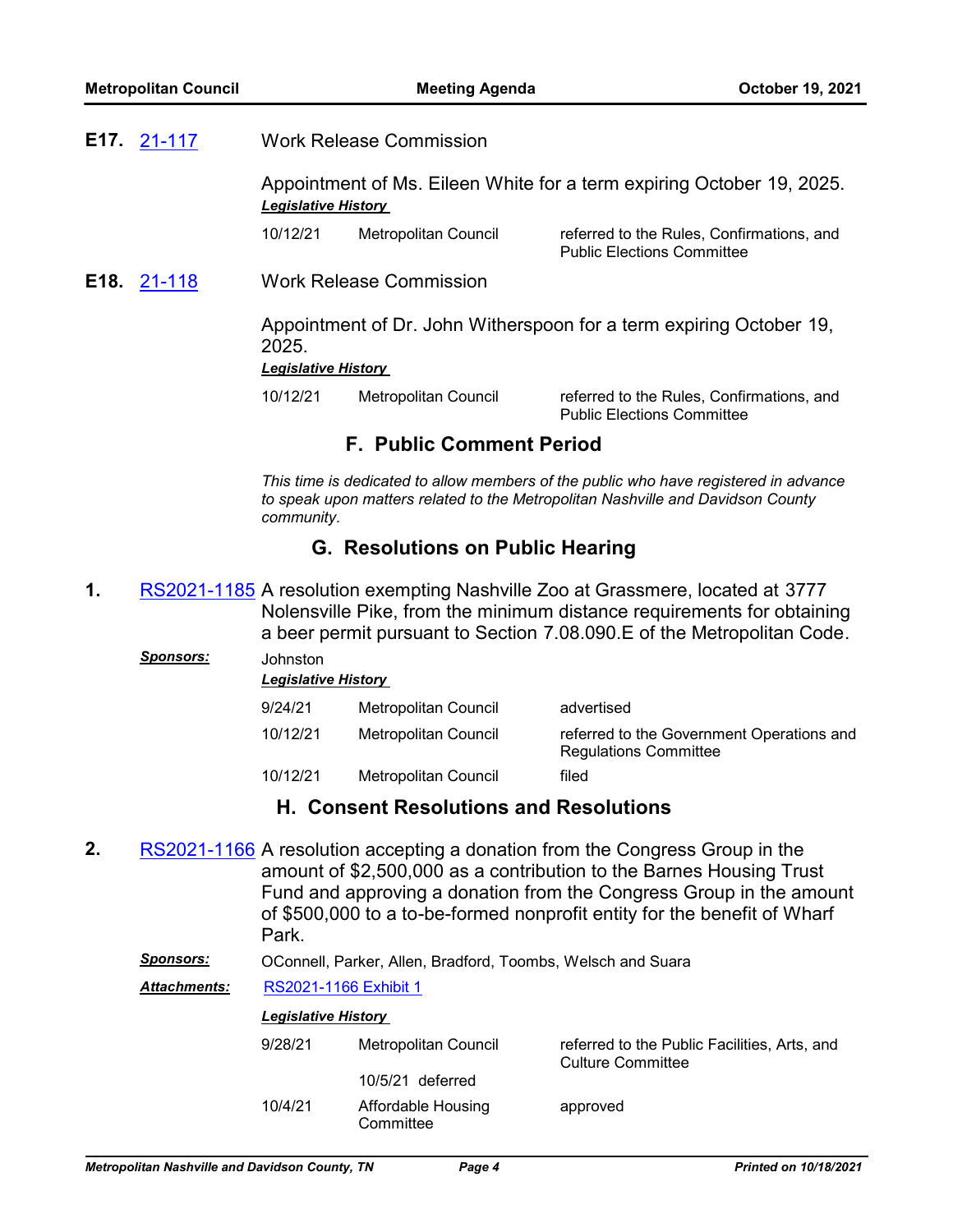| <b>Metropolitan Council</b> |                      | <b>Meeting Agenda</b>                                                                                                                                                                                                                                                                                                                      |                                        | October 19, 2021                                               |  |
|-----------------------------|----------------------|--------------------------------------------------------------------------------------------------------------------------------------------------------------------------------------------------------------------------------------------------------------------------------------------------------------------------------------------|----------------------------------------|----------------------------------------------------------------|--|
|                             |                      | 10/4/21                                                                                                                                                                                                                                                                                                                                    | <b>Budget and Finance</b><br>Committee | approved                                                       |  |
|                             |                      | 10/5/21                                                                                                                                                                                                                                                                                                                                    | Metropolitan Council                   | deferred                                                       |  |
| 3.                          |                      | RS2021-1186 A resolution approving an Intergovernmental Agreement related to the<br>South Nashville Central Business Improvement District by and between<br>The Metropolitan Government of Nashville and Davidson County and<br>the Industrial Development Board of The Metropolitan Government of<br><b>Nashville and Davidson County</b> |                                        |                                                                |  |
|                             | <u>Sponsors:</u>     | Allen and Styles                                                                                                                                                                                                                                                                                                                           |                                        |                                                                |  |
|                             | <u> Attachments:</u> | <b>RS2021-1186 Exhibit</b>                                                                                                                                                                                                                                                                                                                 |                                        |                                                                |  |
|                             |                      | <b>Legislative History</b>                                                                                                                                                                                                                                                                                                                 |                                        |                                                                |  |
|                             |                      | 10/12/21                                                                                                                                                                                                                                                                                                                                   | Metropolitan Council                   | referred to the Budget and Finance<br>Committee                |  |
| 4.                          |                      | RS2021-1187 A resolution approving a license agreement between the Metropolitan<br>Government and the State of Tennessee relating to the use of certain<br>space beneath the Broadway bridge spanning the Gulch.                                                                                                                           |                                        |                                                                |  |
|                             | <u> Sponsors:</u>    |                                                                                                                                                                                                                                                                                                                                            | OConnell, Allen and Young              |                                                                |  |
|                             | <u> Attachments:</u> | RS2021-1187 Exhibit 1                                                                                                                                                                                                                                                                                                                      |                                        |                                                                |  |
|                             |                      | <b>Legislative History</b>                                                                                                                                                                                                                                                                                                                 |                                        |                                                                |  |
|                             |                      | 10/12/21                                                                                                                                                                                                                                                                                                                                   | Metropolitan Council                   | referred to the Budget and Finance<br>Committee                |  |
|                             |                      | 10/12/21                                                                                                                                                                                                                                                                                                                                   | Metropolitan Council                   | referred to the Transportation and<br>Infrastructure Committee |  |
| 5.                          |                      | RS2021-1188 A resolution authorizing the Metropolitan Development and Housing<br>Agency to negotiate and enter into a PILOT Agreement and accept<br>payments in lieu of ad valorem taxes with respect to a multi-family<br>housing project located at 5800 Maudina Drive known as Richland Hills.                                          |                                        |                                                                |  |
|                             | <b>Sponsors:</b>     |                                                                                                                                                                                                                                                                                                                                            | Roberts, Parker, Allen and Welsch      |                                                                |  |
|                             | Attachments:         |                                                                                                                                                                                                                                                                                                                                            | RS2021-1188 Agreement Exhibit          |                                                                |  |
|                             |                      |                                                                                                                                                                                                                                                                                                                                            | Proposed Substitute RS2021-1188        |                                                                |  |
|                             |                      | <b>Legislative History</b>                                                                                                                                                                                                                                                                                                                 |                                        |                                                                |  |

| 10/12/21 | <b>Metropolitan Council</b> | referred to the Affordable Housing<br>Committee |
|----------|-----------------------------|-------------------------------------------------|
| 10/12/21 | Metropolitan Council        | referred to the Budget and Finance<br>Committee |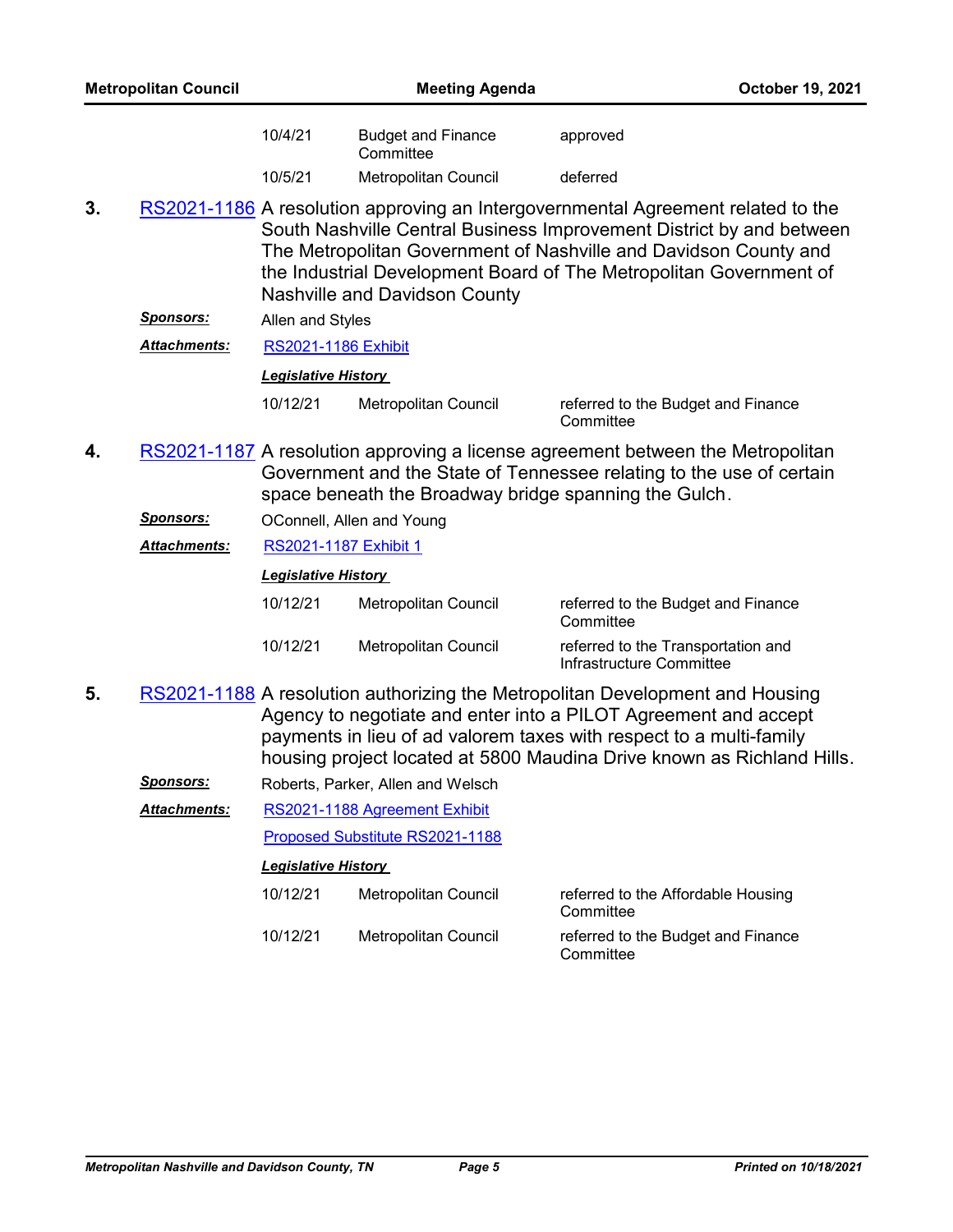- **6.** [RS2021-1189](http://nashville.legistar.com/gateway.aspx?m=l&id=/matter.aspx?key=13700) A resolution approving a contract by and between the State of Tennessee, Department of Commerce and Insurance and the Metro Nashville Fire Department ("NFD"), for the provision of annual fire and building safety inspection services for pre-kindergarten and kindergarten through twelfth grade schools.
	- *Sponsors:* Evans, Lee and Suara

*Attachments:* [RS2021-1189 Contract Exhibit](http://nashville.legistar.com/gateway.aspx?M=F&ID=fcdfc5ec-79f3-4c25-918b-dfd24ede1e61.PDF)

#### *Legislative History*

| 10/12/21 | Metropolitan Council | referred to the Public Health and Safety<br>Committee |
|----------|----------------------|-------------------------------------------------------|
| 10/12/21 | Metropolitan Council | referred to the Education Committee                   |

- 7. [RS2021-1190](http://nashville.legistar.com/gateway.aspx?m=l&id=/matter.aspx?key=13691) A resolution approving an application for a Firearms Technical Assistance Project Pilot Site Initiative grant from the U. S. Department of Justice to the Metropolitan Government, acting by and through the Office of Family Safety, to increase compliance with Tennessee firearms dispossession laws.
	- *Sponsors:* Allen, Evans and Suara

*Attachments:* [RS2021-1190 Grant Application Exhibit](http://nashville.legistar.com/gateway.aspx?M=F&ID=5c61a8cd-5b08-41e3-a7fe-4dff04dd503d.pdf)

#### *Legislative History*

| 10/12/21 | Metropolitan Council | referred to the Budget and Finance<br>Committee       |
|----------|----------------------|-------------------------------------------------------|
| 10/12/21 | Metropolitan Council | referred to the Public Health and Safety<br>Committee |

- 8. [RS2021-1191](http://nashville.legistar.com/gateway.aspx?m=l&id=/matter.aspx?key=13701) A resolution recognizing the North Nashville/Bordeaux Participatory Budgeting Steering Committee and Process.
	- *Sponsors:* Gamble, Taylor, Toombs, Suara, Welsch and Allen

*Attachments:* [RS2021-1191 Exhibit](http://nashville.legistar.com/gateway.aspx?M=F&ID=76e252e3-affc-472a-bd94-8da55126a136.PDF)

#### *Legislative History*

10/12/21 Metropolitan Council referred to the Budget and Finance **Committee** 

**9.** [RS2021-1192](http://nashville.legistar.com/gateway.aspx?m=l&id=/matter.aspx?key=13690) A resolution authorizing the Metropolitan Department of Law to compromise and settle the Metropolitan Government of Nashville and Davidson County's property damage claim against Hunter Marine Transport, Inc. and Hines Furlong Line, Inc. in the amount of \$285,000.00, and that said amount be paid to the General Fund.

*Sponsors:* Allen

*Attachments:* [RS2021-1192 Letter to Metro Clerk](http://nashville.legistar.com/gateway.aspx?M=F&ID=cc1cf9cf-782f-435c-8886-34c3dbc4fc4f.PDF)

#### *Legislative History*

10/12/21 Metropolitan Council referred to the Budget and Finance

**Committee**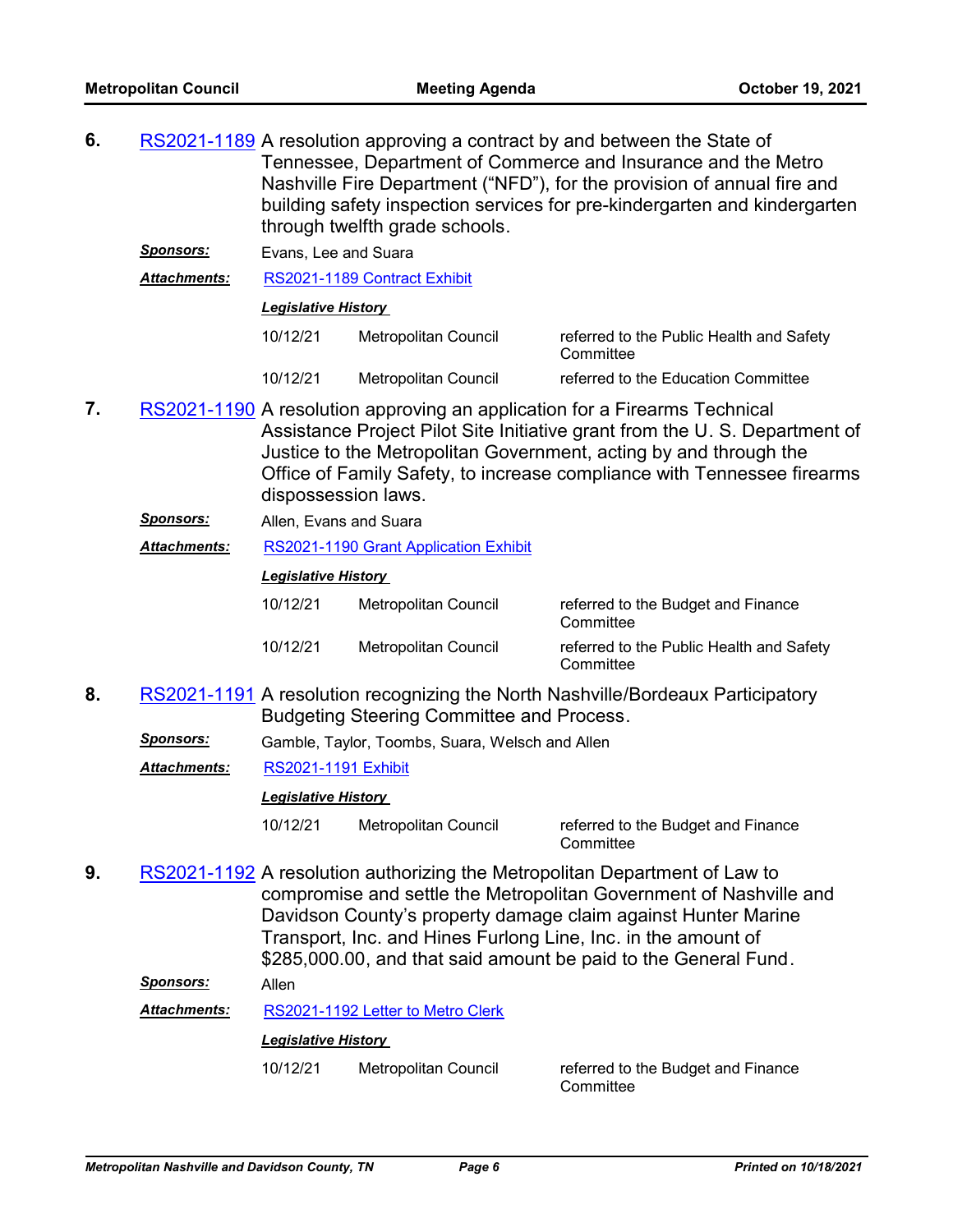**10.** [RS2021-1193](http://nashville.legistar.com/gateway.aspx?m=l&id=/matter.aspx?key=13692) A resolution authorizing the Metropolitan Department of Law to compromise and settle the property damage claim of Andrew Kim against the Metropolitan Government of Nashville and Davidson County in the amount of \$56,723.00, with said amount to be paid out of the Self-Insured Liability Fund.

*Sponsors:* Allen

*Attachments:* [RS2021-1193 Letter to Clerk](http://nashville.legistar.com/gateway.aspx?M=F&ID=616f2d04-a040-4c14-b51b-06c6504363c4.PDF)

*Legislative History* 

10/12/21 Metropolitan Council referred to the Budget and Finance

**Committee** 

- 11. [RS2021-1194](http://nashville.legistar.com/gateway.aspx?m=l&id=/matter.aspx?key=13696) A resolution to amend Ordinance No. BL2020-538 to authorize The Metropolitan Government of Nashville and Davidson County to abandon retained public utility easement rights, for property located at 405 South 4th Street, formerly Alley Number 264 and formerly Alley Number 305 (MWS Project No. 21-WL-28 and Proposal No. 2021M-077ES-001).
	- *Sponsors:* Withers and Young
	- *Attachments:* [RS2021-1194 Exhibit](http://nashville.legistar.com/gateway.aspx?M=F&ID=cab2bb09-ad35-4f97-9b29-b70e8dc2e73f.pdf)

#### *Legislative History*

| 9/30/21  | <b>Planning Commission</b> | approved                                                       |
|----------|----------------------------|----------------------------------------------------------------|
| 10/12/21 | Metropolitan Council       | referred to the Planning and Zoning<br>Committee               |
| 10/12/21 | Metropolitan Council       | referred to the Transportation and<br>Infrastructure Committee |

**12.** [RS2021-1195](http://nashville.legistar.com/gateway.aspx?m=l&id=/matter.aspx?key=13694) A resolution honoring the life and service of BNA K9 Santa.

|     | Sponsors:        | <b>Bradford</b><br><b>Legislative History</b>                                                    |                            |                                                                                |  |
|-----|------------------|--------------------------------------------------------------------------------------------------|----------------------------|--------------------------------------------------------------------------------|--|
|     |                  | 10/12/21                                                                                         | Metropolitan Council       | referred to the Rules, Confirmations, and<br><b>Public Elections Committee</b> |  |
|     |                  | 10/12/21                                                                                         | Metropolitan Council       | filed                                                                          |  |
| 13. |                  | RS2021-1196 A resolution commemorating the 200th anniversary of Vine Street<br>Christian Church. |                            |                                                                                |  |
|     | <b>Sponsors:</b> | <b>Legislative History</b>                                                                       | Murphy, OConnell and Allen |                                                                                |  |
|     |                  | 10/12/21                                                                                         | Metropolitan Council       | referred to the Rules, Confirmations, and<br><b>Public Elections Committee</b> |  |
|     |                  | 10/12/21                                                                                         | Metropolitan Council       | filed                                                                          |  |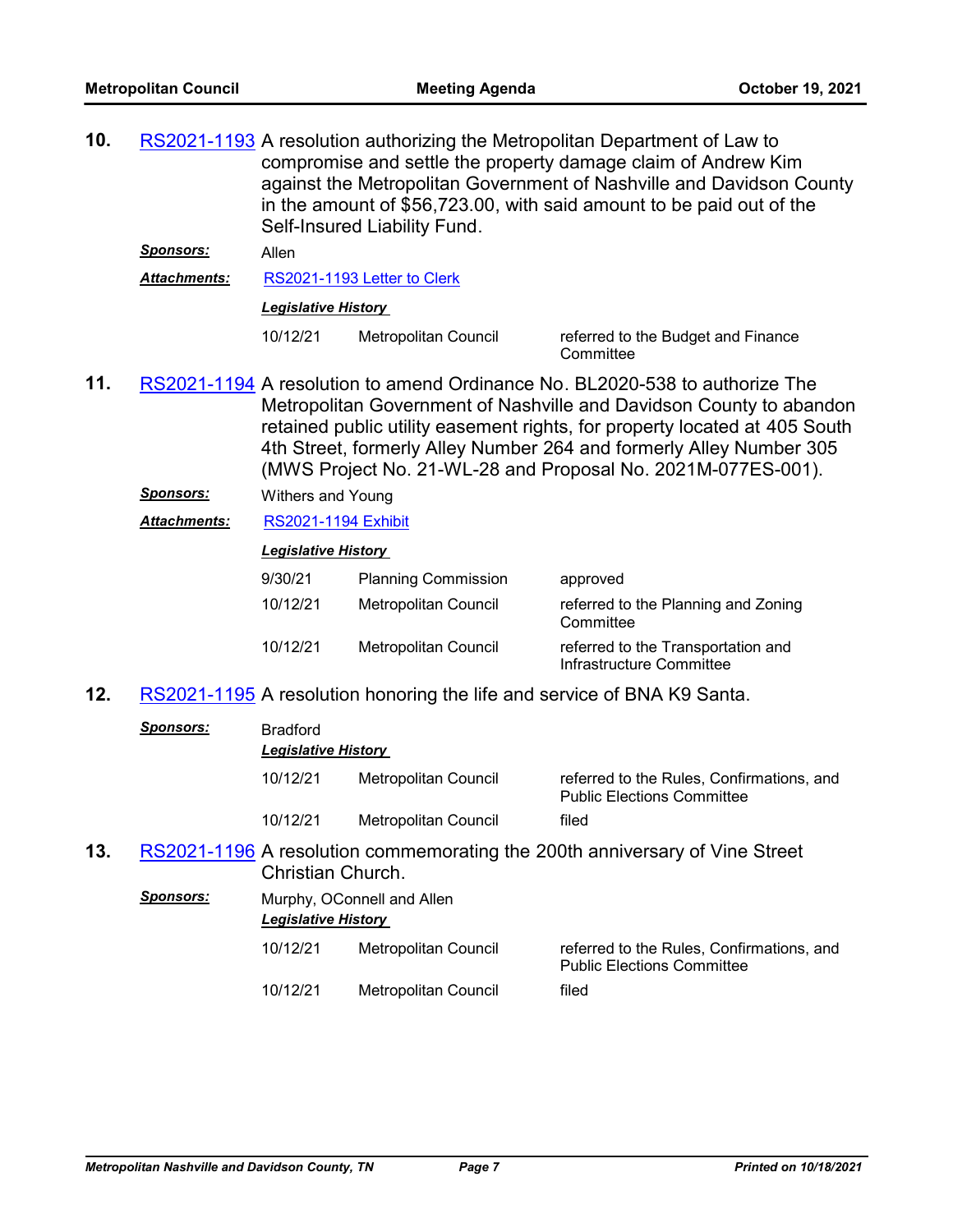### **I. Late Resolutions**

[RS2021-XXX](http://nashville.legistar.com/gateway.aspx?m=l&id=/matter.aspx?key=13721) A resolution in support of Nashville women diagnosed with breast cancer and of breast cancer awareness in the month of October and throughout the year. (Henderson) **I1.**

**Sponsors:** Henderson, Young and Hancock

*Attachments:* [Late Resolution](http://nashville.legistar.com/gateway.aspx?M=F&ID=b8d1711f-949e-4767-91bd-bdb0a738d9de.docx)

#### *Legislative History*

10/15/21 Metropolitan Council referred to the Rules, Confirmations, and Public Elections Committee

### **J. Bills on Introduction and First Reading**

- An ordinance amending Section 13.08.080 of the Metropolitan Code of Laws to pertaining to the use of License Plate Scanner (LPR) Technology in the public rights of way. **14.** [BL2021-961](http://nashville.legistar.com/gateway.aspx?m=l&id=/matter.aspx?key=13719)
	- *Sponsors:* Johnston, Pulley, Nash, Rutherford, Styles, Gamble, Hancock, Hall, Hausser, Cash and Druffel

#### *Legislative History*

10/12/21 Metropolitan Council filed

- An ordinance approving and authorizing the Director of Public Property Administration to accept a donation of 14 square feet of real property located at the property line between 914 East Trinity Lane and 936 East Trinity Lane (Parcel No. 07205005900 and 07205006000) (Proposal No. 2021M-015PR-001). **15.** [BL2021-962](http://nashville.legistar.com/gateway.aspx?m=l&id=/matter.aspx?key=13685)
	- *Sponsors:* Parker, Allen and Withers
	- *Attachments:* [BL2021-962 Exhibit](http://nashville.legistar.com/gateway.aspx?M=F&ID=c0229643-e857-475c-a0cd-9f335de89747.pdf)

### *Legislative History*

| 8/31/21  | <b>Planning Commission</b> | approved                                         |
|----------|----------------------------|--------------------------------------------------|
| 10/12/21 | Metropolitan Council       | referred to the Budget and Finance<br>Committee  |
| 10/12/21 | Metropolitan Council       | referred to the Planning and Zoning<br>Committee |

An ordinance accepting a greenway conservation easement and approving a greenway participation agreement and declaration, both in connection with improvements to the Bicentennial Mall Greenway Connector. (Proposal No. 2021M-028AG-001). **16.** [BL2021-963](http://nashville.legistar.com/gateway.aspx?m=l&id=/matter.aspx?key=13693)

*Sponsors:* OConnell, Allen, Withers, Bradford, Young, Welsch and Hancock

*Attachments:* [BL2021-963 Exhibits](http://nashville.legistar.com/gateway.aspx?M=F&ID=d736d064-7dd2-4dfb-a976-fe11704da051.pdf)

#### *Legislative History*

10/11/21 Planning Commission approved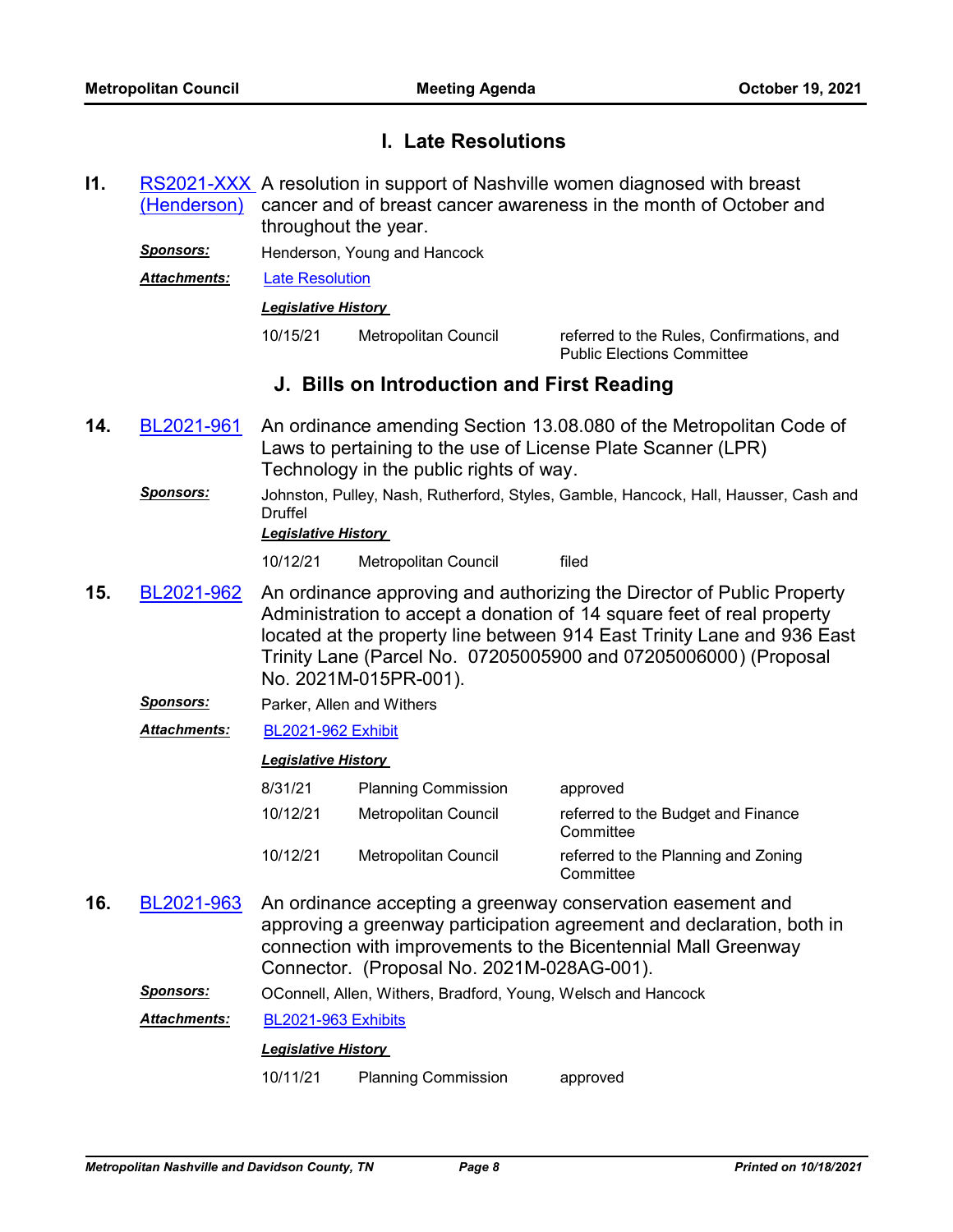| 17. | BL2021-964                                                                                                                                                                                                                                                                                                                                                                                                    | An ordinance declaring certain planned roads on the Nashville<br>Fairgrounds campus to be public rights of way. (Proposal No.<br>2021M-019PR-001).                                                                                                                                                                                                                                                                                                                                    |  |  |
|-----|---------------------------------------------------------------------------------------------------------------------------------------------------------------------------------------------------------------------------------------------------------------------------------------------------------------------------------------------------------------------------------------------------------------|---------------------------------------------------------------------------------------------------------------------------------------------------------------------------------------------------------------------------------------------------------------------------------------------------------------------------------------------------------------------------------------------------------------------------------------------------------------------------------------|--|--|
|     | Sponsors:                                                                                                                                                                                                                                                                                                                                                                                                     | Sledge, Withers, Young and Welsch                                                                                                                                                                                                                                                                                                                                                                                                                                                     |  |  |
|     | Attachments:                                                                                                                                                                                                                                                                                                                                                                                                  | BL2021-964 Exhibits                                                                                                                                                                                                                                                                                                                                                                                                                                                                   |  |  |
|     |                                                                                                                                                                                                                                                                                                                                                                                                               | <b>Legislative History</b>                                                                                                                                                                                                                                                                                                                                                                                                                                                            |  |  |
|     |                                                                                                                                                                                                                                                                                                                                                                                                               | 10/11/21<br><b>Planning Commission</b><br>approved                                                                                                                                                                                                                                                                                                                                                                                                                                    |  |  |
| 18. | BL2021-965                                                                                                                                                                                                                                                                                                                                                                                                    | An ordinance authorizing The Metropolitan Government of Nashville and<br>Davidson County to abandon existing sanitary sewer main, sanitary<br>sewer manhole and easements, and to accept new sanitary sewer and<br>water mains, sanitary sewer manholes, fire hydrant assembly and<br>easements, for three properties located at 1104 and 1106 Baptist World<br>Center Drive and 1407 Napoleon Street (MWS Project Nos. 20-SL-316<br>and 20-WL-162 and Proposal No. 2021M-075ES-001). |  |  |
|     | <u>Sponsors:</u>                                                                                                                                                                                                                                                                                                                                                                                              | Toombs, Withers and Young                                                                                                                                                                                                                                                                                                                                                                                                                                                             |  |  |
|     | <b>Attachments:</b>                                                                                                                                                                                                                                                                                                                                                                                           | <b>BL2021-965 Exhibit</b>                                                                                                                                                                                                                                                                                                                                                                                                                                                             |  |  |
|     |                                                                                                                                                                                                                                                                                                                                                                                                               | <b>Legislative History</b>                                                                                                                                                                                                                                                                                                                                                                                                                                                            |  |  |
|     |                                                                                                                                                                                                                                                                                                                                                                                                               | 9/13/21<br><b>Planning Commission</b><br>approved                                                                                                                                                                                                                                                                                                                                                                                                                                     |  |  |
| 19. | An ordinance authorizing The Metropolitan Government of Nashville and<br>BL2021-966<br>Davidson County to accept a new public water and sanitary sewer<br>mains, fire hydrant assembly, sanitary sewer manhole and easements,<br>for property located at 7211 Carothers Road, also known as Carothers<br>Crossing Ph 10 Sec 1A (MWS Project Nos. 21-WL-50 and 21-SL-129<br>and Proposal No. 2021M-078ES-001). |                                                                                                                                                                                                                                                                                                                                                                                                                                                                                       |  |  |
|     | <u>Sponsors:</u>                                                                                                                                                                                                                                                                                                                                                                                              | Withers, Young and Lee                                                                                                                                                                                                                                                                                                                                                                                                                                                                |  |  |
|     | <b>Attachments:</b>                                                                                                                                                                                                                                                                                                                                                                                           | <b>BL2021-966 Exhibit</b>                                                                                                                                                                                                                                                                                                                                                                                                                                                             |  |  |
|     |                                                                                                                                                                                                                                                                                                                                                                                                               | <b>Legislative History</b>                                                                                                                                                                                                                                                                                                                                                                                                                                                            |  |  |
|     |                                                                                                                                                                                                                                                                                                                                                                                                               | 9/13/21<br><b>Planning Commission</b><br>approved                                                                                                                                                                                                                                                                                                                                                                                                                                     |  |  |
| 20. | BL2021-967                                                                                                                                                                                                                                                                                                                                                                                                    | An ordinance authorizing The Metropolitan Government of Nashville and<br>Davidson County to accept new water and sanitary sewer mains, fire<br>hydrant assemblies, sanitary sewer manholes and easements, for<br>property located at 7211 Carothers Road, also known as Carothers<br>Crossing Ph 10 Sec 1B (MWS Project Nos. 21-WL-53 and 21-SL-130<br>and Proposal No. 2021M-079ES-001).                                                                                             |  |  |
|     | <b>Sponsors:</b>                                                                                                                                                                                                                                                                                                                                                                                              | Lee, Withers and Young                                                                                                                                                                                                                                                                                                                                                                                                                                                                |  |  |
|     | Attachments:                                                                                                                                                                                                                                                                                                                                                                                                  | <b>BL2021-967 Exhibit</b>                                                                                                                                                                                                                                                                                                                                                                                                                                                             |  |  |
|     |                                                                                                                                                                                                                                                                                                                                                                                                               | <b>Legislative History</b>                                                                                                                                                                                                                                                                                                                                                                                                                                                            |  |  |

9/13/21 Planning Commission approved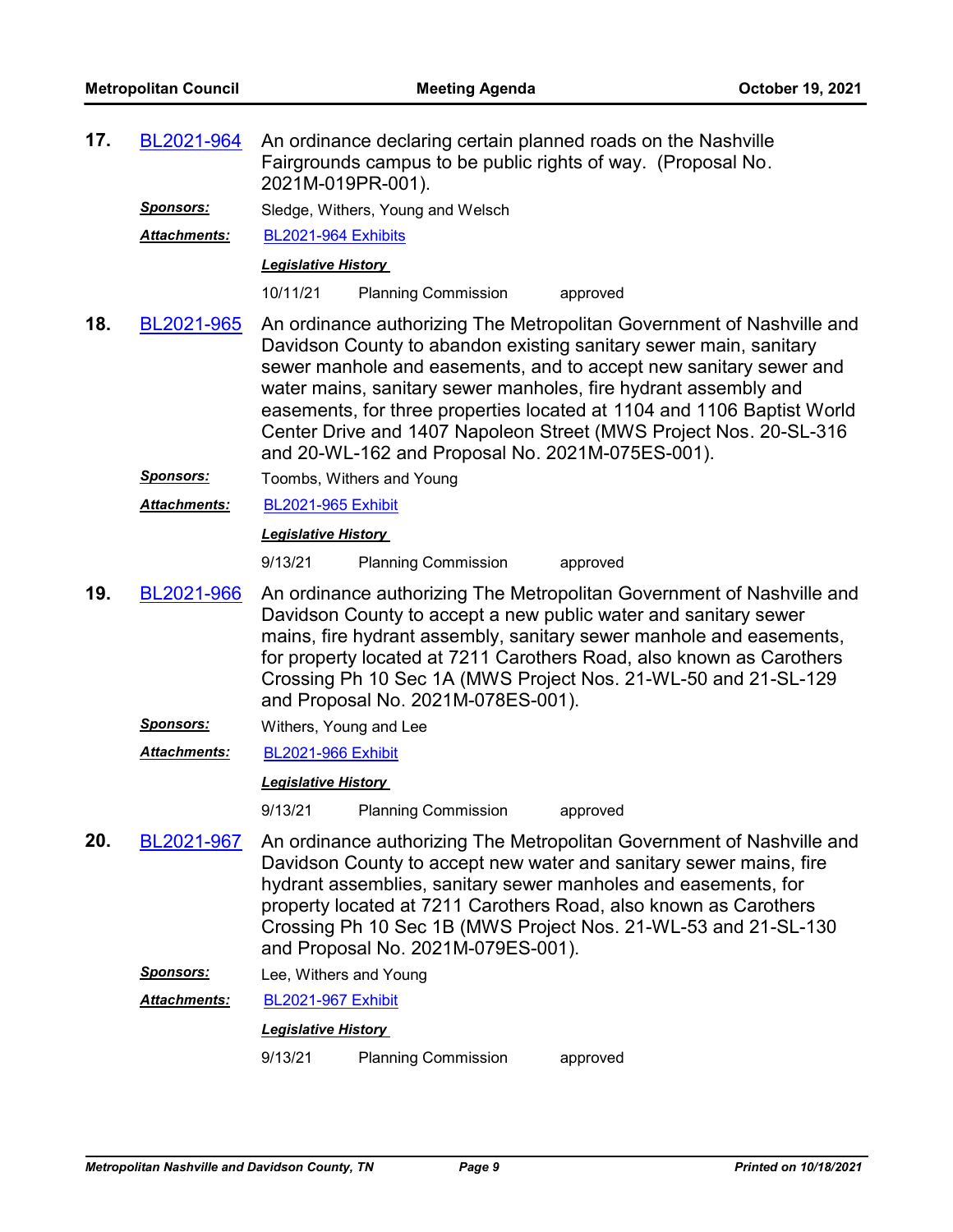An ordinance authorizing The Metropolitan Government of Nashville and Davidson County to accept new sanitary sewer main and sanitary sewer manhole, for property located at 101 Factory Street (MWS Project No. 21-SL-68 and Proposal No. 2021M-076ES-001). **21.** [BL2021-968](http://nashville.legistar.com/gateway.aspx?m=l&id=/matter.aspx?key=13689)

*Sponsors:* Sledge, Withers and Young

*Attachments:* [BL2021-968 Exhibit](http://nashville.legistar.com/gateway.aspx?M=F&ID=4db2bd23-ff8c-4f36-a147-238327c1d902.pdf)

#### *Legislative History*

9/13/21 Planning Commission approved

### **K. Late Bills**

- [BL2021-XXX](http://nashville.legistar.com/gateway.aspx?m=l&id=/matter.aspx?key=13722) An ordinance authorizing The Metropolitan Government of Nashville and Davidson County to abandon existing sanitary sewer main, sewer manhole and a portion of easement rights for property located at 405 South 4th Street, formerly Alley #305, also known as the Shelby House Apartments (MWS Project No. 21-SL-202 and Proposal No. 2021M-081ES-001). (Withers) **K1.**
	- *Sponsors:* Withers
	- [Late Ordinance](http://nashville.legistar.com/gateway.aspx?M=F&ID=7bc3f2d5-a53d-4d26-9cff-e15ee141a444.pdf) *Attachments:*

[Late Ordinance Exhibit](http://nashville.legistar.com/gateway.aspx?M=F&ID=db0cf48e-e644-4171-a428-a95e7c4a18f1.pdf)

## **L. Bills on Second Reading**

- An ordinance amending Chapter 11.12 of the Metropolitan Code of Laws to prohibit passengers in a motor vehicle from consuming or possessing an alcoholic beverage or beer during the operation of the vehicle. **22.** [BL2021-866](http://nashville.legistar.com/gateway.aspx?m=l&id=/matter.aspx?key=13537)
	- *Sponsors:* Parker, Evans, Suara, Bradford and Allen *Legislative History*

| 8/31/21 | <b>Metropolitan Council</b>                                         | filed                                                                     |
|---------|---------------------------------------------------------------------|---------------------------------------------------------------------------|
| 9/7/21  | Metropolitan Council                                                | passed on first reading                                                   |
| 9/21/21 | Public Safety, Beer, and<br><b>Regulated Beverages</b><br>Committee | recommended for deferral                                                  |
| 9/21/21 | <b>Metropolitan Council</b>                                         | referred to the Government Operations and<br><b>Regulations Committee</b> |
| 9/21/21 | <b>Metropolitan Council</b><br>deferred to 10/19/2021               | deferred                                                                  |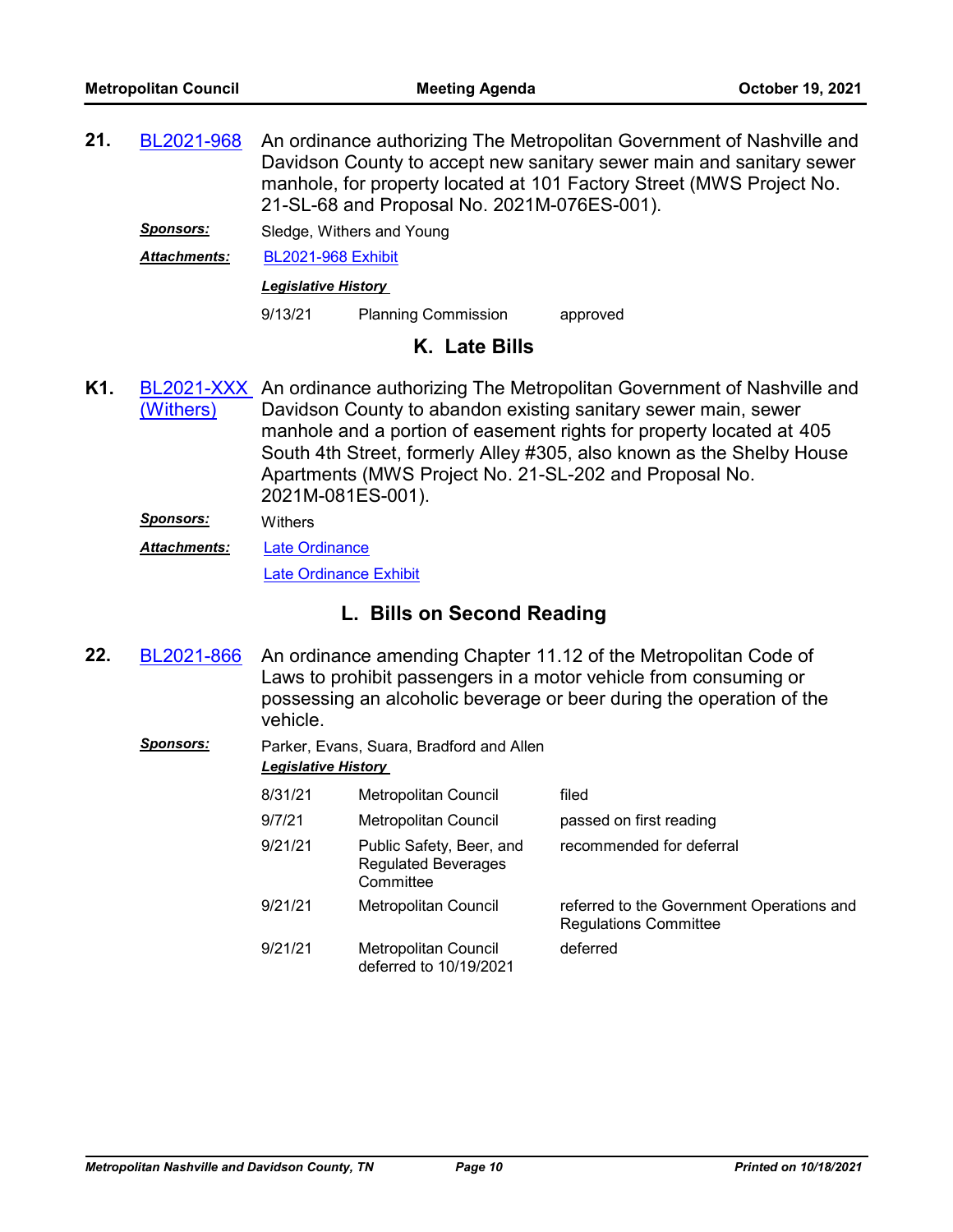| 23. | BL2021-884           | An ordinance authorizing The Metropolitan Government of Nashville and<br>Davidson County to abandon existing sanitary sewer main, sanitary<br>sewer manhole and easements, and to accept new sanitary sewer main,<br>sanitary sewer manholes and easements, for property located on 4005<br>Utah Avenue, (MWS Project No. 21-SL-89 and Proposal No.<br>2021M-068ES-001). |                                                                                                                                                                                                                                                                                                                                                                                                 |                                                                    |  |  |
|-----|----------------------|--------------------------------------------------------------------------------------------------------------------------------------------------------------------------------------------------------------------------------------------------------------------------------------------------------------------------------------------------------------------------|-------------------------------------------------------------------------------------------------------------------------------------------------------------------------------------------------------------------------------------------------------------------------------------------------------------------------------------------------------------------------------------------------|--------------------------------------------------------------------|--|--|
|     | <u>Sponsors:</u>     | Murphy and Nash                                                                                                                                                                                                                                                                                                                                                          |                                                                                                                                                                                                                                                                                                                                                                                                 |                                                                    |  |  |
|     | Attachments:         |                                                                                                                                                                                                                                                                                                                                                                          | <b>BL2021-884 Exhibit</b><br><b>Legislative History</b>                                                                                                                                                                                                                                                                                                                                         |                                                                    |  |  |
|     |                      |                                                                                                                                                                                                                                                                                                                                                                          |                                                                                                                                                                                                                                                                                                                                                                                                 |                                                                    |  |  |
|     |                      | 8/20/21                                                                                                                                                                                                                                                                                                                                                                  | <b>Planning Commission</b>                                                                                                                                                                                                                                                                                                                                                                      | approved                                                           |  |  |
|     |                      | 9/7/21                                                                                                                                                                                                                                                                                                                                                                   | Metropolitan Council                                                                                                                                                                                                                                                                                                                                                                            | referred to the Planning and Zoning<br>Committee                   |  |  |
|     |                      |                                                                                                                                                                                                                                                                                                                                                                          | 9/20/21 PZH recommended for deferral<br>10/4/21 recommended for deferral                                                                                                                                                                                                                                                                                                                        |                                                                    |  |  |
|     |                      | 9/7/21                                                                                                                                                                                                                                                                                                                                                                   | <b>Metropolitan Council</b>                                                                                                                                                                                                                                                                                                                                                                     | passed on first reading                                            |  |  |
|     |                      | 9/21/21                                                                                                                                                                                                                                                                                                                                                                  | <b>Public Works Committee</b>                                                                                                                                                                                                                                                                                                                                                                   | deferred                                                           |  |  |
|     |                      | 9/21/21                                                                                                                                                                                                                                                                                                                                                                  | Metropolitan Council                                                                                                                                                                                                                                                                                                                                                                            | deferred                                                           |  |  |
|     |                      | 10/5/21                                                                                                                                                                                                                                                                                                                                                                  | Transportation and<br>Infrastructure Committee                                                                                                                                                                                                                                                                                                                                                  | approved                                                           |  |  |
|     |                      | 10/5/21                                                                                                                                                                                                                                                                                                                                                                  | Metropolitan Council                                                                                                                                                                                                                                                                                                                                                                            | deferred                                                           |  |  |
| 24. | BL2021-913           |                                                                                                                                                                                                                                                                                                                                                                          | An ordinance to amend Substitute Ordinance No. BL2019-1633 to<br>permit certain individuals with active permits on file with the Department<br>of Codes Administration as of January 1, 2022 to be eligible for Short<br>Term Rental Property - Not Owner Occupied Permits.                                                                                                                     |                                                                    |  |  |
|     | <u>Sponsors:</u>     | Hagar                                                                                                                                                                                                                                                                                                                                                                    |                                                                                                                                                                                                                                                                                                                                                                                                 |                                                                    |  |  |
|     | Attachments:         |                                                                                                                                                                                                                                                                                                                                                                          | Proposed Amendment BL2021-913                                                                                                                                                                                                                                                                                                                                                                   |                                                                    |  |  |
|     |                      | <b>Legislative History</b>                                                                                                                                                                                                                                                                                                                                               |                                                                                                                                                                                                                                                                                                                                                                                                 |                                                                    |  |  |
|     |                      | 9/14/21                                                                                                                                                                                                                                                                                                                                                                  | Metropolitan Council                                                                                                                                                                                                                                                                                                                                                                            | filed                                                              |  |  |
|     |                      | 9/21/21                                                                                                                                                                                                                                                                                                                                                                  | <b>Metropolitan Council</b>                                                                                                                                                                                                                                                                                                                                                                     | referred to the Government Operations and<br>Regulations Committee |  |  |
|     |                      |                                                                                                                                                                                                                                                                                                                                                                          | 10/5/21 recommended for deferral                                                                                                                                                                                                                                                                                                                                                                |                                                                    |  |  |
|     |                      | 9/21/21                                                                                                                                                                                                                                                                                                                                                                  | Metropolitan Council                                                                                                                                                                                                                                                                                                                                                                            | passed on first reading                                            |  |  |
|     |                      | 10/5/21                                                                                                                                                                                                                                                                                                                                                                  | Metropolitan Council                                                                                                                                                                                                                                                                                                                                                                            | deferred                                                           |  |  |
| 25. | BL2021-920           |                                                                                                                                                                                                                                                                                                                                                                          | An ordinance authorizing The Metropolitan Government of Nashville and<br>Davidson County to abandon existing sanitary sewer main and<br>easements, and to accept new sanitary sewer mains, sanitary sewer<br>manholes and easements, for three properties located at 5540 Oakmont<br>Circle and 262 and 264 White Bridge Pike, (MWS Project No.<br>20-SL-317 and Proposal No. 2021M-071ES-001). |                                                                    |  |  |
|     | <u>Sponsors:</u>     | Murphy and Nash                                                                                                                                                                                                                                                                                                                                                          |                                                                                                                                                                                                                                                                                                                                                                                                 |                                                                    |  |  |
|     | <u> Attachments:</u> | <b>BL2021-920 Exhibit</b>                                                                                                                                                                                                                                                                                                                                                |                                                                                                                                                                                                                                                                                                                                                                                                 |                                                                    |  |  |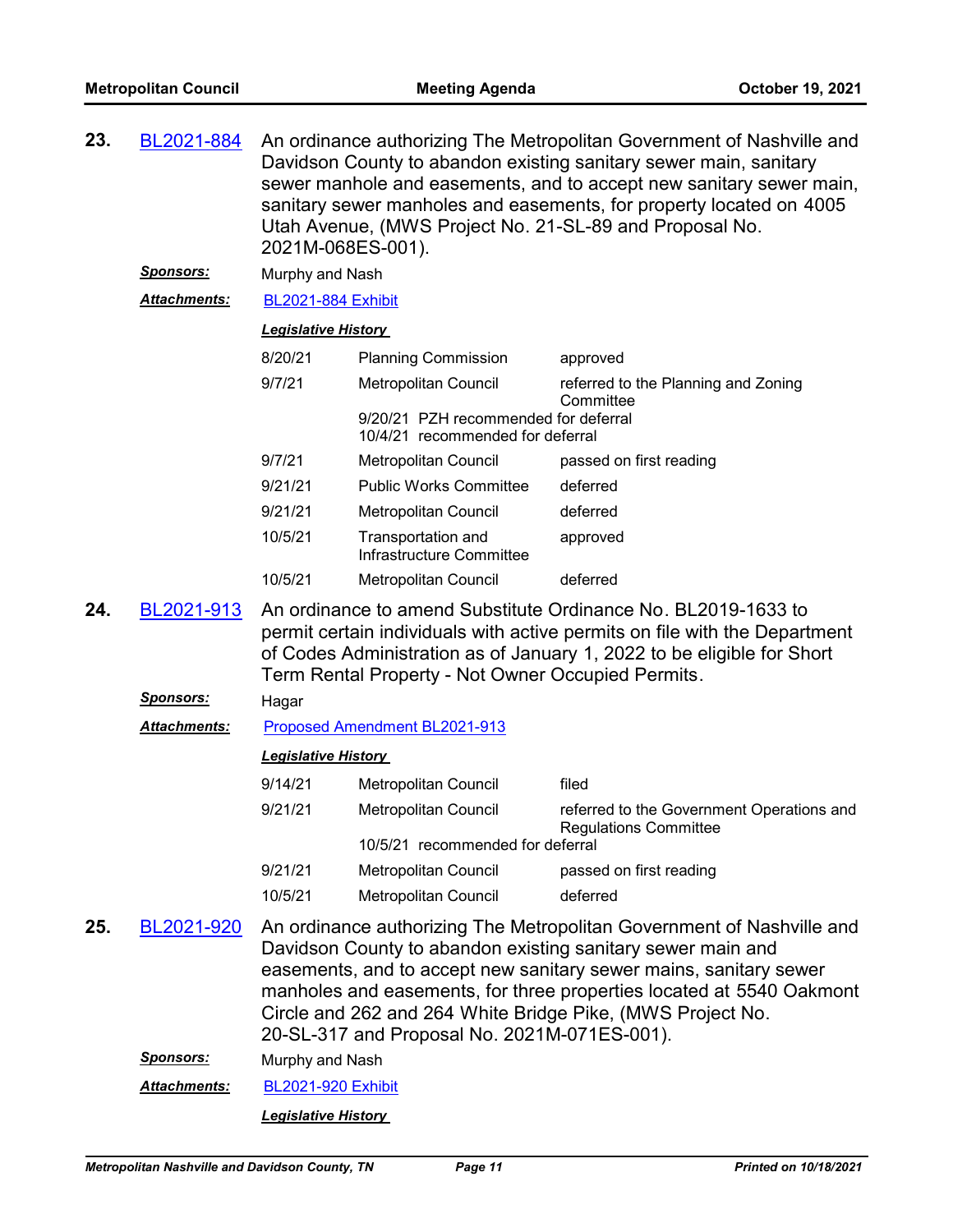| <b>Metropolitan Council</b> |                      |                            | <b>Meeting Agenda</b>                                                 | October 19, 2021                                                                                                                                                                                            |
|-----------------------------|----------------------|----------------------------|-----------------------------------------------------------------------|-------------------------------------------------------------------------------------------------------------------------------------------------------------------------------------------------------------|
|                             |                      | 8/20/21                    | <b>Planning Commission</b>                                            | approved                                                                                                                                                                                                    |
|                             |                      | 9/21/21                    | Metropolitan Council                                                  | referred to the Planning and Zoning                                                                                                                                                                         |
|                             |                      |                            | 10/4/21 recommended for deferral                                      | Committee                                                                                                                                                                                                   |
|                             |                      | 9/21/21                    | Metropolitan Council                                                  | passed on first reading                                                                                                                                                                                     |
|                             |                      | 10/5/21                    | Transportation and<br>Infrastructure Committee                        | approved                                                                                                                                                                                                    |
|                             |                      | 10/5/21                    | Metropolitan Council                                                  | deferred                                                                                                                                                                                                    |
| 26.                         | BL2021-921           | requirements.              |                                                                       | An ordinance to amend Sections 6.72.135, 6.72.435, and 6.75.560 of<br>the Metropolitan Code of Laws to remove existing English language                                                                     |
|                             | <u>Sponsors:</u>     |                            | Parker, Benedict, Porterfield, Welsch and Suara                       |                                                                                                                                                                                                             |
|                             | Attachments:         |                            | Proposed Amendment BL2021-921                                         |                                                                                                                                                                                                             |
|                             |                      | <b>Legislative History</b> |                                                                       |                                                                                                                                                                                                             |
|                             |                      | 9/28/21                    | Metropolitan Council                                                  | filed                                                                                                                                                                                                       |
|                             |                      | 10/5/21                    | Metropolitan Council                                                  | referred to the Transportation and<br>Infrastructure Committee                                                                                                                                              |
|                             |                      | 10/5/21                    | Metropolitan Council                                                  | passed on first reading                                                                                                                                                                                     |
| 27.                         | BL2021-924           |                            | 059-16-0-248.00) (Proposal No.2021M-074ES-001).                       | An ordinance authorizing the granting of permanent and temporary<br>construction easements to Piedmont Natural Gas Co. on certain<br>property owned by the Metropolitan Government (Parcel No.              |
|                             | <b>Sponsors:</b>     |                            | Allen, Toombs, Murphy and Young                                       |                                                                                                                                                                                                             |
|                             | Attachments:         | <b>BL2021-924 Exhibit</b>  |                                                                       |                                                                                                                                                                                                             |
|                             |                      | <b>Legislative History</b> |                                                                       |                                                                                                                                                                                                             |
|                             |                      | 8/31/21                    | <b>Planning Commission</b>                                            | approved                                                                                                                                                                                                    |
|                             |                      | 10/5/21                    | Metropolitan Council                                                  | referred to the Budget and Finance<br>Committee                                                                                                                                                             |
|                             |                      | 10/5/21                    | Metropolitan Council                                                  | referred to the Planning and Zoning<br>Committee                                                                                                                                                            |
|                             |                      | 10/5/21                    | Metropolitan Council                                                  | referred to the Transportation and<br>Infrastructure Committee                                                                                                                                              |
|                             |                      | 10/5/21                    | Metropolitan Council                                                  | passed on first reading                                                                                                                                                                                     |
| 28.                         | BL2021-925           |                            | easement off Old Matthews Road. (Proposal Number<br>2021M-014AB-001). | An ordinance to amend the Geographic Information Systems Street and<br>Alley Centerline Layer for the Metropolitan Government of Nashville and<br>Davidson County by abandoning an Unnamed Right-of-Way and |
|                             | <u>Sponsors:</u>     |                            | Toombs, Murphy and Young                                              |                                                                                                                                                                                                             |
|                             | <u> Attachments:</u> | <b>BL2021-925 Exhibit</b>  |                                                                       |                                                                                                                                                                                                             |
|                             |                      | <b>Legislative History</b> |                                                                       |                                                                                                                                                                                                             |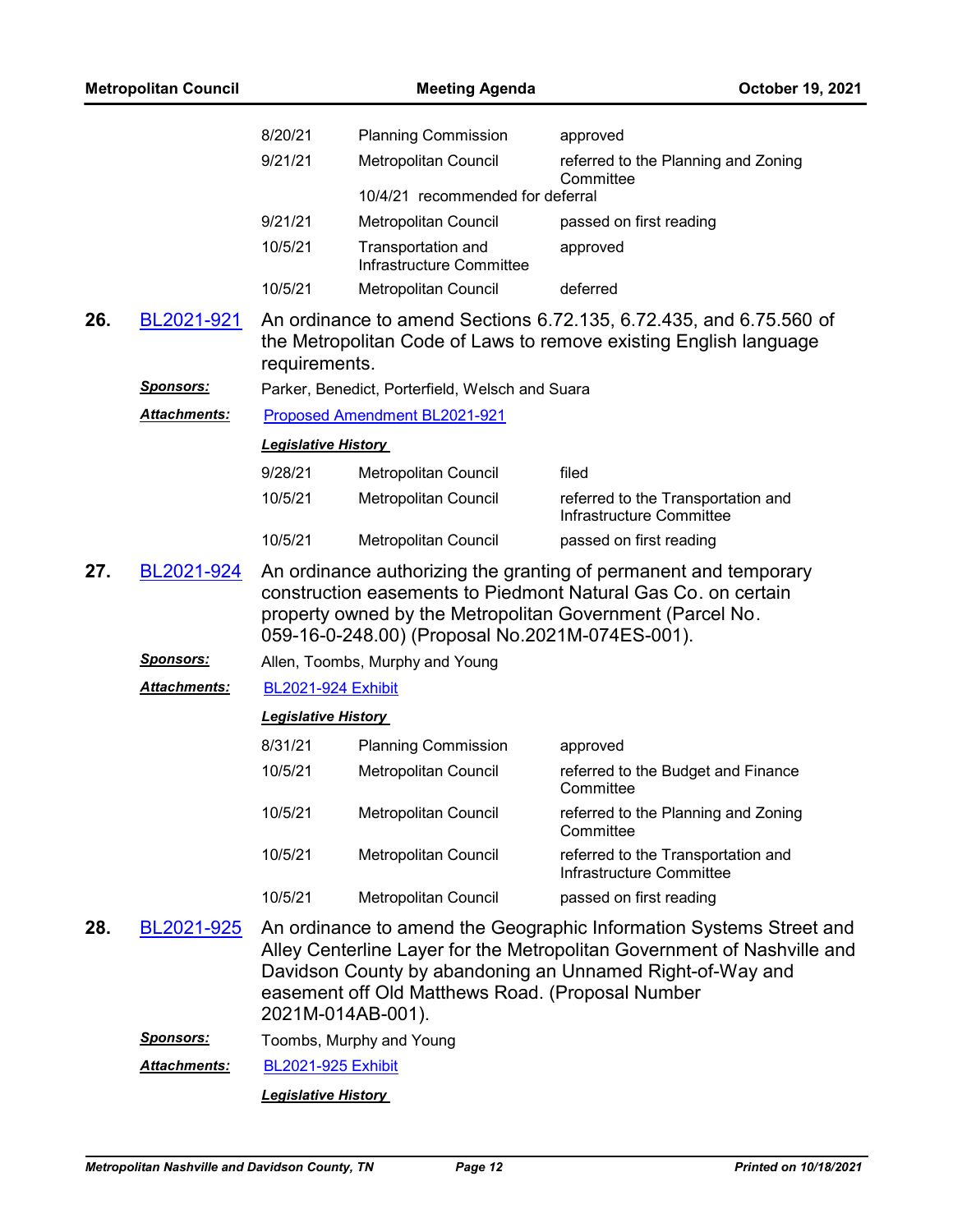| <b>Metropolitan Council</b> |                     |                            | <b>Meeting Agenda</b>                    | October 19, 2021                                                                                                                                                                                                                                                                                                                                         |
|-----------------------------|---------------------|----------------------------|------------------------------------------|----------------------------------------------------------------------------------------------------------------------------------------------------------------------------------------------------------------------------------------------------------------------------------------------------------------------------------------------------------|
|                             |                     | 9/13/21                    | <b>Traffic and Parking</b><br>Commission | approved                                                                                                                                                                                                                                                                                                                                                 |
|                             |                     | 9/15/21                    | <b>Planning Commission</b>               | approved                                                                                                                                                                                                                                                                                                                                                 |
|                             |                     | 10/5/21                    | Metropolitan Council                     | referred to the Planning and Zoning<br>Committee                                                                                                                                                                                                                                                                                                         |
|                             |                     | 10/5/21                    | Metropolitan Council                     | referred to the Transportation and<br>Infrastructure Committee                                                                                                                                                                                                                                                                                           |
|                             |                     | 10/5/21                    | Metropolitan Council                     | passed on first reading                                                                                                                                                                                                                                                                                                                                  |
| 29.                         | BL2021-926          | sensors.                   |                                          | An ordinance approving a cooperative research and development<br>agreement between the Metropolitan Government of Nashville and<br>Davidson County, acting by and through the Metropolitan Department of<br>Water and Sewerage Services, The Department of Homeland Security,<br>and Intellisense Systems, Inc., for the testing and evaluation of flood |
|                             | <u>Sponsors:</u>    | Young                      |                                          |                                                                                                                                                                                                                                                                                                                                                          |
|                             | <b>Attachments:</b> |                            | BL2021-926 Agreement Exhibit             |                                                                                                                                                                                                                                                                                                                                                          |
|                             |                     | <b>Legislative History</b> |                                          |                                                                                                                                                                                                                                                                                                                                                          |
|                             |                     | 10/5/21                    | Metropolitan Council                     | referred to the Transportation and<br>Infrastructure Committee                                                                                                                                                                                                                                                                                           |
|                             |                     | 10/5/21                    | Metropolitan Council                     | passed on first reading                                                                                                                                                                                                                                                                                                                                  |
| 30.                         | BL2021-927          | 2021M-073ES-001).          |                                          | An ordinance authorizing The Metropolitan Government of Nashville and<br>Davidson County to negotiate and accept permanent easements for the<br>Surrey Road Stormwater Improvement Project for eight properties<br>located on Surrey Road, (Project No. 22-SWC-220 and Proposal No.                                                                      |
|                             | <u>Sponsors:</u>    |                            | Rhoten, Murphy and Young                 |                                                                                                                                                                                                                                                                                                                                                          |
|                             | Attachments:        | <b>BL2021-927 Exhibit</b>  |                                          |                                                                                                                                                                                                                                                                                                                                                          |
|                             |                     | <b>Legislative History</b> |                                          |                                                                                                                                                                                                                                                                                                                                                          |
|                             |                     | 8/31/21                    | <b>Planning Commission</b>               | approved                                                                                                                                                                                                                                                                                                                                                 |
|                             |                     | 10/5/21                    | Metropolitan Council                     | referred to the Planning and Zoning<br>Committee                                                                                                                                                                                                                                                                                                         |
|                             |                     | 10/5/21                    | Metropolitan Council                     | referred to the Transportation and<br>Infrastructure Committee                                                                                                                                                                                                                                                                                           |
|                             |                     | 10/5/21                    | Metropolitan Council                     | passed on first reading                                                                                                                                                                                                                                                                                                                                  |
|                             |                     |                            |                                          |                                                                                                                                                                                                                                                                                                                                                          |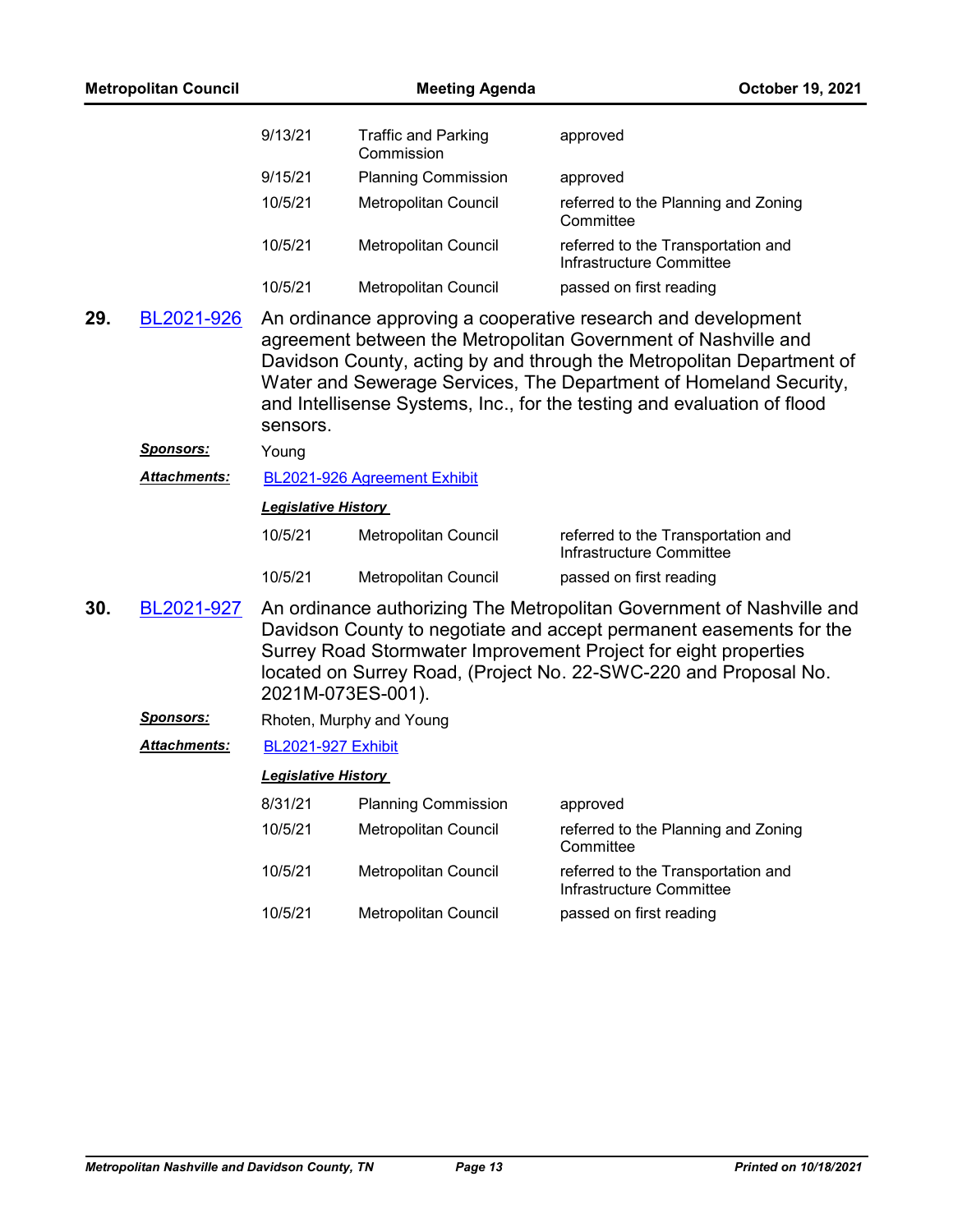| 31. | BL2021-928 | An ordinance authorizing The Metropolitan Government of Nashville and<br>Davidson County to abandon existing sanitary sewer main, storm sewer<br>lines, sanitary sewer manhole, storm catch basin and easements, to<br>relocate storm sewer line, and to accept new sanitary sewer and water<br>mains, sanitary sewer manholes, storm catch basins, fire hydrant<br>assembly and easements, for property located at 131 Great Circle Road<br>and Cumberland Bend (unnumbered), also known as the Duke at<br>Metrocenter Development (MWS Project Nos. 20-SL-105 and 21-WL-76 |
|-----|------------|------------------------------------------------------------------------------------------------------------------------------------------------------------------------------------------------------------------------------------------------------------------------------------------------------------------------------------------------------------------------------------------------------------------------------------------------------------------------------------------------------------------------------------------------------------------------------|
|     |            | and Proposal No. 2021M-072ES-001).                                                                                                                                                                                                                                                                                                                                                                                                                                                                                                                                           |

- **Sponsors:** Toombs, Murphy and Young
- *Attachments:* [BL2021-928 Exhibits](http://nashville.legistar.com/gateway.aspx?M=F&ID=05491d6e-8ccb-4116-8d95-e7fc7ae4eca9.pdf)

#### *Legislative History*

| 8/31/21 | <b>Planning Commission</b>  | approved                                                       |
|---------|-----------------------------|----------------------------------------------------------------|
| 10/5/21 | Metropolitan Council        | referred to the Planning and Zoning<br>Committee               |
| 10/5/21 | <b>Metropolitan Council</b> | referred to the Transportation and<br>Infrastructure Committee |
| 10/5/21 | <b>Metropolitan Council</b> | passed on first reading                                        |

- An ordinance naming the County Clerk's Office Lobby at the Howard Office Building in honor of Mike Taylor, Chief Deputy Clerk of the Davidson County Clerk's Office. **32.** [BL2021-959](http://nashville.legistar.com/gateway.aspx?m=l&id=/matter.aspx?key=13682)
	- *Sponsors:* Hurt, Nash and Suara

*Attachments:* [BL2021-959](http://nashville.legistar.com/gateway.aspx?M=F&ID=343f996b-0e4a-4d44-947c-66bd04d82a30.docx)

| 10/5/21 | Metropolitan Council | referred to the Public Facilities, Arts, and<br>Culture Committee |
|---------|----------------------|-------------------------------------------------------------------|
| 10/5/21 | Metropolitan Council | passed on first reading                                           |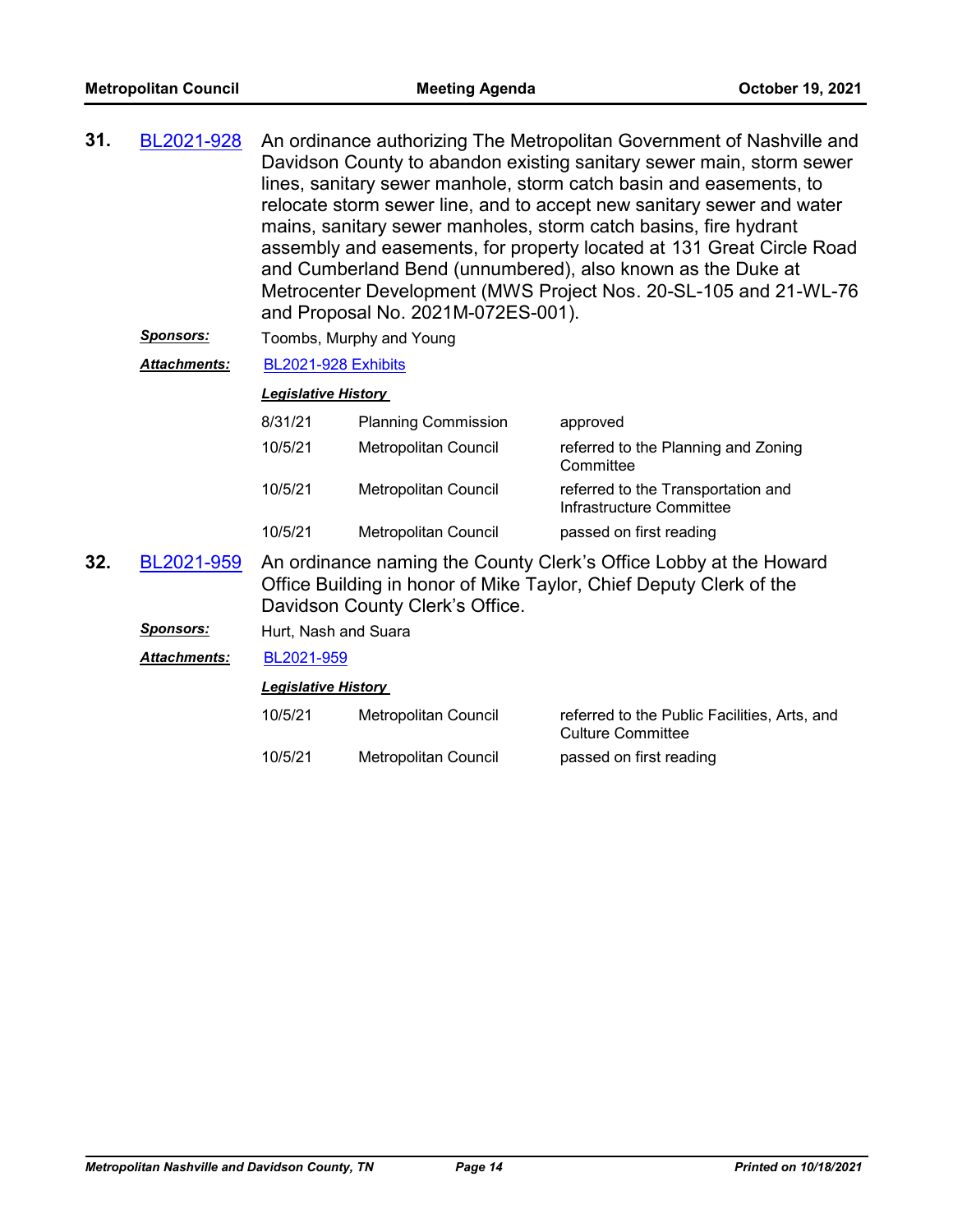### **M. Bills on Third Reading**

An ordinance to amend Title 17 of the Metropolitan Code of Laws, the Zoning Ordinance of The Metropolitan Government of Nashville and Davidson County, by changing from AR2a to SP zoning on property located at 3156 Anderson Road, to permit 22 multi-family residential units, all of which is described herein (Proposal No. 2018SP-040-001). **33.** [BL2021-766](http://nashville.legistar.com/gateway.aspx?m=l&id=/matter.aspx?key=2302) *Sponsors:* Porterfield [BL2021-766 Plan](http://nashville.legistar.com/gateway.aspx?M=F&ID=b37648fb-f041-45af-9755-a1371938b506.pdf) [BL2021-766 Sketch](http://nashville.legistar.com/gateway.aspx?M=F&ID=ee2af55a-7c18-4acf-aeca-0e7a21f67f40.docx) [BL2021-766 Amendment](http://nashville.legistar.com/gateway.aspx?M=F&ID=50ddd5ea-6baa-47eb-a16e-c974aebc20ce.docx) *Attachments: Legislative History*  5/13/21 Planning Commission approved with conditions, disapproved without (8-0-1) 5/25/21 Metropolitan Council filed 6/1/21 Metropolitan Council passed on first reading 6/4/21 Metropolitan Council advertised 8/13/21 advertised 9/10/21 advertised 7/6/21 Metropolitan Council public hearing 7/6/21 public hearing deferred to 9/7/21 9/7/21 public hearing deferred to 10/5/21 7/6/21 Metropolitan Council deferred 9/7/21 Metropolitan Council amended 9/7/21 Metropolitan Council deferred 10/5/21 Metropolitan Council referred to the Planning and Zoning **Committee** 10/5/21 Metropolitan Council passed on second reading An ordinance to amend Title 17 of the Metropolitan Code of Laws, the Zoning Ordinance of The Metropolitan Government of Nashville and Davidson County, by changing from RS10 to SP zoning for properties located at 301 Ben Allen Road and Ben Allen Road (unnumbered), to permit 245 multi-family residential units, all of which is described herein (Proposal No. 2021SP-020-001). **34.** [BL2021-810](http://nashville.legistar.com/gateway.aspx?m=l&id=/matter.aspx?key=2311) *Sponsors:* VanReece [BL2021-810 Plans](http://nashville.legistar.com/gateway.aspx?M=F&ID=8463ed86-e3c2-466c-a523-038095842308.pdf) [BL2021-810 Sketch](http://nashville.legistar.com/gateway.aspx?M=F&ID=d90a8338-4b19-45cc-a5c7-453df8bc4173.docx) [Substitute BL2021-810](http://nashville.legistar.com/gateway.aspx?M=F&ID=2f87b009-2df7-4663-aef0-b836074863c6.docx) *Attachments: Legislative History*  6/29/21 Metropolitan Council filed 7/6/21 Metropolitan Council passed on first reading deferred to 9/7/21 public hearing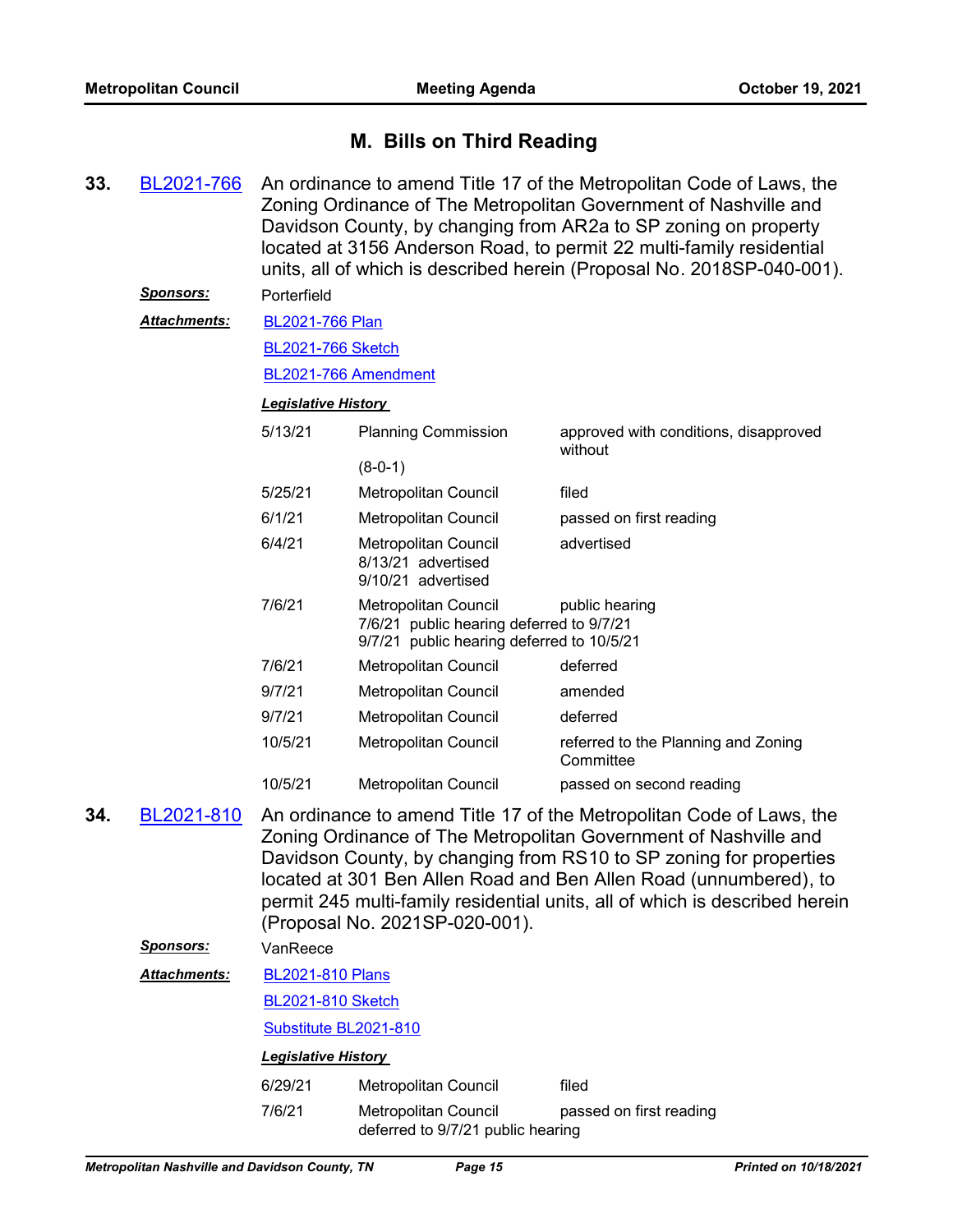| <b>Metropolitan Council</b> |                                  | <b>Meeting Agenda</b>      |                                                                                                               | October 19, 2021                                                                                                                                                                                                                                                                                                                               |
|-----------------------------|----------------------------------|----------------------------|---------------------------------------------------------------------------------------------------------------|------------------------------------------------------------------------------------------------------------------------------------------------------------------------------------------------------------------------------------------------------------------------------------------------------------------------------------------------|
|                             |                                  | 8/13/21                    | <b>Metropolitan Council</b><br>9/10/21 advertised                                                             | advertised                                                                                                                                                                                                                                                                                                                                     |
|                             |                                  | 8/26/21                    | <b>Planning Commission</b>                                                                                    | approved with conditions, disapproved<br>without                                                                                                                                                                                                                                                                                               |
|                             |                                  |                            | $(6-0)$                                                                                                       |                                                                                                                                                                                                                                                                                                                                                |
|                             |                                  | 9/7/21                     | <b>Metropolitan Council</b><br>9/7/21 public hearing deferred to 10/5/21                                      | public hearing                                                                                                                                                                                                                                                                                                                                 |
|                             |                                  | 9/7/21                     | Metropolitan Council                                                                                          | substituted                                                                                                                                                                                                                                                                                                                                    |
|                             |                                  | 9/7/21                     | <b>Metropolitan Council</b>                                                                                   | deferred                                                                                                                                                                                                                                                                                                                                       |
|                             |                                  | 10/5/21                    | <b>Metropolitan Council</b>                                                                                   | referred to the Planning and Zoning<br>Committee                                                                                                                                                                                                                                                                                               |
|                             |                                  | 10/5/21                    | Metropolitan Council                                                                                          | passed on second reading                                                                                                                                                                                                                                                                                                                       |
|                             | <u>Sponsors:</u><br>Attachments: | <b>BL2021-827 Sketch</b>   | Hausser and Rosenberg                                                                                         | Zoning Ordinance of The Metropolitan Government of Nashville and<br>Davidson County, by changing from SP to RS80 zoning for properties<br>located at 8733 and 8811 Newsom Station Road, approximately 1700<br>feet northwest of Coley Davis Road, zoned SP (131.06 acres), all of<br>which is described herein (Proposal No. 2021Z-064PR-001). |
|                             |                                  | <b>Legislative History</b> |                                                                                                               |                                                                                                                                                                                                                                                                                                                                                |
|                             |                                  | 6/29/21                    | Metropolitan Council                                                                                          | filed                                                                                                                                                                                                                                                                                                                                          |
|                             |                                  | 7/6/21                     | <b>Metropolitan Council</b>                                                                                   | passed on first reading                                                                                                                                                                                                                                                                                                                        |
|                             |                                  | 7/9/21                     | Metropolitan Council<br>8/13/21 advertised<br>9/10/21 advertised                                              | advertised                                                                                                                                                                                                                                                                                                                                     |
|                             |                                  | 8/3/21                     | Metropolitan Council<br>8/3/21 public hearing deferred to 9/7/21<br>9/7/21 public hearing deferred to 10/5/21 | public hearing                                                                                                                                                                                                                                                                                                                                 |
|                             |                                  | 8/3/21                     | <b>Metropolitan Council</b>                                                                                   | deferred                                                                                                                                                                                                                                                                                                                                       |
|                             |                                  | 9/7/21                     | <b>Metropolitan Council</b>                                                                                   | deferred                                                                                                                                                                                                                                                                                                                                       |
|                             |                                  | 9/23/21                    | <b>Planning Commission</b><br>$(9-0)$                                                                         | approved                                                                                                                                                                                                                                                                                                                                       |
|                             |                                  | 10/5/21                    | Metropolitan Council                                                                                          | referred to the Planning and Zoning<br>Committee                                                                                                                                                                                                                                                                                               |
|                             |                                  | 10/5/21                    | <b>Metropolitan Council</b>                                                                                   | passed on second reading                                                                                                                                                                                                                                                                                                                       |
| 36.                         | BL2021-844                       |                            | cases (Proposal No. 2021Z-016TX-001).                                                                         | An ordinance to amend Section 17.40.720 of the Metropolitan Code of<br>Laws to require notice by mail to the address of a property in certain                                                                                                                                                                                                  |
|                             | <u>Sponsors:</u>                 | Parker                     |                                                                                                               |                                                                                                                                                                                                                                                                                                                                                |
|                             | Attachments:                     | BL2021-844                 |                                                                                                               |                                                                                                                                                                                                                                                                                                                                                |
|                             |                                  |                            | Substitute BL2021-844                                                                                         |                                                                                                                                                                                                                                                                                                                                                |
|                             |                                  | <b>Legislative History</b> |                                                                                                               |                                                                                                                                                                                                                                                                                                                                                |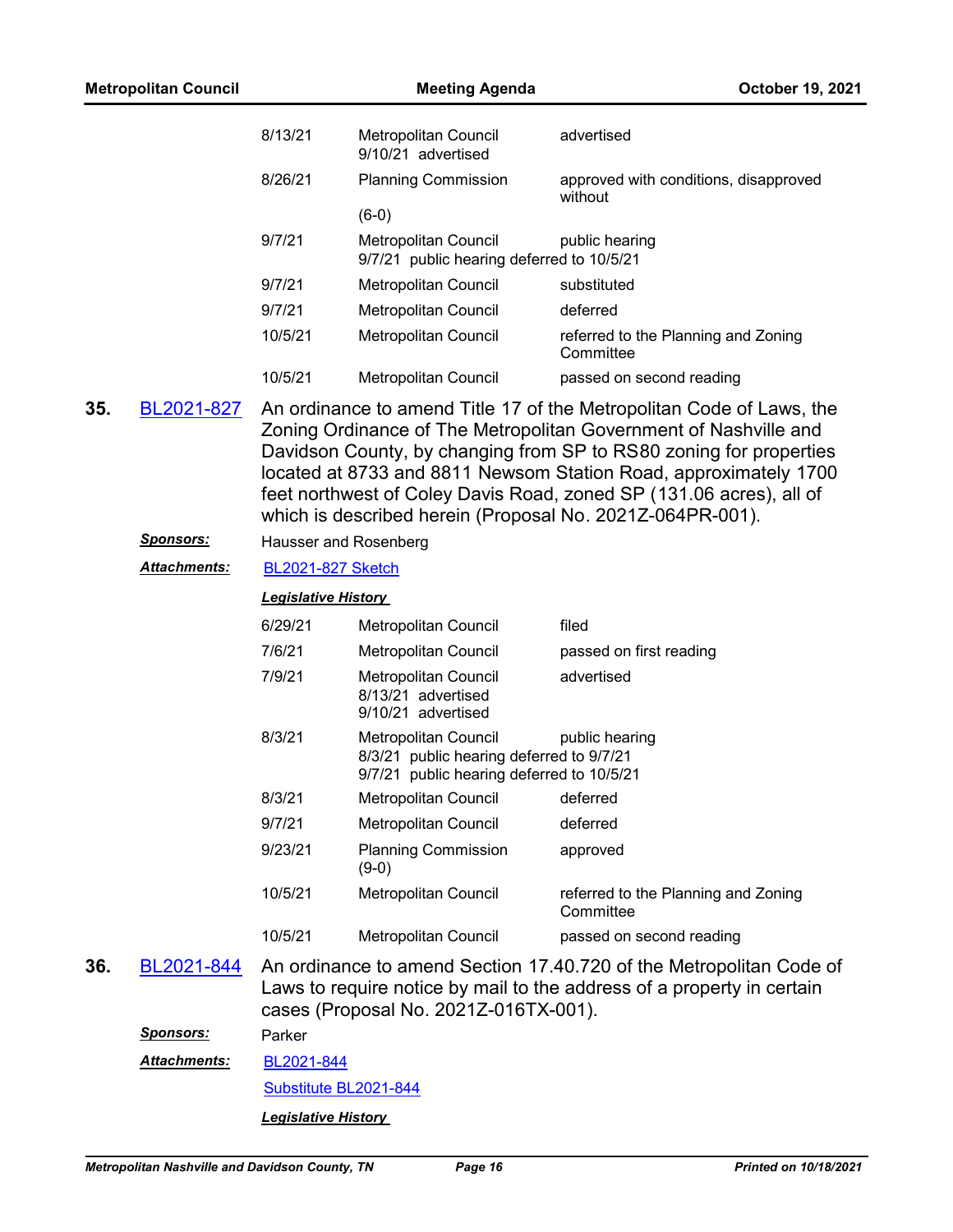| 7/27/21 | Metropolitan Council                                                 | filed                                            |
|---------|----------------------------------------------------------------------|--------------------------------------------------|
| 8/3/21  | <b>Metropolitan Council</b>                                          | passed on first reading                          |
| 8/13/21 | <b>Metropolitan Council</b><br>9/10/21 advertised                    | advertised                                       |
| 9/7/21  | Metropolitan Council<br>public hearing deferred to 10/5/21<br>9/7/21 | public hearing                                   |
| 9/7/21  | <b>Metropolitan Council</b>                                          | substituted                                      |
| 9/7/21  | <b>Metropolitan Council</b>                                          | deferred                                         |
| 9/23/21 | <b>Planning Commission</b><br>$(9-0)$                                | approved with a substitute                       |
| 10/5/21 | <b>Metropolitan Council</b>                                          | referred to the Planning and Zoning<br>Committee |
| 10/5/21 | <b>Metropolitan Council</b>                                          | passed on second reading                         |

An ordinance to amend Title 17 of the Metropolitan Code of Laws, the Zoning Ordinance of The Metropolitan Government of Nashville and Davidson County, by changing from RS10 to SP zoning for properties located at 1908 Lebanon Pike and Lebanon Pike (unnumbered), at the northeast corner of Omohundro Drive and Lebanon Pike (5.92 acres), to permit 40 multi-family residential units and nine single family lots, all of which is described herein (Proposal No. 2021SP-037-001). **37.** [BL2021-857](http://nashville.legistar.com/gateway.aspx?m=l&id=/matter.aspx?key=13389)

#### *Sponsors:* Syracuse

#### [BL2021-857 Plans](http://nashville.legistar.com/gateway.aspx?M=F&ID=bf137b96-ba16-4924-b5fb-b466d2074909.pdf) *Attachments:*

[BL2021-857 Sketch](http://nashville.legistar.com/gateway.aspx?M=F&ID=4ded7322-0b73-48a3-83b2-43879094f227.docx)

[BL2021-857 Amendment](http://nashville.legistar.com/gateway.aspx?M=F&ID=051e905c-1235-41fe-82a7-88a4396780b5.docx)

[Proposed Amendment BL2021-857](http://nashville.legistar.com/gateway.aspx?M=F&ID=b9857869-3c7a-4aec-ad42-1d897a4676fa.docx)

| 6/24/21 | <b>Planning Commission</b>                                        | approved with conditions, disapproved<br>without |
|---------|-------------------------------------------------------------------|--------------------------------------------------|
|         | $(7-0)$                                                           |                                                  |
| 7/27/21 | Metropolitan Council                                              | filed                                            |
| 8/3/21  | Metropolitan Council                                              | passed on first reading                          |
| 8/13/21 | Metropolitan Council<br>9/10/21 advertised                        | advertised                                       |
| 9/7/21  | Metropolitan Council<br>9/7/21 public hearing deferred to 10/5/21 | public hearing                                   |
| 9/7/21  | Metropolitan Council                                              | amended                                          |
| 9/7/21  | Metropolitan Council                                              | deferred                                         |
| 10/5/21 | Metropolitan Council                                              | referred to the Planning and Zoning<br>Committee |
| 10/5/21 | <b>Metropolitan Council</b>                                       | passed on second reading                         |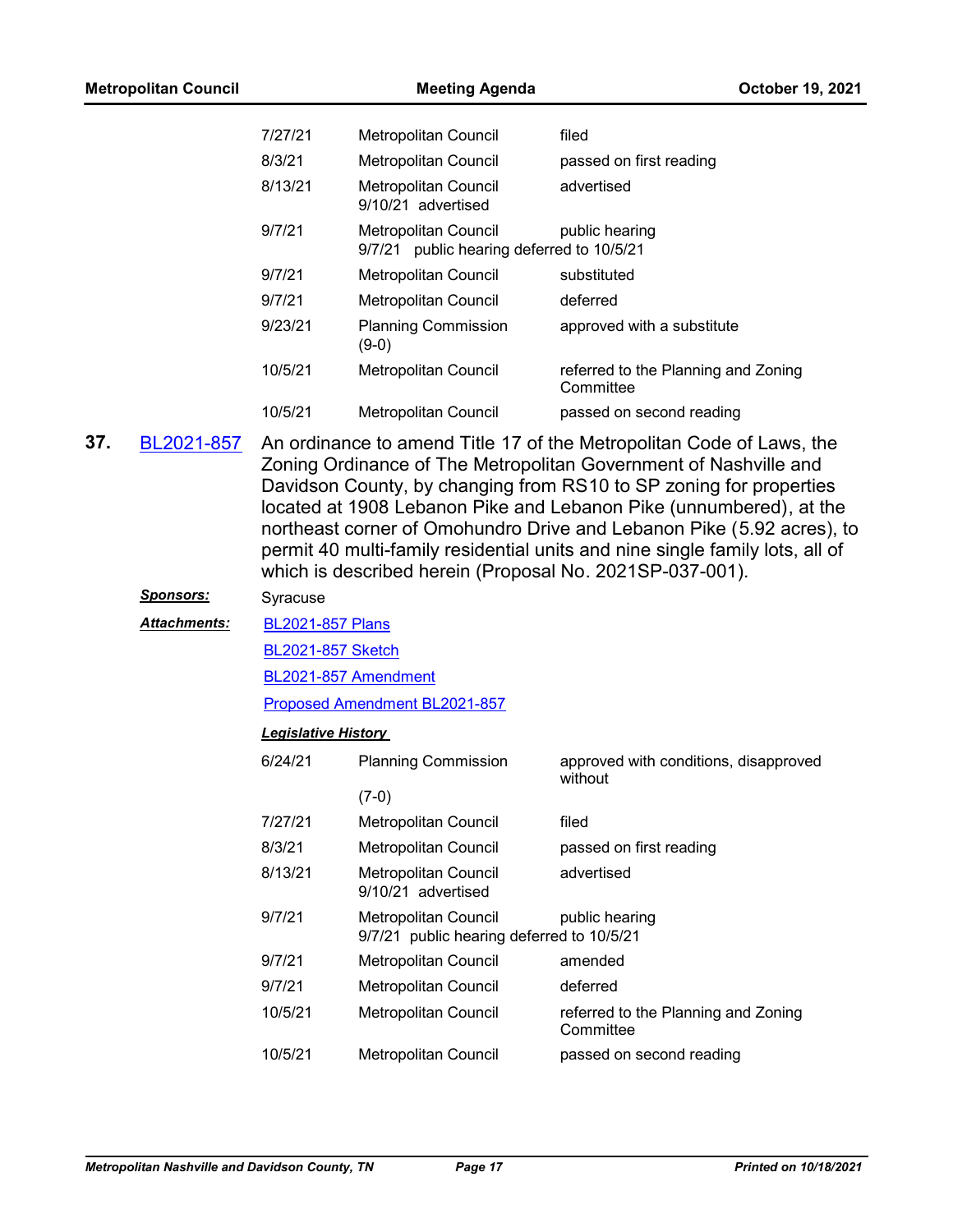| 38.                                                                                                                                    | BL2021-859          | An ordinance to amend Title 17 of the Metropolitan Code of Laws, the<br>Zoning Ordinance of The Metropolitan Government of Nashville and<br>Davidson County, by changing from OG to MUG-A and MUG-A-NS<br>zoning for a portion of property located at 612 W Due West Avenue, at<br>the northwest corner of W Due West Avenue and S Graycroft Avenue<br>(16.50 acres), all of which is described herein (Proposal No.<br>2021Z-073PR-001). |                                                                   |                                                  |  |  |
|----------------------------------------------------------------------------------------------------------------------------------------|---------------------|-------------------------------------------------------------------------------------------------------------------------------------------------------------------------------------------------------------------------------------------------------------------------------------------------------------------------------------------------------------------------------------------------------------------------------------------|-------------------------------------------------------------------|--------------------------------------------------|--|--|
|                                                                                                                                        | <u>Sponsors:</u>    | VanReece                                                                                                                                                                                                                                                                                                                                                                                                                                  |                                                                   |                                                  |  |  |
|                                                                                                                                        | <b>Attachments:</b> | <b>BL2021-859 Sketch</b>                                                                                                                                                                                                                                                                                                                                                                                                                  |                                                                   |                                                  |  |  |
|                                                                                                                                        |                     | Substitute BL2021-859                                                                                                                                                                                                                                                                                                                                                                                                                     |                                                                   |                                                  |  |  |
|                                                                                                                                        |                     |                                                                                                                                                                                                                                                                                                                                                                                                                                           | Substitute BL2021-859 Sketch                                      |                                                  |  |  |
|                                                                                                                                        |                     | <b>Legislative History</b>                                                                                                                                                                                                                                                                                                                                                                                                                |                                                                   |                                                  |  |  |
|                                                                                                                                        |                     | 7/27/21                                                                                                                                                                                                                                                                                                                                                                                                                                   | Metropolitan Council                                              | filed                                            |  |  |
|                                                                                                                                        |                     | 8/3/21                                                                                                                                                                                                                                                                                                                                                                                                                                    | <b>Metropolitan Council</b>                                       | passed on first reading                          |  |  |
|                                                                                                                                        |                     | 8/13/21                                                                                                                                                                                                                                                                                                                                                                                                                                   | Metropolitan Council<br>9/10/21 advertised                        | advertised                                       |  |  |
|                                                                                                                                        |                     | 9/7/21                                                                                                                                                                                                                                                                                                                                                                                                                                    | Metropolitan Council<br>9/7/21 public hearing deferred to 10/5/21 | public hearing                                   |  |  |
|                                                                                                                                        |                     | 9/7/21                                                                                                                                                                                                                                                                                                                                                                                                                                    | Metropolitan Council                                              | deferred                                         |  |  |
|                                                                                                                                        |                     | 9/23/21                                                                                                                                                                                                                                                                                                                                                                                                                                   | <b>Planning Commission</b><br>$(7-0-1)$                           | approved                                         |  |  |
|                                                                                                                                        |                     | 10/5/21                                                                                                                                                                                                                                                                                                                                                                                                                                   | Metropolitan Council                                              | referred to the Planning and Zoning<br>Committee |  |  |
|                                                                                                                                        |                     | 10/5/21                                                                                                                                                                                                                                                                                                                                                                                                                                   | Metropolitan Council                                              | substituted                                      |  |  |
|                                                                                                                                        |                     | 10/5/21                                                                                                                                                                                                                                                                                                                                                                                                                                   | Metropolitan Council                                              | passed on second reading                         |  |  |
| 39.<br>BL2021-867<br>An ordinance to amend Section 12.40.190 of the Metropolitan Code of<br>Laws regarding night parking restrictions. |                     |                                                                                                                                                                                                                                                                                                                                                                                                                                           |                                                                   |                                                  |  |  |
|                                                                                                                                        | <b>Sponsors:</b>    |                                                                                                                                                                                                                                                                                                                                                                                                                                           | OConnell, Cash, Evans and Porterfield                             |                                                  |  |  |
|                                                                                                                                        |                     | <b>Legislative History</b>                                                                                                                                                                                                                                                                                                                                                                                                                |                                                                   |                                                  |  |  |
|                                                                                                                                        |                     | 8/31/21                                                                                                                                                                                                                                                                                                                                                                                                                                   | Metropolitan Council                                              | filed                                            |  |  |
|                                                                                                                                        |                     | 9/7/21                                                                                                                                                                                                                                                                                                                                                                                                                                    | Metropolitan Council                                              | passed on first reading                          |  |  |
|                                                                                                                                        |                     | 9/21/21                                                                                                                                                                                                                                                                                                                                                                                                                                   | Codes, Fair, and Farmers<br><b>Market Committee</b>               | deferred                                         |  |  |
|                                                                                                                                        |                     | 9/21/21                                                                                                                                                                                                                                                                                                                                                                                                                                   | <b>Public Works Committee</b>                                     | deferred                                         |  |  |
|                                                                                                                                        |                     | 9/21/21                                                                                                                                                                                                                                                                                                                                                                                                                                   | Metropolitan Council                                              | deferred                                         |  |  |
|                                                                                                                                        |                     | 10/5/21                                                                                                                                                                                                                                                                                                                                                                                                                                   | Transportation and<br>Infrastructure Committee                    | approved                                         |  |  |
|                                                                                                                                        |                     | 10/5/21                                                                                                                                                                                                                                                                                                                                                                                                                                   | Metropolitan Council                                              | passed on second reading                         |  |  |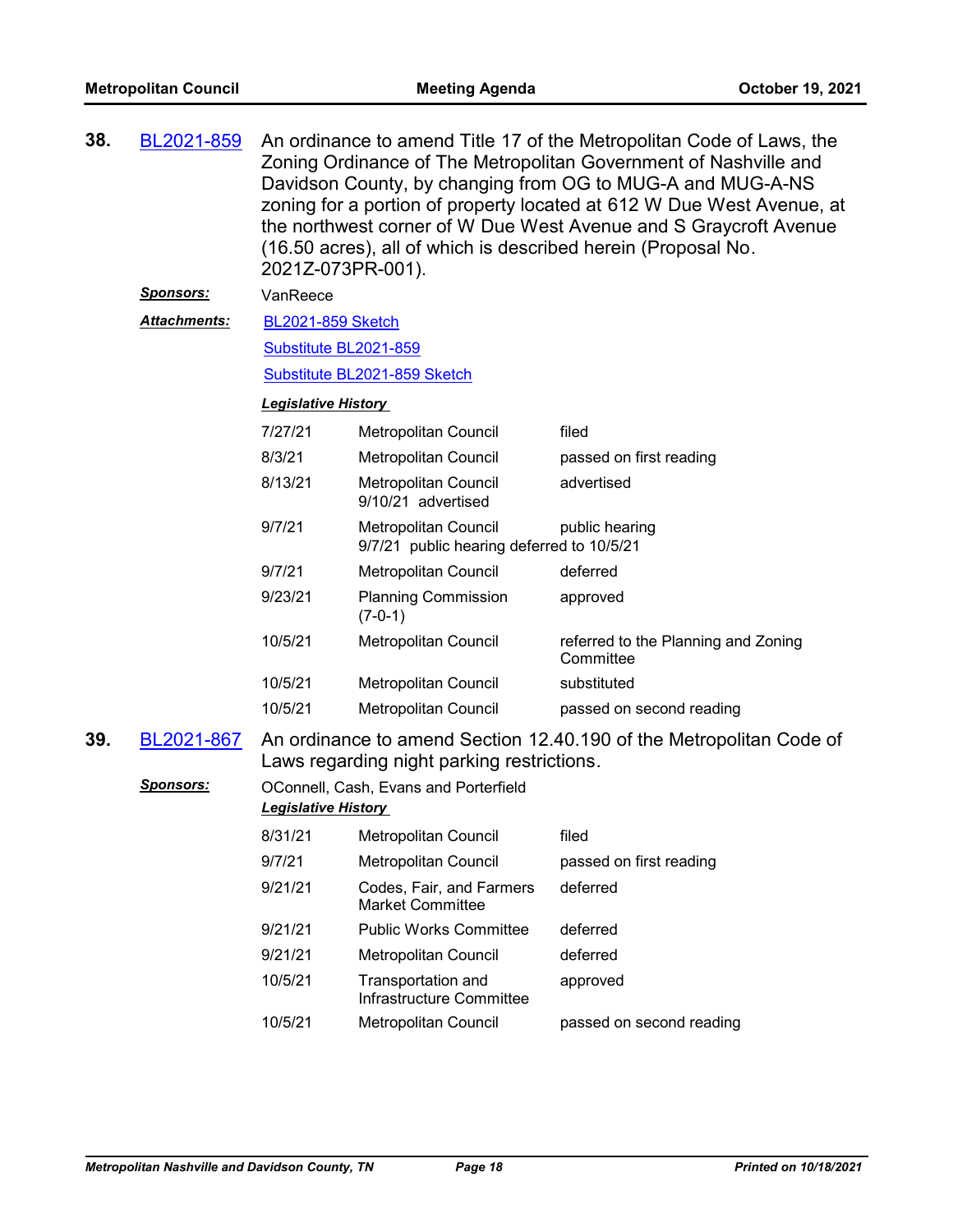| 40. | BL2021-868       | An ordinance to amend Title 17 of the Metropolitan Code of Laws, the<br>Zoning Ordinance of the Metropolitan Government of Nashville and<br>Davidson County, to update review processes, update maps, revise<br>typographic errors, and refine the urban design standards within<br>Chapter 17.37, Downtown Code, all of which is described herein<br>(Proposal No. 2021Z-007TX-001)                                                                             |                                       |                                                                           |  |  |  |
|-----|------------------|------------------------------------------------------------------------------------------------------------------------------------------------------------------------------------------------------------------------------------------------------------------------------------------------------------------------------------------------------------------------------------------------------------------------------------------------------------------|---------------------------------------|---------------------------------------------------------------------------|--|--|--|
|     | <u>Sponsors:</u> | OConnell                                                                                                                                                                                                                                                                                                                                                                                                                                                         |                                       |                                                                           |  |  |  |
|     | Attachments:     | <b>BL2021-868 Plans</b>                                                                                                                                                                                                                                                                                                                                                                                                                                          |                                       |                                                                           |  |  |  |
|     |                  | <b>Legislative History</b>                                                                                                                                                                                                                                                                                                                                                                                                                                       |                                       |                                                                           |  |  |  |
|     |                  | 7/22/21                                                                                                                                                                                                                                                                                                                                                                                                                                                          | <b>Planning Commission</b><br>$(7-0)$ | approved                                                                  |  |  |  |
|     |                  | 8/31/21                                                                                                                                                                                                                                                                                                                                                                                                                                                          | Metropolitan Council                  | filed                                                                     |  |  |  |
|     |                  | 9/7/21                                                                                                                                                                                                                                                                                                                                                                                                                                                           | Metropolitan Council                  | passed on first reading                                                   |  |  |  |
|     |                  | 9/10/21                                                                                                                                                                                                                                                                                                                                                                                                                                                          | Metropolitan Council                  | advertised                                                                |  |  |  |
|     |                  | 10/5/21                                                                                                                                                                                                                                                                                                                                                                                                                                                          | Metropolitan Council                  | public hearing                                                            |  |  |  |
|     |                  | 10/5/21                                                                                                                                                                                                                                                                                                                                                                                                                                                          | Metropolitan Council                  | referred to the Government Operations and<br><b>Regulations Committee</b> |  |  |  |
|     |                  | 10/5/21                                                                                                                                                                                                                                                                                                                                                                                                                                                          | Metropolitan Council                  | referred to the Planning and Zoning<br>Committee                          |  |  |  |
|     |                  | 10/5/21                                                                                                                                                                                                                                                                                                                                                                                                                                                          | <b>Metropolitan Council</b>           | passed on second reading                                                  |  |  |  |
| 41. | BL2021-869       | An ordinance to amend Title 17 of the Metropolitan Code of Laws, the<br>Zoning Ordinance of the Metropolitan Government of Nashville and<br>Davidson County, to refine the urban design standards within Chapter<br>17.37, Downtown Code, relating to permitted façade materials, all of<br>which is described herein (Proposal No. 2021Z-007TX-001). THE<br>PROPOSED ORDINANCE REQUIRES CERTAIN MATERIALS TO BE<br>RESTRICTED IN THE CONSTRUCTION OF BUILDINGS. |                                       |                                                                           |  |  |  |
|     | <u>Sponsors:</u> | OConnell                                                                                                                                                                                                                                                                                                                                                                                                                                                         |                                       |                                                                           |  |  |  |
|     | Attachments:     | Substitute BL2021-869                                                                                                                                                                                                                                                                                                                                                                                                                                            |                                       |                                                                           |  |  |  |
|     |                  | <b>Legislative History</b>                                                                                                                                                                                                                                                                                                                                                                                                                                       |                                       |                                                                           |  |  |  |
|     |                  | 7/22/21                                                                                                                                                                                                                                                                                                                                                                                                                                                          | <b>Planning Commission</b><br>$(7-0)$ | approved                                                                  |  |  |  |
|     |                  | 8/31/21                                                                                                                                                                                                                                                                                                                                                                                                                                                          | Metropolitan Council                  | filed                                                                     |  |  |  |
|     |                  | 9/7/21                                                                                                                                                                                                                                                                                                                                                                                                                                                           | Metropolitan Council                  | passed on first reading                                                   |  |  |  |
|     |                  | 9/10/21                                                                                                                                                                                                                                                                                                                                                                                                                                                          | Metropolitan Council                  | advertised                                                                |  |  |  |
|     |                  | 10/5/21                                                                                                                                                                                                                                                                                                                                                                                                                                                          | <b>Metropolitan Council</b>           | public hearing                                                            |  |  |  |
|     |                  | 10/5/21                                                                                                                                                                                                                                                                                                                                                                                                                                                          | Metropolitan Council                  | referred to the Government Operations and<br><b>Regulations Committee</b> |  |  |  |
|     |                  | 10/5/21                                                                                                                                                                                                                                                                                                                                                                                                                                                          | Metropolitan Council                  | referred to the Planning and Zoning<br>Committee                          |  |  |  |
|     |                  | 10/5/21                                                                                                                                                                                                                                                                                                                                                                                                                                                          | Metropolitan Council                  | substituted                                                               |  |  |  |
|     |                  | 10/5/21                                                                                                                                                                                                                                                                                                                                                                                                                                                          | Metropolitan Council                  | passed on second reading                                                  |  |  |  |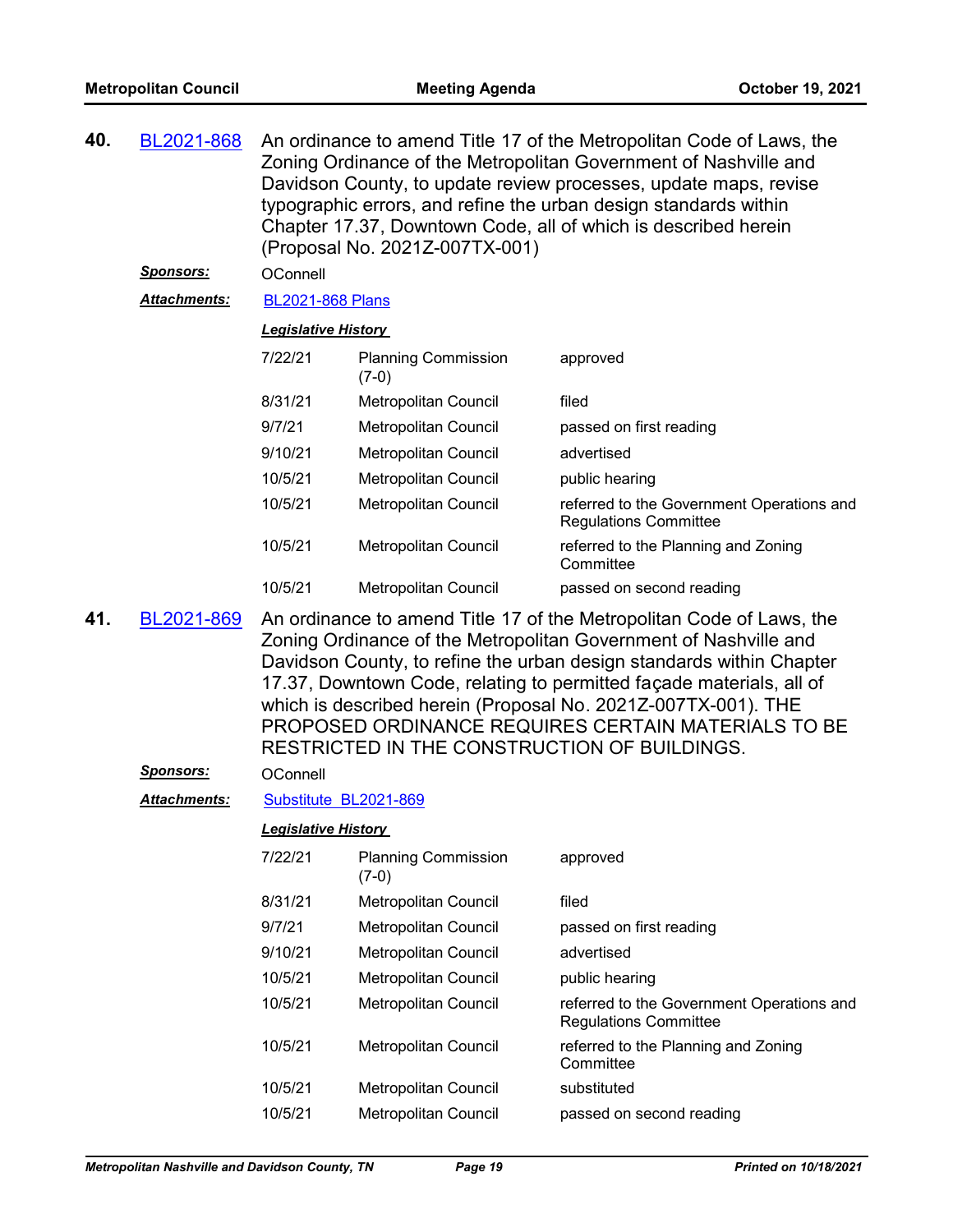| 42. | BL2021-874          | An ordinance authorizing the conditional abandonment of a portion of<br>Alley 371, approving the acquisition of an interest in certain real property<br>and improvements thereon comprising a new alley, and the granting of<br>an easement above that new alley in connection with the development<br>of a project in Nashville. (Proposal No. 2021M-013AB-001). |
|-----|---------------------|-------------------------------------------------------------------------------------------------------------------------------------------------------------------------------------------------------------------------------------------------------------------------------------------------------------------------------------------------------------------|
|     | <b>Sponsors:</b>    | OConnell, Toombs, Murphy and Nash                                                                                                                                                                                                                                                                                                                                 |
|     | <b>Attachments:</b> | <b>BL2021-874 Exhibit</b>                                                                                                                                                                                                                                                                                                                                         |

#### *Legislative History*

| 8/13/21  | <b>Planning Commission</b>                               | approved with conditions |
|----------|----------------------------------------------------------|--------------------------|
| 9/7/21   | Metropolitan Council                                     | passed on first reading  |
| 9/20/21  | <b>Budget and Finance</b><br>Committee                   | approved                 |
| 9/20/21  | Planning and Zoning<br>Committee                         | approved                 |
| 9/21/21  | <b>Public Works Committee</b>                            | deferred                 |
| 9/21/21  | Traffic, Parking, and<br><b>Transportation Committee</b> | deferred                 |
| 9/21/21  | <b>Metropolitan Council</b>                              | deferred                 |
| 10/5/21  | Transportation and<br>Infrastructure Committee           | approved                 |
| 10/5/21  | <b>Metropolitan Council</b>                              | passed on second reading |
| 10/11/21 | Traffic and Parking<br>Commission                        | approved                 |

An ordinance approving an agreement between the Metropolitan Government of Nashville and Davidson County, acting by and through the Metropolitan Department of Water and Sewerage Services ("MWS"), and Piedmont Natural Gas Company ("Piedmont") for shared use of MWS' Access Drive (Proposal No. 2021M-024AG-001). **43.** [BL2021-879](http://nashville.legistar.com/gateway.aspx?m=l&id=/matter.aspx?key=13485)

*Sponsors:* Henderson, Toombs, Murphy and Nash

*Attachments:* [BL2021-879 Agreement Exhibit](http://nashville.legistar.com/gateway.aspx?M=F&ID=a61af849-5752-46b7-ba61-c8b99520aca9.pdf)

| 8/13/21 | <b>Planning Commission</b>                     | approved                 |
|---------|------------------------------------------------|--------------------------|
| 9/7/21  | <b>Metropolitan Council</b>                    | passed on first reading  |
| 9/20/21 | <b>Budget and Finance</b><br>Committee         | approved                 |
| 9/21/21 | <b>Public Works Committee</b>                  | deferred                 |
| 9/21/21 | Metropolitan Council                           | deferred                 |
| 10/4/21 | Planning and Zoning<br>Committee               | approved                 |
|         | 9/20/21 recommended for deferral               |                          |
| 10/5/21 | Transportation and<br>Infrastructure Committee | approved                 |
| 10/5/21 | <b>Metropolitan Council</b>                    | passed on second reading |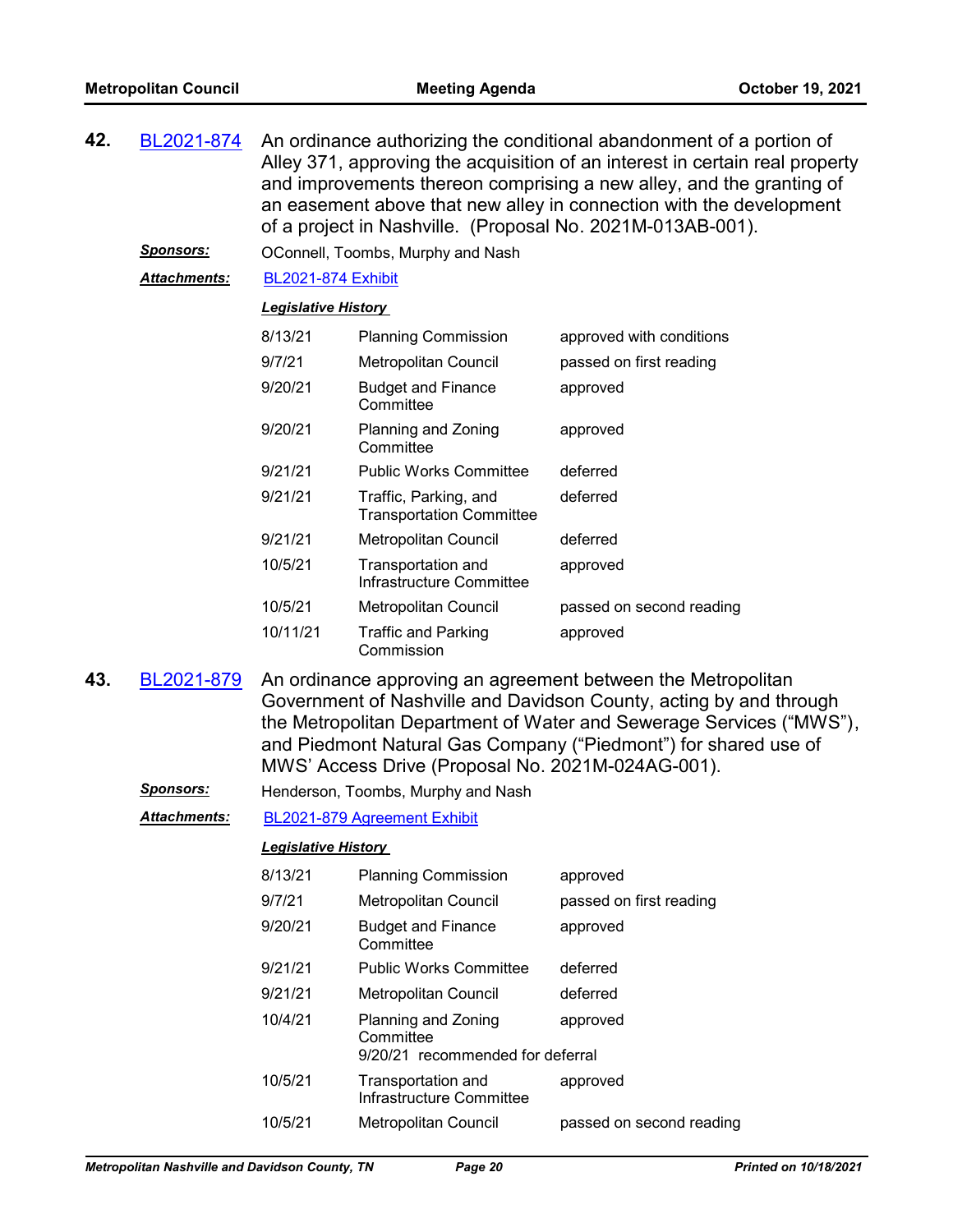| 44.                 | BL2021-886                     | An ordinance to authorize building material restrictions and<br>requirements for BL2021-766, a proposed Specific Plan Zoning District<br>located at 3156 Anderson Road (Proposal No. 2018SP-040-001). THE<br>PROPOSED ORDINANCE REQUIRES CERTAIN MATERIALS TO BE<br>RESTRICTED IN THE CONSTRUCTION OF BUILDINGS. |                                                                                                   |                                                                                                                                                                                                                                                                                                                                 |
|---------------------|--------------------------------|------------------------------------------------------------------------------------------------------------------------------------------------------------------------------------------------------------------------------------------------------------------------------------------------------------------|---------------------------------------------------------------------------------------------------|---------------------------------------------------------------------------------------------------------------------------------------------------------------------------------------------------------------------------------------------------------------------------------------------------------------------------------|
|                     | <u>Sponsors:</u>               | Porterfield<br><b>Legislative History</b>                                                                                                                                                                                                                                                                        |                                                                                                   |                                                                                                                                                                                                                                                                                                                                 |
|                     |                                | 5/13/21                                                                                                                                                                                                                                                                                                          | <b>Planning Commission</b>                                                                        | approved with conditions, disapproved<br>without                                                                                                                                                                                                                                                                                |
|                     |                                |                                                                                                                                                                                                                                                                                                                  | $(8-0-1)$                                                                                         |                                                                                                                                                                                                                                                                                                                                 |
|                     |                                | 8/31/21                                                                                                                                                                                                                                                                                                          | Metropolitan Council                                                                              | filed                                                                                                                                                                                                                                                                                                                           |
|                     |                                | 9/7/21                                                                                                                                                                                                                                                                                                           | Metropolitan Council                                                                              | passed on first reading                                                                                                                                                                                                                                                                                                         |
|                     |                                | 9/10/21                                                                                                                                                                                                                                                                                                          | Metropolitan Council                                                                              | advertised                                                                                                                                                                                                                                                                                                                      |
|                     |                                | 10/5/21                                                                                                                                                                                                                                                                                                          | Metropolitan Council                                                                              | public hearing                                                                                                                                                                                                                                                                                                                  |
|                     |                                | 10/5/21                                                                                                                                                                                                                                                                                                          | Metropolitan Council                                                                              | referred to the Planning and Zoning<br>Committee                                                                                                                                                                                                                                                                                |
|                     |                                | 10/5/21                                                                                                                                                                                                                                                                                                          | <b>Metropolitan Council</b>                                                                       | passed on second reading                                                                                                                                                                                                                                                                                                        |
| 45.                 | BL2021-888                     |                                                                                                                                                                                                                                                                                                                  | An ordinance to authorize building material restrictions and<br><b>CONSTRUCTION OF BUILDINGS.</b> | requirements for BL2021-810, a proposed Specific Plan Zoning District<br>located at 301 Ben Allen Road and Ben Allen Road (unnumbered)<br>(Proposal No. 2021SP-020-001). THE PROPOSED ORDINANCE<br>REQUIRES CERTAIN MATERIALS TO BE RESTRICTED IN THE                                                                           |
|                     | <b>Sponsors:</b>               | VanReece                                                                                                                                                                                                                                                                                                         |                                                                                                   |                                                                                                                                                                                                                                                                                                                                 |
|                     |                                | <b>Legislative History</b>                                                                                                                                                                                                                                                                                       |                                                                                                   |                                                                                                                                                                                                                                                                                                                                 |
|                     |                                | 8/26/21                                                                                                                                                                                                                                                                                                          | <b>Planning Commission</b>                                                                        | approved with conditions, disapproved<br>without                                                                                                                                                                                                                                                                                |
|                     |                                |                                                                                                                                                                                                                                                                                                                  | $(6-0)$                                                                                           |                                                                                                                                                                                                                                                                                                                                 |
|                     |                                | 8/31/21                                                                                                                                                                                                                                                                                                          | <b>Metropolitan Council</b>                                                                       | filed                                                                                                                                                                                                                                                                                                                           |
|                     |                                | 9/7/21                                                                                                                                                                                                                                                                                                           | <b>Metropolitan Council</b>                                                                       | passed on first reading                                                                                                                                                                                                                                                                                                         |
|                     |                                | 9/10/21                                                                                                                                                                                                                                                                                                          | Metropolitan Council                                                                              | advertised                                                                                                                                                                                                                                                                                                                      |
|                     |                                | 10/5/21                                                                                                                                                                                                                                                                                                          | Metropolitan Council                                                                              | public hearing                                                                                                                                                                                                                                                                                                                  |
|                     |                                | 10/5/21                                                                                                                                                                                                                                                                                                          | Metropolitan Council                                                                              | referred to the Planning and Zoning<br>Committee                                                                                                                                                                                                                                                                                |
|                     |                                | 10/5/21                                                                                                                                                                                                                                                                                                          | Metropolitan Council                                                                              | passed on second reading                                                                                                                                                                                                                                                                                                        |
| 46.                 | BL2021-890<br><u>Sponsors:</u> | Syracuse                                                                                                                                                                                                                                                                                                         | An ordinance to authorize building material restrictions and<br><b>CONSTRUCTION OF BUILDINGS.</b> | requirements for BL2021-857, a proposed Specific Plan Zoning District<br>located at 1908 Lebanon Pike and Lebanon Pike (unnumbered), at the<br>northeast corner of Omohundro Drive and Lebanon Pike (5.92 acres)<br>(Proposal No. 2021SP-037-001). THE PROPOSED ORDINANCE<br>REQUIRES CERTAIN MATERIALS TO BE RESTRICTED IN THE |
| Legislative History |                                |                                                                                                                                                                                                                                                                                                                  |                                                                                                   |                                                                                                                                                                                                                                                                                                                                 |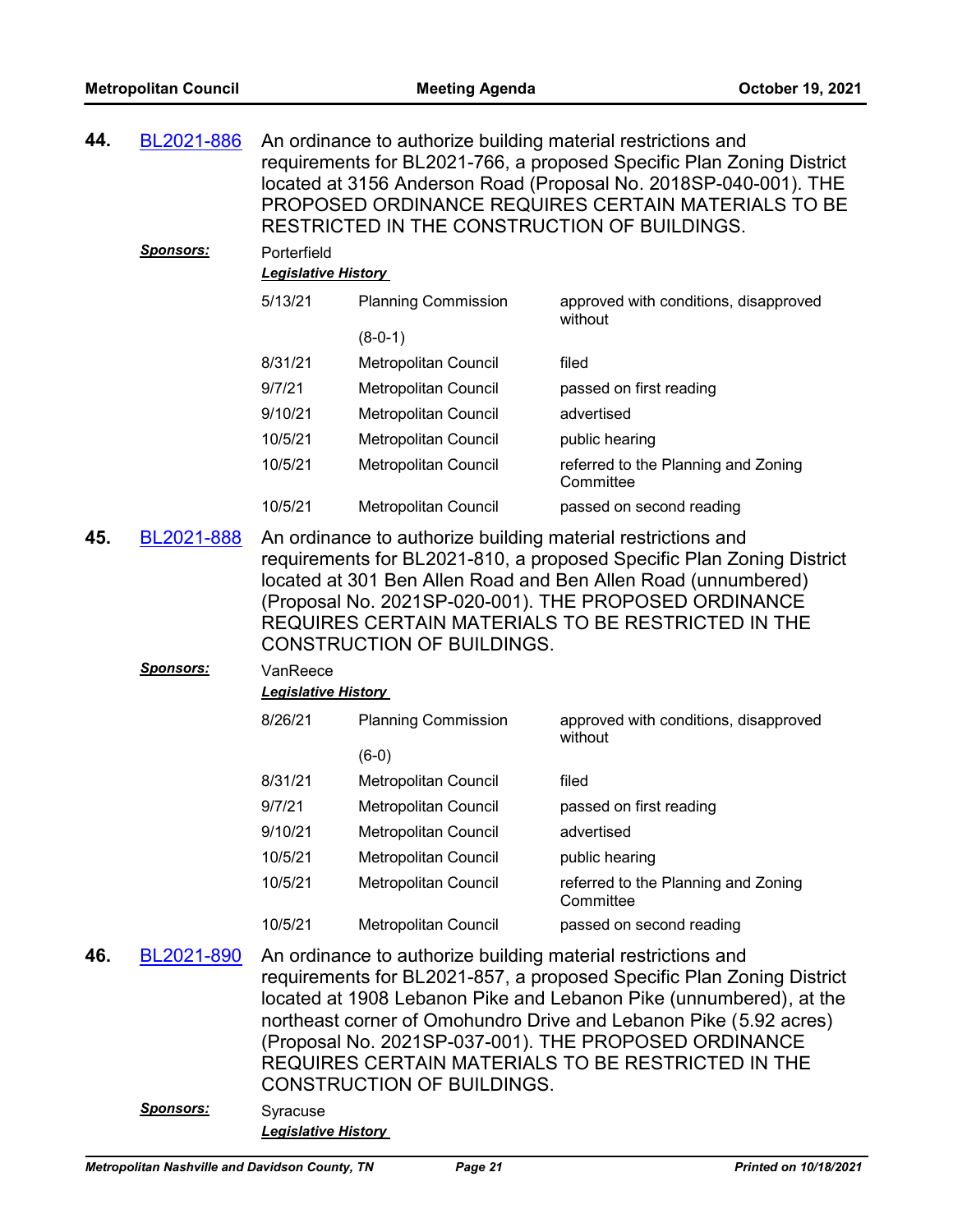|     | <b>Metropolitan Council</b> |                            | <b>Meeting Agenda</b>                                    | October 19, 2021                                                                                                                                                                                                                                                                                                                                                                                                                                                                                             |
|-----|-----------------------------|----------------------------|----------------------------------------------------------|--------------------------------------------------------------------------------------------------------------------------------------------------------------------------------------------------------------------------------------------------------------------------------------------------------------------------------------------------------------------------------------------------------------------------------------------------------------------------------------------------------------|
|     |                             | 6/24/21                    | <b>Planning Commission</b><br>$(7-0)$                    | approved with conditions, disapproved<br>without                                                                                                                                                                                                                                                                                                                                                                                                                                                             |
|     |                             | 8/31/21                    | Metropolitan Council                                     | filed                                                                                                                                                                                                                                                                                                                                                                                                                                                                                                        |
|     |                             | 9/7/21                     | Metropolitan Council                                     | passed on first reading                                                                                                                                                                                                                                                                                                                                                                                                                                                                                      |
|     |                             | 9/10/21                    | Metropolitan Council                                     | advertised                                                                                                                                                                                                                                                                                                                                                                                                                                                                                                   |
|     |                             | 10/5/21                    | <b>Metropolitan Council</b>                              | public hearing                                                                                                                                                                                                                                                                                                                                                                                                                                                                                               |
|     |                             | 10/5/21                    | Metropolitan Council                                     | referred to the Planning and Zoning<br>Committee                                                                                                                                                                                                                                                                                                                                                                                                                                                             |
|     |                             | 10/5/21                    | Metropolitan Council                                     | passed on second reading                                                                                                                                                                                                                                                                                                                                                                                                                                                                                     |
| 47. | BL2021-894                  |                            | which is described herein (Proposal No. 2021NL-002-001). | An ordinance to amend Title 17 of the Metropolitan Code of Laws, the<br>Zoning Ordinance of The Metropolitan Government of Nashville and<br>Davidson County, by applying a Neighborhood Landmark Overlay<br>District to property located at 2400 10th Avenue South, at the southeast<br>corner of Caruthers Avenue and 10th Avenue South, zoned R8 and<br>located within the Waverly Belmont Neighborhood Conservation District<br>(1.1 acres), to permit community education and daycare and office, all of |
|     | <u>Sponsors:</u>            | Sledge                     |                                                          |                                                                                                                                                                                                                                                                                                                                                                                                                                                                                                              |
|     | <b>Attachments:</b>         | <b>BL2021-894 Plans</b>    |                                                          |                                                                                                                                                                                                                                                                                                                                                                                                                                                                                                              |
|     |                             | <b>BL2021-894 Sketch</b>   |                                                          |                                                                                                                                                                                                                                                                                                                                                                                                                                                                                                              |
|     |                             | <b>Legislative History</b> |                                                          |                                                                                                                                                                                                                                                                                                                                                                                                                                                                                                              |
|     |                             | 7/22/21                    | <b>Planning Commission</b><br>$(7-0)$                    | approved with conditions                                                                                                                                                                                                                                                                                                                                                                                                                                                                                     |
|     |                             | 8/31/21                    | Metropolitan Council                                     | filed                                                                                                                                                                                                                                                                                                                                                                                                                                                                                                        |
|     |                             | 9/7/21                     | Metropolitan Council                                     | passed on first reading                                                                                                                                                                                                                                                                                                                                                                                                                                                                                      |
|     |                             | 9/10/21                    | Metropolitan Council                                     | advertised                                                                                                                                                                                                                                                                                                                                                                                                                                                                                                   |
|     |                             | 10/5/21                    | Metropolitan Council                                     | public hearing                                                                                                                                                                                                                                                                                                                                                                                                                                                                                               |
|     |                             | 10/5/21                    | Metropolitan Council                                     | referred to the Planning and Zoning<br>Committee                                                                                                                                                                                                                                                                                                                                                                                                                                                             |
|     |                             | 10/5/21                    | Metropolitan Council                                     | passed on second reading                                                                                                                                                                                                                                                                                                                                                                                                                                                                                     |
|     |                             |                            |                                                          |                                                                                                                                                                                                                                                                                                                                                                                                                                                                                                              |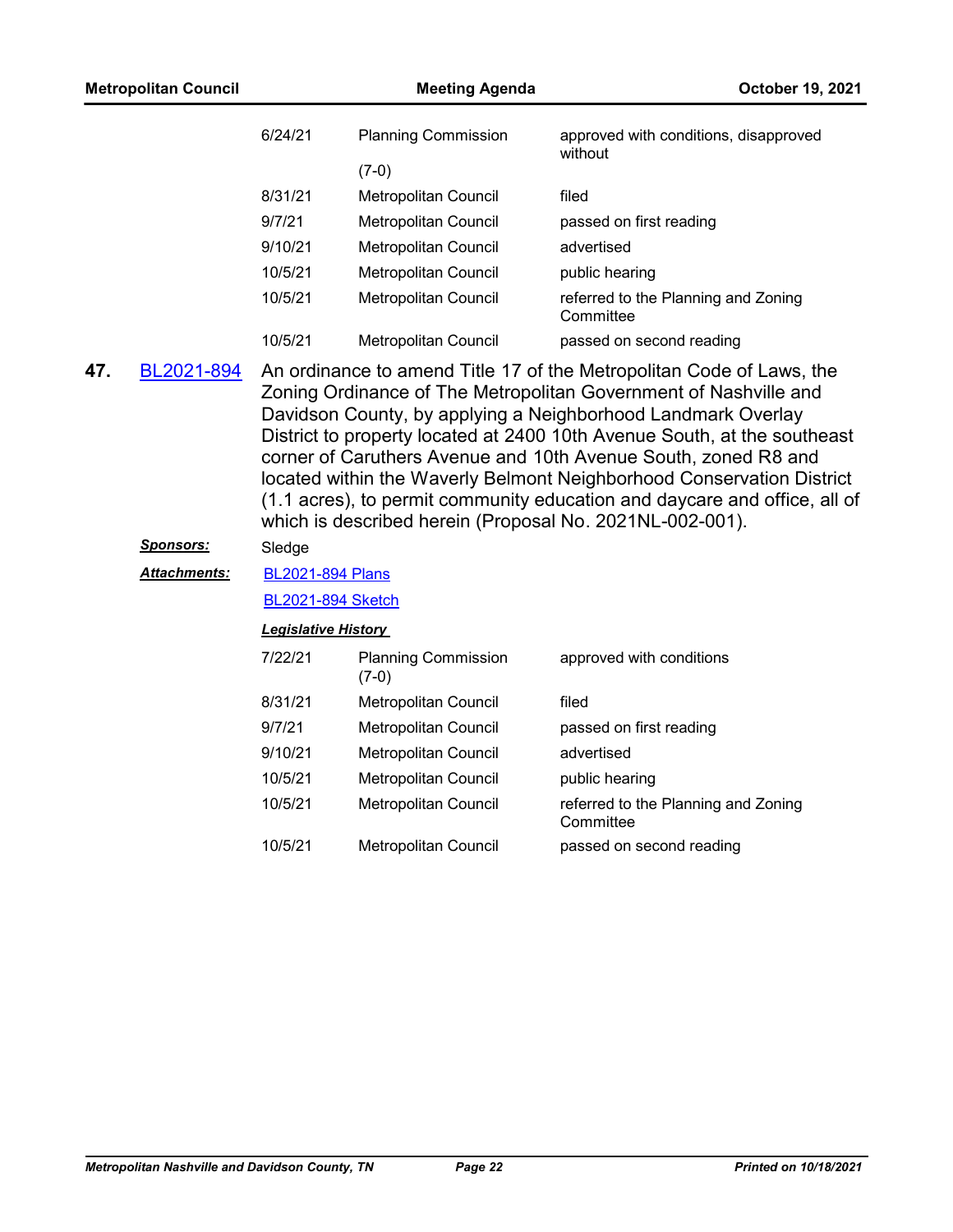| 48. | BL2021-895          | An ordinance to amend Title 17 of the Metropolitan Code of Laws, the<br>Zoning Ordinance of The Metropolitan Government of Nashville and<br>Davidson County, by changing from RM4 to SP zoning for property<br>located at 503 W Trinity Lane, approximately 100 feet east of Old<br>Matthews Road (4.96 acres), to permit a mixed use development, all of<br>which is described herein (Proposal No. 2021SP-047-001). |                                                              |                                                                                                                                                                                                                                                                                                                    |  |  |
|-----|---------------------|-----------------------------------------------------------------------------------------------------------------------------------------------------------------------------------------------------------------------------------------------------------------------------------------------------------------------------------------------------------------------------------------------------------------------|--------------------------------------------------------------|--------------------------------------------------------------------------------------------------------------------------------------------------------------------------------------------------------------------------------------------------------------------------------------------------------------------|--|--|
|     | <b>Sponsors:</b>    | Toombs                                                                                                                                                                                                                                                                                                                                                                                                                |                                                              |                                                                                                                                                                                                                                                                                                                    |  |  |
|     | <b>Attachments:</b> | <b>BL2021-895 Plans</b>                                                                                                                                                                                                                                                                                                                                                                                               |                                                              |                                                                                                                                                                                                                                                                                                                    |  |  |
|     |                     | <b>BL2021-895 Sketch</b>                                                                                                                                                                                                                                                                                                                                                                                              |                                                              |                                                                                                                                                                                                                                                                                                                    |  |  |
|     |                     |                                                                                                                                                                                                                                                                                                                                                                                                                       | Proposed Amendment BL2021-895                                |                                                                                                                                                                                                                                                                                                                    |  |  |
|     |                     |                                                                                                                                                                                                                                                                                                                                                                                                                       | Proposed Amendment BL2021-895 Plans                          |                                                                                                                                                                                                                                                                                                                    |  |  |
|     |                     | <b>Legislative History</b>                                                                                                                                                                                                                                                                                                                                                                                            |                                                              |                                                                                                                                                                                                                                                                                                                    |  |  |
|     |                     | 7/22/21                                                                                                                                                                                                                                                                                                                                                                                                               | <b>Planning Commission</b>                                   | approved with conditions, disapproved<br>without                                                                                                                                                                                                                                                                   |  |  |
|     |                     |                                                                                                                                                                                                                                                                                                                                                                                                                       | $(7-0)$                                                      |                                                                                                                                                                                                                                                                                                                    |  |  |
|     |                     | 8/31/21                                                                                                                                                                                                                                                                                                                                                                                                               | Metropolitan Council                                         | filed                                                                                                                                                                                                                                                                                                              |  |  |
|     |                     | 9/7/21                                                                                                                                                                                                                                                                                                                                                                                                                | Metropolitan Council                                         | passed on first reading                                                                                                                                                                                                                                                                                            |  |  |
|     |                     | 9/10/21                                                                                                                                                                                                                                                                                                                                                                                                               | Metropolitan Council                                         | advertised                                                                                                                                                                                                                                                                                                         |  |  |
|     |                     | 10/5/21                                                                                                                                                                                                                                                                                                                                                                                                               | Metropolitan Council                                         | public hearing                                                                                                                                                                                                                                                                                                     |  |  |
|     |                     | 10/5/21                                                                                                                                                                                                                                                                                                                                                                                                               | Metropolitan Council                                         | referred to the Planning and Zoning<br>Committee                                                                                                                                                                                                                                                                   |  |  |
|     |                     | 10/5/21                                                                                                                                                                                                                                                                                                                                                                                                               | Metropolitan Council                                         | passed on second reading                                                                                                                                                                                                                                                                                           |  |  |
| 49. | BL2021-896          |                                                                                                                                                                                                                                                                                                                                                                                                                       | An ordinance to authorize building material restrictions and | requirements for BL2021-895, a proposed Specific Plan Zoning District<br>located at 503 W Trinity Lane, approximately 100 feet east of Old<br>Matthews Road (4.96 acres) (Proposal No. 2021SP-047-001).<br>THE PROPOSED ORDINANCE REQUIRES CERTAIN MATERIALS TO<br>BE RESTRICTED IN THE CONSTRUCTION OF BUILDINGS. |  |  |
|     | <b>Sponsors:</b>    | Toombs<br><b>Legislative History</b>                                                                                                                                                                                                                                                                                                                                                                                  |                                                              |                                                                                                                                                                                                                                                                                                                    |  |  |
|     |                     | 7/22/21                                                                                                                                                                                                                                                                                                                                                                                                               | <b>Planning Commission</b>                                   | approved with conditions, disapproved<br>without                                                                                                                                                                                                                                                                   |  |  |
|     |                     |                                                                                                                                                                                                                                                                                                                                                                                                                       | $(7-0)$                                                      |                                                                                                                                                                                                                                                                                                                    |  |  |
|     |                     | 8/31/21                                                                                                                                                                                                                                                                                                                                                                                                               | Metropolitan Council                                         | filed                                                                                                                                                                                                                                                                                                              |  |  |
|     |                     | 9/7/21                                                                                                                                                                                                                                                                                                                                                                                                                | Metropolitan Council                                         | passed on first reading                                                                                                                                                                                                                                                                                            |  |  |
|     |                     | 9/10/21                                                                                                                                                                                                                                                                                                                                                                                                               | Metropolitan Council                                         | advertised                                                                                                                                                                                                                                                                                                         |  |  |
|     |                     | 10/5/21                                                                                                                                                                                                                                                                                                                                                                                                               | Metropolitan Council                                         | referred to the Planning and Zoning<br>Committee                                                                                                                                                                                                                                                                   |  |  |
|     |                     | 10/5/21                                                                                                                                                                                                                                                                                                                                                                                                               | Metropolitan Council                                         | public hearing                                                                                                                                                                                                                                                                                                     |  |  |
|     |                     | 10/5/21                                                                                                                                                                                                                                                                                                                                                                                                               | Metropolitan Council                                         | passed on second reading                                                                                                                                                                                                                                                                                           |  |  |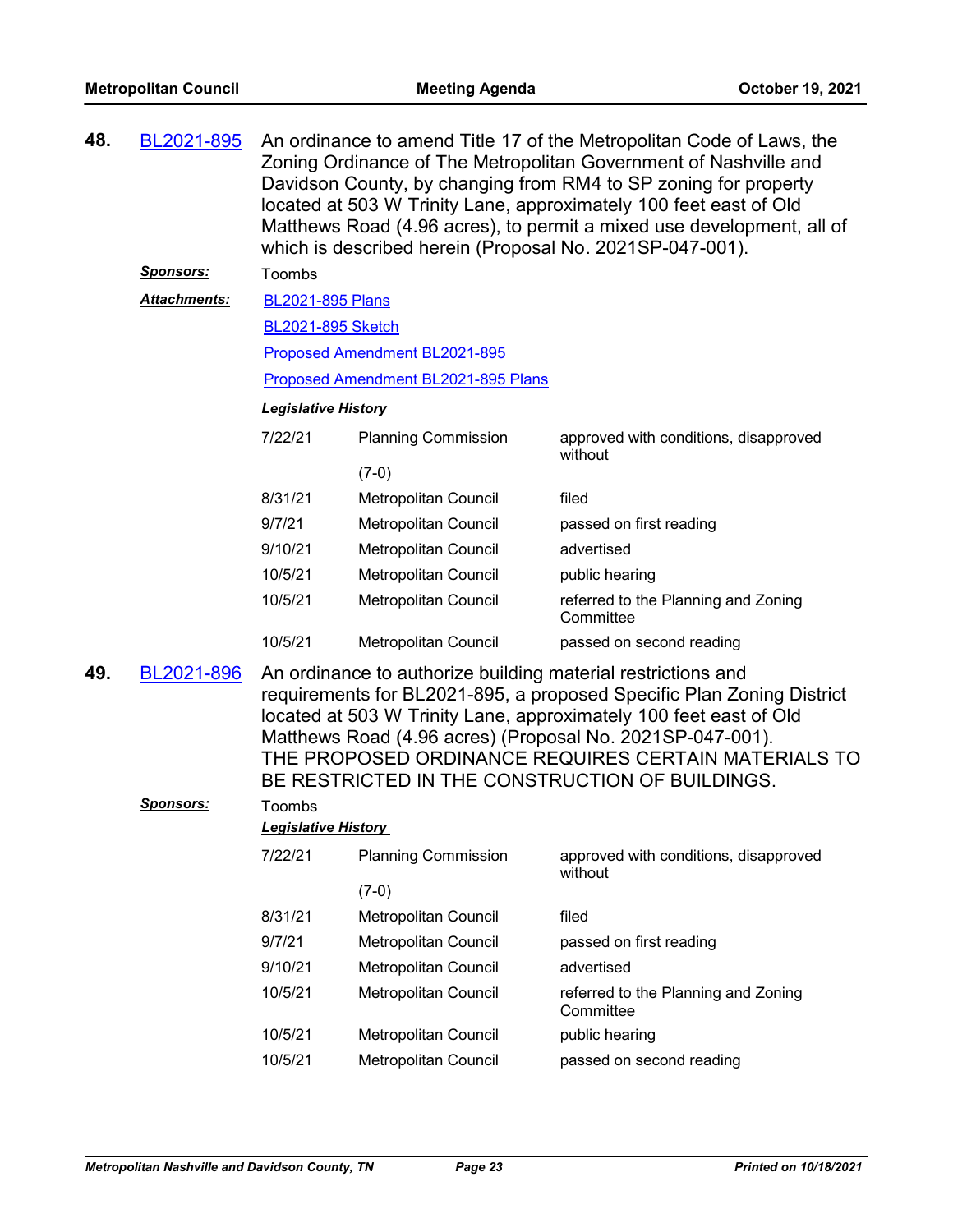| 50.     | BL2021-898          | An ordinance to amend Title 17 of the Metropolitan Code of Laws, the<br>Zoning Ordinance of The Metropolitan Government of Nashville and<br>Davidson County, by changing from RS10 and RM15-A to RM15-A-NS<br>zoning for properties located at 509, 511, and 513 E Trinity Lane,<br>approximately 270 feet east of Jones Avenue (0.92 acres), all of which<br>is described herein (Proposal No. 2021Z-063PR-001). |                                                                                                                                                                                                                                                                                                                                                                                                                                                                             |                                                  |  |
|---------|---------------------|-------------------------------------------------------------------------------------------------------------------------------------------------------------------------------------------------------------------------------------------------------------------------------------------------------------------------------------------------------------------------------------------------------------------|-----------------------------------------------------------------------------------------------------------------------------------------------------------------------------------------------------------------------------------------------------------------------------------------------------------------------------------------------------------------------------------------------------------------------------------------------------------------------------|--------------------------------------------------|--|
|         | <u>Sponsors:</u>    | Parker                                                                                                                                                                                                                                                                                                                                                                                                            |                                                                                                                                                                                                                                                                                                                                                                                                                                                                             |                                                  |  |
|         | <b>Attachments:</b> | <b>BL2021-898 Sketch</b>                                                                                                                                                                                                                                                                                                                                                                                          |                                                                                                                                                                                                                                                                                                                                                                                                                                                                             |                                                  |  |
|         |                     | <b>Legislative History</b>                                                                                                                                                                                                                                                                                                                                                                                        |                                                                                                                                                                                                                                                                                                                                                                                                                                                                             |                                                  |  |
|         |                     | 7/22/21                                                                                                                                                                                                                                                                                                                                                                                                           | <b>Planning Commission</b><br>$(7-0)$                                                                                                                                                                                                                                                                                                                                                                                                                                       | approved                                         |  |
|         |                     | 8/31/21                                                                                                                                                                                                                                                                                                                                                                                                           | Metropolitan Council                                                                                                                                                                                                                                                                                                                                                                                                                                                        | filed                                            |  |
|         |                     | 9/7/21                                                                                                                                                                                                                                                                                                                                                                                                            | Metropolitan Council                                                                                                                                                                                                                                                                                                                                                                                                                                                        | passed on first reading                          |  |
|         |                     | 9/10/21                                                                                                                                                                                                                                                                                                                                                                                                           | <b>Metropolitan Council</b>                                                                                                                                                                                                                                                                                                                                                                                                                                                 | advertised                                       |  |
|         |                     | 10/5/21                                                                                                                                                                                                                                                                                                                                                                                                           | <b>Metropolitan Council</b>                                                                                                                                                                                                                                                                                                                                                                                                                                                 | public hearing                                   |  |
| 10/5/21 |                     |                                                                                                                                                                                                                                                                                                                                                                                                                   | <b>Metropolitan Council</b>                                                                                                                                                                                                                                                                                                                                                                                                                                                 | referred to the Planning and Zoning<br>Committee |  |
|         |                     | 10/5/21                                                                                                                                                                                                                                                                                                                                                                                                           | Metropolitan Council                                                                                                                                                                                                                                                                                                                                                                                                                                                        | passed on second reading                         |  |
| 51.     | BL2021-899          |                                                                                                                                                                                                                                                                                                                                                                                                                   | An ordinance to amend Title 17 of the Metropolitan Code of Laws, the<br>Zoning Ordinance of The Metropolitan Government of Nashville and<br>Davidson County, by changing to rezone from IWD to MUN-A-NS<br>zoning for properties located at 212 Hart Street and a portion of property<br>located at 1264 3rd Avenue South, at the northeast corner of Hart Street<br>and 3rd Avenue South (0.54 acres), all of which is described herein<br>(Proposal No. 2021Z-049PR-001). |                                                  |  |
|         | <u>Sponsors:</u>    | Sledge                                                                                                                                                                                                                                                                                                                                                                                                            |                                                                                                                                                                                                                                                                                                                                                                                                                                                                             |                                                  |  |
|         | Attachments:        | <b>BL2021-899 Sketch</b>                                                                                                                                                                                                                                                                                                                                                                                          |                                                                                                                                                                                                                                                                                                                                                                                                                                                                             |                                                  |  |
|         |                     | <b>Legislative History</b>                                                                                                                                                                                                                                                                                                                                                                                        |                                                                                                                                                                                                                                                                                                                                                                                                                                                                             |                                                  |  |
|         |                     | 7/22/21                                                                                                                                                                                                                                                                                                                                                                                                           | <b>Planning Commission</b><br>$(7-0)$                                                                                                                                                                                                                                                                                                                                                                                                                                       | approved                                         |  |
|         |                     | 8/31/21                                                                                                                                                                                                                                                                                                                                                                                                           | Metropolitan Council                                                                                                                                                                                                                                                                                                                                                                                                                                                        | filed                                            |  |
|         |                     | 9/7/21                                                                                                                                                                                                                                                                                                                                                                                                            | Metropolitan Council                                                                                                                                                                                                                                                                                                                                                                                                                                                        | passed on first reading                          |  |
|         |                     | 9/10/21                                                                                                                                                                                                                                                                                                                                                                                                           | Metropolitan Council                                                                                                                                                                                                                                                                                                                                                                                                                                                        | advertised                                       |  |
|         |                     | 10/5/21                                                                                                                                                                                                                                                                                                                                                                                                           | Metropolitan Council                                                                                                                                                                                                                                                                                                                                                                                                                                                        | public hearing                                   |  |
|         |                     | 10/5/21                                                                                                                                                                                                                                                                                                                                                                                                           | Metropolitan Council                                                                                                                                                                                                                                                                                                                                                                                                                                                        | referred to the Planning and Zoning<br>Committee |  |
|         |                     | 10/5/21                                                                                                                                                                                                                                                                                                                                                                                                           | Metropolitan Council                                                                                                                                                                                                                                                                                                                                                                                                                                                        | passed on second reading                         |  |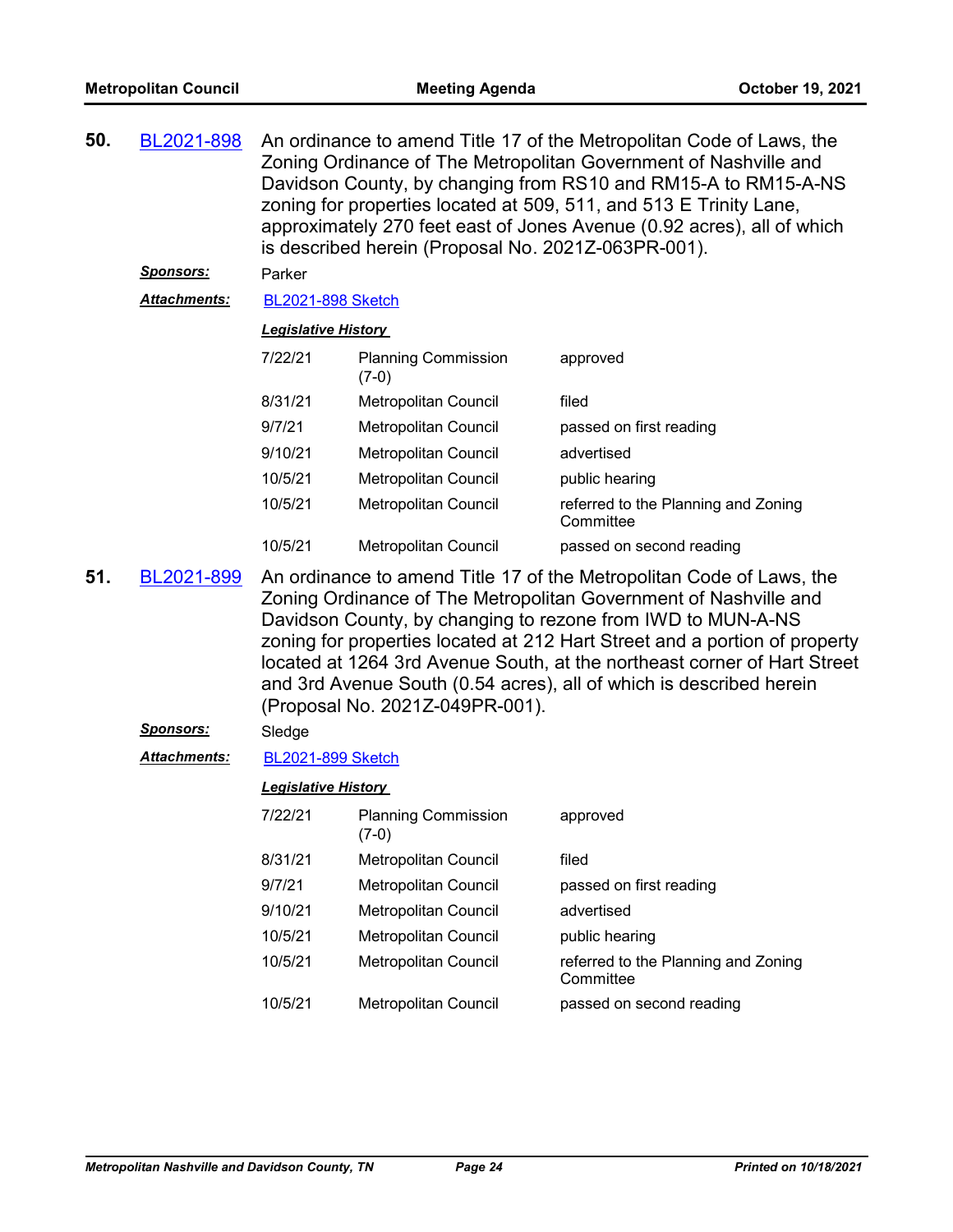| 52. | BL2021-900        | An ordinance to amend Title 17 of the Metropolitan Code of Laws, the<br>Zoning Ordinance of The Metropolitan Government of Nashville and<br>Davidson County, by changing from RS7.5 and MUG-A to SP zoning for<br>property located at Dickerson Pike (unnumbered), approximately 380<br>feet west of Dickerson Pike (7.22 acres), to permit a mixed-use<br>development, all of which is described herein (Proposal No.<br>2021SP-053-001). |                              |                                                                                                                                                                                                                                                                                                                                                                                          |  |  |  |
|-----|-------------------|--------------------------------------------------------------------------------------------------------------------------------------------------------------------------------------------------------------------------------------------------------------------------------------------------------------------------------------------------------------------------------------------------------------------------------------------|------------------------------|------------------------------------------------------------------------------------------------------------------------------------------------------------------------------------------------------------------------------------------------------------------------------------------------------------------------------------------------------------------------------------------|--|--|--|
|     | <u> Sponsors:</u> | Toombs                                                                                                                                                                                                                                                                                                                                                                                                                                     |                              |                                                                                                                                                                                                                                                                                                                                                                                          |  |  |  |
|     | Attachments:      | <b>BL2021-900 Plans</b>                                                                                                                                                                                                                                                                                                                                                                                                                    |                              |                                                                                                                                                                                                                                                                                                                                                                                          |  |  |  |
|     |                   | <b>BL2021-900 Sketch</b>                                                                                                                                                                                                                                                                                                                                                                                                                   |                              |                                                                                                                                                                                                                                                                                                                                                                                          |  |  |  |
|     |                   | Substitute BL2021-900                                                                                                                                                                                                                                                                                                                                                                                                                      |                              |                                                                                                                                                                                                                                                                                                                                                                                          |  |  |  |
|     |                   |                                                                                                                                                                                                                                                                                                                                                                                                                                            | Substitute BL2021-900 Plans  |                                                                                                                                                                                                                                                                                                                                                                                          |  |  |  |
|     |                   |                                                                                                                                                                                                                                                                                                                                                                                                                                            | Substitute BL2021-900 Sketch |                                                                                                                                                                                                                                                                                                                                                                                          |  |  |  |
|     |                   | <b>Legislative History</b>                                                                                                                                                                                                                                                                                                                                                                                                                 |                              |                                                                                                                                                                                                                                                                                                                                                                                          |  |  |  |
|     |                   | 8/26/21                                                                                                                                                                                                                                                                                                                                                                                                                                    | <b>Planning Commission</b>   | approved with conditions, disapproved<br>without                                                                                                                                                                                                                                                                                                                                         |  |  |  |
|     |                   |                                                                                                                                                                                                                                                                                                                                                                                                                                            | $(6-0)$                      |                                                                                                                                                                                                                                                                                                                                                                                          |  |  |  |
|     |                   | 8/31/21                                                                                                                                                                                                                                                                                                                                                                                                                                    | Metropolitan Council         | filed                                                                                                                                                                                                                                                                                                                                                                                    |  |  |  |
|     |                   | 9/7/21                                                                                                                                                                                                                                                                                                                                                                                                                                     | Metropolitan Council         | passed on first reading                                                                                                                                                                                                                                                                                                                                                                  |  |  |  |
|     |                   | 9/10/21                                                                                                                                                                                                                                                                                                                                                                                                                                    | Metropolitan Council         | advertised                                                                                                                                                                                                                                                                                                                                                                               |  |  |  |
|     |                   | 10/5/21                                                                                                                                                                                                                                                                                                                                                                                                                                    | Metropolitan Council         | public hearing                                                                                                                                                                                                                                                                                                                                                                           |  |  |  |
|     |                   | 10/5/21                                                                                                                                                                                                                                                                                                                                                                                                                                    | Metropolitan Council         | referred to the Planning and Zoning<br>Committee                                                                                                                                                                                                                                                                                                                                         |  |  |  |
|     |                   | 10/5/21                                                                                                                                                                                                                                                                                                                                                                                                                                    | Metropolitan Council         | substituted                                                                                                                                                                                                                                                                                                                                                                              |  |  |  |
|     |                   | 10/5/21                                                                                                                                                                                                                                                                                                                                                                                                                                    | Metropolitan Council         | passed on second reading                                                                                                                                                                                                                                                                                                                                                                 |  |  |  |
| 53. | BL2021-901        |                                                                                                                                                                                                                                                                                                                                                                                                                                            |                              | An ordinance to authorize building material restrictions and<br>requirements for BL2021-900, a proposed Specific Plan Zoning District<br>located at Dickerson Pike (unnumbered), approximately 380 feet west of<br>Dickerson Pike (7.22 acres) (Proposal No. 2021SP-053-001).<br>THE PROPOSED ORDINANCE REQUIRES CERTAIN MATERIALS TO<br>BE RESTRICTED IN THE CONSTRUCTION OF BUILDINGS. |  |  |  |
|     | <u>Sponsors:</u>  | Toombs                                                                                                                                                                                                                                                                                                                                                                                                                                     |                              |                                                                                                                                                                                                                                                                                                                                                                                          |  |  |  |
|     |                   | <b>Legislative History</b>                                                                                                                                                                                                                                                                                                                                                                                                                 |                              |                                                                                                                                                                                                                                                                                                                                                                                          |  |  |  |
|     |                   | 8/26/21                                                                                                                                                                                                                                                                                                                                                                                                                                    | <b>Planning Commission</b>   | approved with conditions, disapproved<br>without                                                                                                                                                                                                                                                                                                                                         |  |  |  |
|     |                   |                                                                                                                                                                                                                                                                                                                                                                                                                                            | $(6-0)$                      |                                                                                                                                                                                                                                                                                                                                                                                          |  |  |  |
|     |                   | 8/31/21                                                                                                                                                                                                                                                                                                                                                                                                                                    | Metropolitan Council         | filed                                                                                                                                                                                                                                                                                                                                                                                    |  |  |  |
|     |                   | 9/7/21                                                                                                                                                                                                                                                                                                                                                                                                                                     | <b>Metropolitan Council</b>  | passed on first reading                                                                                                                                                                                                                                                                                                                                                                  |  |  |  |
|     |                   | 9/10/21                                                                                                                                                                                                                                                                                                                                                                                                                                    | Metropolitan Council         | advertised                                                                                                                                                                                                                                                                                                                                                                               |  |  |  |
|     |                   | 10/5/21                                                                                                                                                                                                                                                                                                                                                                                                                                    | Metropolitan Council         | referred to the Planning and Zoning<br>Committee                                                                                                                                                                                                                                                                                                                                         |  |  |  |
|     |                   | 10/5/21                                                                                                                                                                                                                                                                                                                                                                                                                                    | Metropolitan Council         | public hearing                                                                                                                                                                                                                                                                                                                                                                           |  |  |  |
|     |                   | 10/5/21                                                                                                                                                                                                                                                                                                                                                                                                                                    | Metropolitan Council         | passed on second reading                                                                                                                                                                                                                                                                                                                                                                 |  |  |  |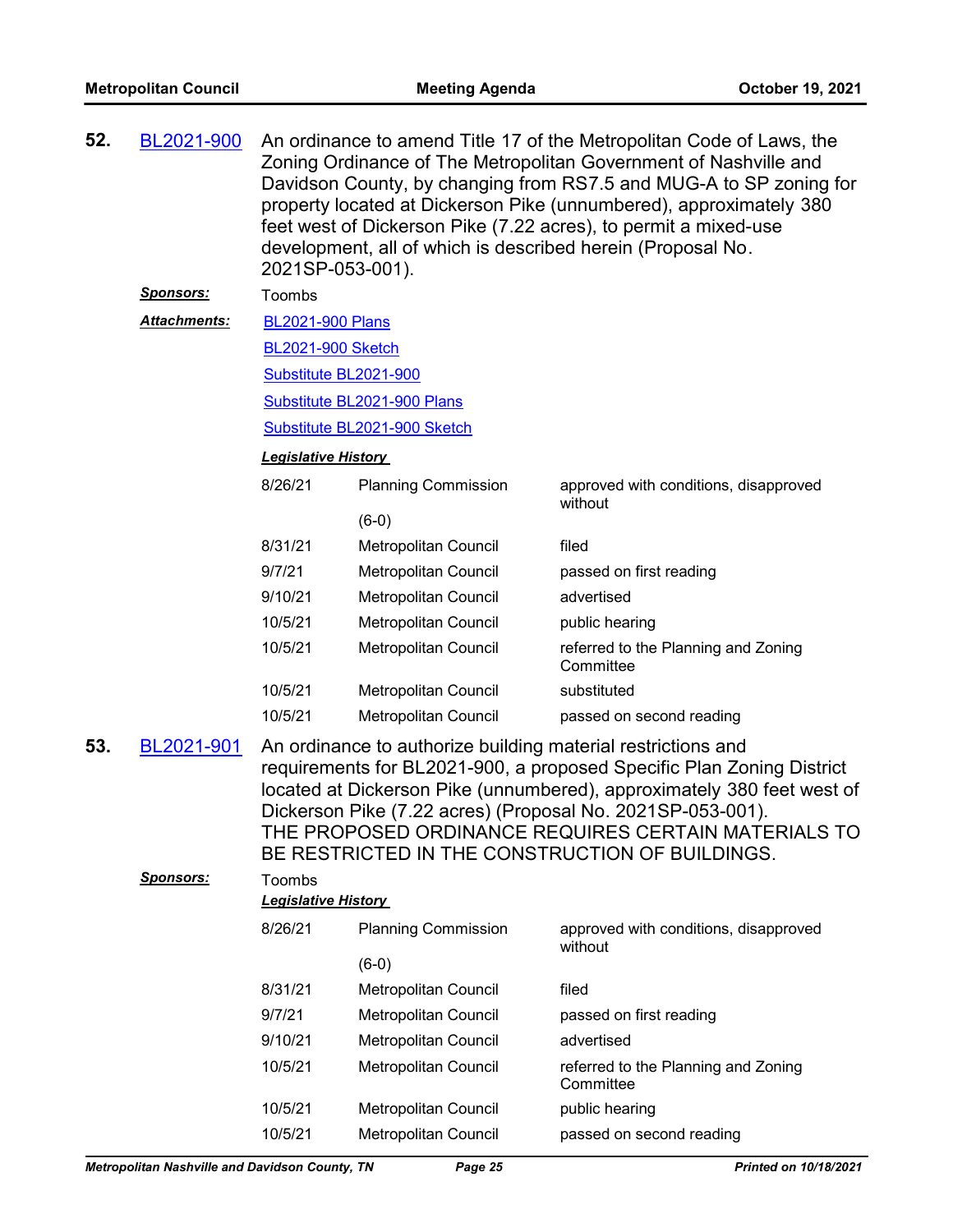| 54. | BL2021-902<br><u>Sponsors:</u><br>Attachments:                                                                                                                                                                                                                                                                                                                                                                                              | Parker                     | An ordinance to amend Title 17 of the Metropolitan Code of Laws, the<br>Zoning Ordinance of The Metropolitan Government of Nashville and<br>Davidson County, by changing from SP to RS5 zoning for a portion of<br>property located at 1801 Meridian Street, approximately 465 feet east of<br>Meridian Street (0.20 acres), all of which is described herein (Proposal<br>No. 2021Z-068PR-001).<br><b>BL2021-902 Sketch</b> |                                                  |  |
|-----|---------------------------------------------------------------------------------------------------------------------------------------------------------------------------------------------------------------------------------------------------------------------------------------------------------------------------------------------------------------------------------------------------------------------------------------------|----------------------------|------------------------------------------------------------------------------------------------------------------------------------------------------------------------------------------------------------------------------------------------------------------------------------------------------------------------------------------------------------------------------------------------------------------------------|--------------------------------------------------|--|
|     |                                                                                                                                                                                                                                                                                                                                                                                                                                             | <b>Legislative History</b> |                                                                                                                                                                                                                                                                                                                                                                                                                              |                                                  |  |
|     |                                                                                                                                                                                                                                                                                                                                                                                                                                             | 7/22/21                    | <b>Planning Commission</b><br>$(7-0)$                                                                                                                                                                                                                                                                                                                                                                                        | approved with conditions                         |  |
|     |                                                                                                                                                                                                                                                                                                                                                                                                                                             | 8/31/21                    | Metropolitan Council                                                                                                                                                                                                                                                                                                                                                                                                         | filed                                            |  |
|     |                                                                                                                                                                                                                                                                                                                                                                                                                                             | 9/7/21                     | Metropolitan Council                                                                                                                                                                                                                                                                                                                                                                                                         | passed on first reading                          |  |
|     |                                                                                                                                                                                                                                                                                                                                                                                                                                             | 9/10/21                    | Metropolitan Council                                                                                                                                                                                                                                                                                                                                                                                                         | advertised                                       |  |
|     |                                                                                                                                                                                                                                                                                                                                                                                                                                             | 10/5/21                    | Metropolitan Council                                                                                                                                                                                                                                                                                                                                                                                                         | public hearing                                   |  |
|     |                                                                                                                                                                                                                                                                                                                                                                                                                                             | 10/5/21                    | <b>Metropolitan Council</b>                                                                                                                                                                                                                                                                                                                                                                                                  | referred to the Planning and Zoning<br>Committee |  |
|     |                                                                                                                                                                                                                                                                                                                                                                                                                                             | 10/5/21                    | Metropolitan Council                                                                                                                                                                                                                                                                                                                                                                                                         | passed on second reading                         |  |
| 55. | An ordinance to amend Title 17 of the Metropolitan Code of Laws, the<br>BL2021-907<br>Zoning Ordinance of The Metropolitan Government of Nashville and<br>Davidson County, by changing from IR to SP zoning for properties<br>located at 121 Madison Street, at the southeast corner of 2nd Avenue<br>North and Madison Street (1.42 acres), to permit self-storage use, all of<br>which is described herein (Proposal No. 2021SP-026-001). |                            |                                                                                                                                                                                                                                                                                                                                                                                                                              |                                                  |  |
|     | <b>Sponsors:</b>                                                                                                                                                                                                                                                                                                                                                                                                                            | OConnell                   |                                                                                                                                                                                                                                                                                                                                                                                                                              |                                                  |  |
|     | <u> Attachments:</u>                                                                                                                                                                                                                                                                                                                                                                                                                        | BL2021-907 Exhibit A       |                                                                                                                                                                                                                                                                                                                                                                                                                              |                                                  |  |
|     |                                                                                                                                                                                                                                                                                                                                                                                                                                             | <b>BL2021-907 Plans</b>    |                                                                                                                                                                                                                                                                                                                                                                                                                              |                                                  |  |
|     |                                                                                                                                                                                                                                                                                                                                                                                                                                             | <b>BL2021-907 Sketch</b>   |                                                                                                                                                                                                                                                                                                                                                                                                                              |                                                  |  |
|     |                                                                                                                                                                                                                                                                                                                                                                                                                                             | <b>Legislative History</b> |                                                                                                                                                                                                                                                                                                                                                                                                                              |                                                  |  |
|     |                                                                                                                                                                                                                                                                                                                                                                                                                                             | 5/13/21                    | <b>Planning Commission</b><br>$(9-0)$                                                                                                                                                                                                                                                                                                                                                                                        | disapproved                                      |  |
|     |                                                                                                                                                                                                                                                                                                                                                                                                                                             | 8/31/21                    | Metropolitan Council                                                                                                                                                                                                                                                                                                                                                                                                         | filed                                            |  |
|     |                                                                                                                                                                                                                                                                                                                                                                                                                                             | 9/7/21                     | Metropolitan Council                                                                                                                                                                                                                                                                                                                                                                                                         | passed on first reading                          |  |
|     |                                                                                                                                                                                                                                                                                                                                                                                                                                             | 9/10/21                    | Metropolitan Council                                                                                                                                                                                                                                                                                                                                                                                                         | advertised                                       |  |
|     |                                                                                                                                                                                                                                                                                                                                                                                                                                             | 10/5/21                    | Metropolitan Council                                                                                                                                                                                                                                                                                                                                                                                                         | public hearing                                   |  |
|     |                                                                                                                                                                                                                                                                                                                                                                                                                                             | 10/5/21                    | Metropolitan Council                                                                                                                                                                                                                                                                                                                                                                                                         | referred to the Planning and Zoning<br>Committee |  |
|     |                                                                                                                                                                                                                                                                                                                                                                                                                                             | 10/5/21                    | Metropolitan Council                                                                                                                                                                                                                                                                                                                                                                                                         | passed on second reading                         |  |
|     |                                                                                                                                                                                                                                                                                                                                                                                                                                             |                            |                                                                                                                                                                                                                                                                                                                                                                                                                              |                                                  |  |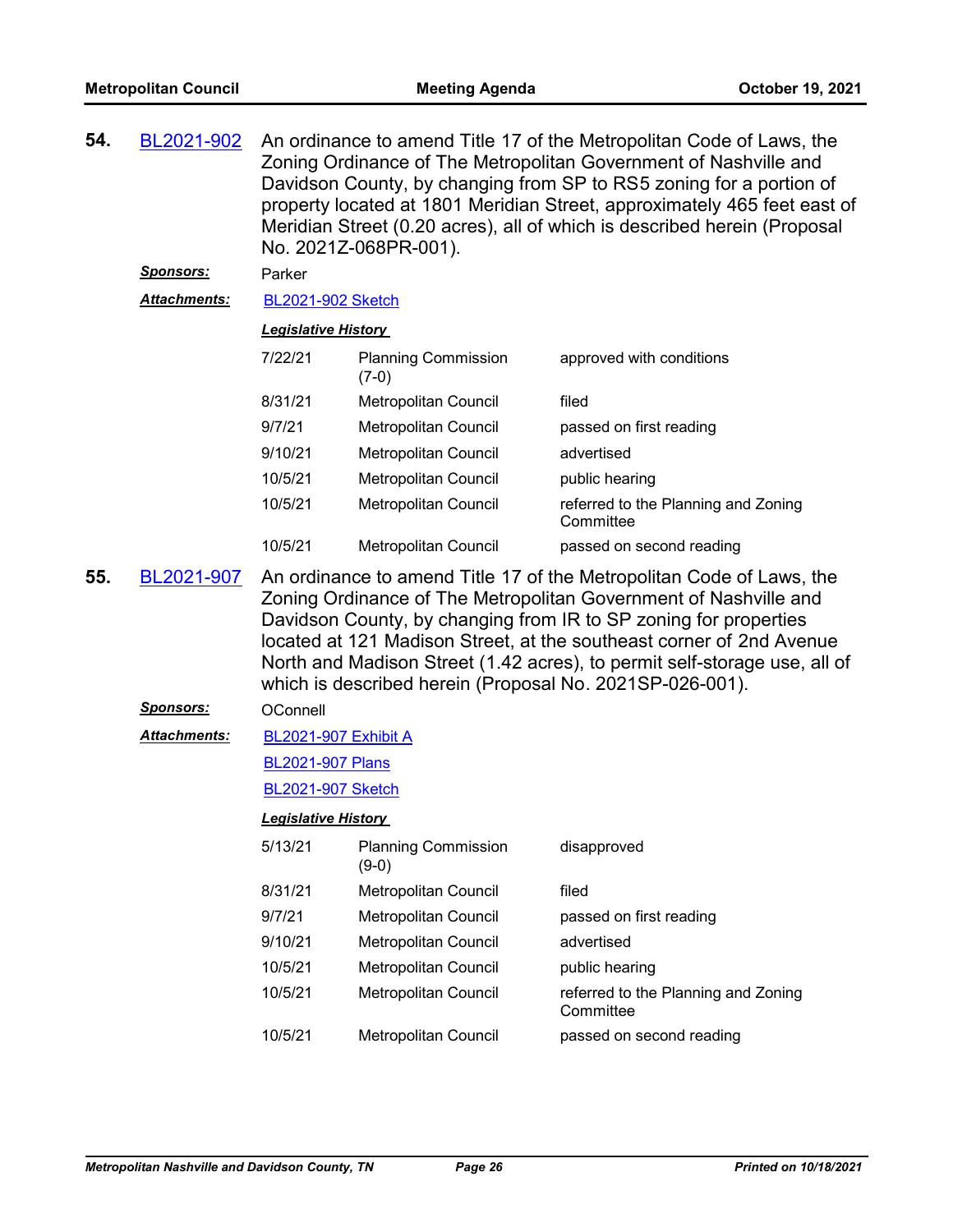| 56.<br>BL2021-908 |                  |                                        |                                                                                                                                                                                                                                                                                                                                                                                                                           | An ordinance to authorize building material restrictions and<br>requirements for BL2021-907, a proposed Specific Plan Zoning District<br>located at 121 Madison Street, at the southeast corner of 2nd Avenue<br>North and Madison Street (1.42 acres) (Proposal No. 2021SP-026-001).<br>THE PROPOSED ORDINANCE REQUIRES CERTAIN MATERIALS TO<br>BE RESTRICTED IN THE CONSTRUCTION OF BUILDINGS. |  |  |
|-------------------|------------------|----------------------------------------|---------------------------------------------------------------------------------------------------------------------------------------------------------------------------------------------------------------------------------------------------------------------------------------------------------------------------------------------------------------------------------------------------------------------------|--------------------------------------------------------------------------------------------------------------------------------------------------------------------------------------------------------------------------------------------------------------------------------------------------------------------------------------------------------------------------------------------------|--|--|
|                   | <u>Sponsors:</u> | OConnell<br><b>Legislative History</b> |                                                                                                                                                                                                                                                                                                                                                                                                                           |                                                                                                                                                                                                                                                                                                                                                                                                  |  |  |
|                   |                  | 5/13/21                                | <b>Planning Commission</b><br>$(9-0)$                                                                                                                                                                                                                                                                                                                                                                                     | disapproved                                                                                                                                                                                                                                                                                                                                                                                      |  |  |
|                   |                  | 8/31/21                                | Metropolitan Council                                                                                                                                                                                                                                                                                                                                                                                                      | filed                                                                                                                                                                                                                                                                                                                                                                                            |  |  |
|                   |                  | 9/7/21                                 | Metropolitan Council                                                                                                                                                                                                                                                                                                                                                                                                      | passed on first reading                                                                                                                                                                                                                                                                                                                                                                          |  |  |
|                   |                  | 9/10/21                                | Metropolitan Council                                                                                                                                                                                                                                                                                                                                                                                                      | advertised                                                                                                                                                                                                                                                                                                                                                                                       |  |  |
|                   |                  | 10/5/21                                | Metropolitan Council                                                                                                                                                                                                                                                                                                                                                                                                      | referred to the Planning and Zoning<br>Committee                                                                                                                                                                                                                                                                                                                                                 |  |  |
|                   |                  | 10/5/21                                | Metropolitan Council                                                                                                                                                                                                                                                                                                                                                                                                      | public hearing                                                                                                                                                                                                                                                                                                                                                                                   |  |  |
|                   |                  | 10/5/21                                | Metropolitan Council                                                                                                                                                                                                                                                                                                                                                                                                      | passed on second reading                                                                                                                                                                                                                                                                                                                                                                         |  |  |
| 57.               | BL2021-909       | 2021Z-061PR-001).                      | An ordinance to amend Title 17 of the Metropolitan Code of Laws, the<br>Zoning Ordinance of The Metropolitan Government of Nashville and<br>Davidson County, by changing from IWD to RM40-A-NS zoning for<br>properties located at 1301, 1307, 1309 and 1403 Lebanon Pike and<br>Lebanon Pike (unnumbered), approximately 1,850 feet west of Spence<br>Lane (15.56 acres), all of which is described herein (Proposal No. |                                                                                                                                                                                                                                                                                                                                                                                                  |  |  |
|                   | <b>Sponsors:</b> | OConnell                               |                                                                                                                                                                                                                                                                                                                                                                                                                           |                                                                                                                                                                                                                                                                                                                                                                                                  |  |  |
|                   | Attachments:     |                                        | <b>BL2021-909 Sketch</b>                                                                                                                                                                                                                                                                                                                                                                                                  |                                                                                                                                                                                                                                                                                                                                                                                                  |  |  |
|                   |                  | <b>Legislative History</b>             |                                                                                                                                                                                                                                                                                                                                                                                                                           |                                                                                                                                                                                                                                                                                                                                                                                                  |  |  |
|                   |                  | 8/26/21                                | <b>Planning Commission</b><br>$(6-0)$                                                                                                                                                                                                                                                                                                                                                                                     | approved                                                                                                                                                                                                                                                                                                                                                                                         |  |  |
|                   |                  | 9/7/21                                 | Metropolitan Council                                                                                                                                                                                                                                                                                                                                                                                                      | passed on first reading                                                                                                                                                                                                                                                                                                                                                                          |  |  |
|                   |                  | 9/10/21                                | Metropolitan Council                                                                                                                                                                                                                                                                                                                                                                                                      | advertised                                                                                                                                                                                                                                                                                                                                                                                       |  |  |
|                   |                  | 10/5/21                                | Metropolitan Council                                                                                                                                                                                                                                                                                                                                                                                                      | public hearing                                                                                                                                                                                                                                                                                                                                                                                   |  |  |
|                   |                  | 10/5/21                                | Metropolitan Council                                                                                                                                                                                                                                                                                                                                                                                                      | referred to the Planning and Zoning<br>Committee                                                                                                                                                                                                                                                                                                                                                 |  |  |
|                   |                  | 10/5/21                                | Metropolitan Council                                                                                                                                                                                                                                                                                                                                                                                                      | passed on second reading                                                                                                                                                                                                                                                                                                                                                                         |  |  |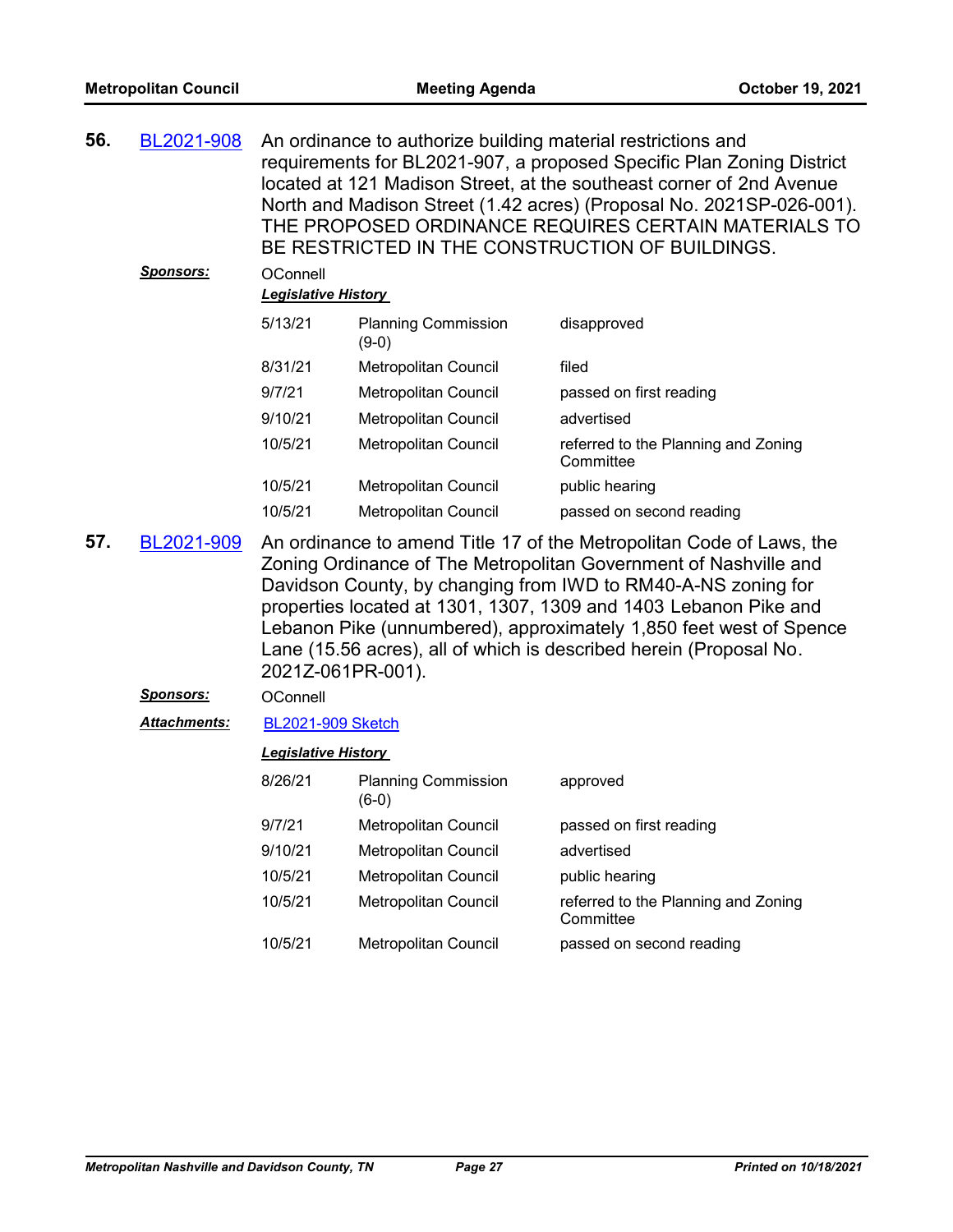| 58.<br>BL2021-910 |                     |                                                                                                                                                                                                                                                                                                                                                                                                                                                   | described herein (Proposal No. 2021Z-060PR-001).                                                               | An ordinance to amend Title 17 of the Metropolitan Code of Laws, the<br>Zoning Ordinance of The Metropolitan Government of Nashville and<br>Davidson County, by changing from RS7.5 to R8 zoning for property<br>located at 2412 Old Matthews Road, at the northwest corner of Old<br>Matthews Road and Trinity Hills Parkway (0.27 acres), all of which is |  |
|-------------------|---------------------|---------------------------------------------------------------------------------------------------------------------------------------------------------------------------------------------------------------------------------------------------------------------------------------------------------------------------------------------------------------------------------------------------------------------------------------------------|----------------------------------------------------------------------------------------------------------------|-------------------------------------------------------------------------------------------------------------------------------------------------------------------------------------------------------------------------------------------------------------------------------------------------------------------------------------------------------------|--|
|                   | <u>Sponsors:</u>    | Toombs                                                                                                                                                                                                                                                                                                                                                                                                                                            |                                                                                                                |                                                                                                                                                                                                                                                                                                                                                             |  |
|                   | <b>Attachments:</b> | BL2021-910                                                                                                                                                                                                                                                                                                                                                                                                                                        |                                                                                                                |                                                                                                                                                                                                                                                                                                                                                             |  |
|                   |                     | <b>BL2021-910 Sketch</b>                                                                                                                                                                                                                                                                                                                                                                                                                          |                                                                                                                |                                                                                                                                                                                                                                                                                                                                                             |  |
|                   |                     | <b>Legislative History</b>                                                                                                                                                                                                                                                                                                                                                                                                                        |                                                                                                                |                                                                                                                                                                                                                                                                                                                                                             |  |
|                   |                     | 6/24/21                                                                                                                                                                                                                                                                                                                                                                                                                                           | <b>Planning Commission</b><br>$(7-0)$                                                                          | approved                                                                                                                                                                                                                                                                                                                                                    |  |
|                   |                     | 9/7/21                                                                                                                                                                                                                                                                                                                                                                                                                                            | Metropolitan Council                                                                                           | passed on first reading                                                                                                                                                                                                                                                                                                                                     |  |
|                   |                     | 9/10/21                                                                                                                                                                                                                                                                                                                                                                                                                                           | Metropolitan Council                                                                                           | advertised                                                                                                                                                                                                                                                                                                                                                  |  |
|                   |                     | 10/5/21                                                                                                                                                                                                                                                                                                                                                                                                                                           | Metropolitan Council                                                                                           | public hearing                                                                                                                                                                                                                                                                                                                                              |  |
|                   |                     | 10/5/21                                                                                                                                                                                                                                                                                                                                                                                                                                           | Metropolitan Council                                                                                           | referred to the Planning and Zoning<br>Committee                                                                                                                                                                                                                                                                                                            |  |
|                   |                     | 10/5/21                                                                                                                                                                                                                                                                                                                                                                                                                                           | <b>Metropolitan Council</b>                                                                                    | passed on second reading                                                                                                                                                                                                                                                                                                                                    |  |
|                   | BL2021-911          | pertaining to the composition of the Metropolitan Transportation<br>Licensing Commission, amending Title 6 of the Metropolitan Code<br>pertaining to the operation and regulation of Entertainment<br>Transportation Vehicles, amending Section 9.20.020 pertaining to<br>vehicle noise, and amending Sections 6.75.240, 7.24.040, and<br>12.54.210 of the Metropolitan Code pertaining to the consumption of<br>alcoholic beverages in vehicles. |                                                                                                                |                                                                                                                                                                                                                                                                                                                                                             |  |
|                   | <u>Sponsors:</u>    | OConnell, Withers, Evans, Allen, Hurt, Mendes, Benedict, Bradford, Welsch, Swope,<br>Murphy, Sledge, Rhoten, Hancock, Rosenberg, VanReece, Suara, Roberts, Young,<br>Styles, Taylor, Porterfield, Rutherford, Henderson, Syracuse, Gamble, Cash, Druffel<br>and Toombs                                                                                                                                                                            |                                                                                                                |                                                                                                                                                                                                                                                                                                                                                             |  |
|                   | <b>Attachments:</b> | Substitute BL2021-911                                                                                                                                                                                                                                                                                                                                                                                                                             |                                                                                                                |                                                                                                                                                                                                                                                                                                                                                             |  |
|                   |                     | BL2021-911 Amendment                                                                                                                                                                                                                                                                                                                                                                                                                              |                                                                                                                |                                                                                                                                                                                                                                                                                                                                                             |  |
|                   |                     | Proposed Amendment BL2021-911                                                                                                                                                                                                                                                                                                                                                                                                                     |                                                                                                                |                                                                                                                                                                                                                                                                                                                                                             |  |
|                   |                     | Proposed Second Substitute BL2021-911                                                                                                                                                                                                                                                                                                                                                                                                             |                                                                                                                |                                                                                                                                                                                                                                                                                                                                                             |  |
|                   |                     | <b>Legislative History</b>                                                                                                                                                                                                                                                                                                                                                                                                                        |                                                                                                                |                                                                                                                                                                                                                                                                                                                                                             |  |
|                   |                     | 9/14/21                                                                                                                                                                                                                                                                                                                                                                                                                                           | Metropolitan Council                                                                                           | filed                                                                                                                                                                                                                                                                                                                                                       |  |
|                   |                     | 9/21/21                                                                                                                                                                                                                                                                                                                                                                                                                                           | Metropolitan Council                                                                                           | passed on first reading                                                                                                                                                                                                                                                                                                                                     |  |
|                   |                     | 10/5/21                                                                                                                                                                                                                                                                                                                                                                                                                                           | <b>Government Operations</b><br>and Regulations<br>Committee<br>10/5/21 Amdt. No. 1 to Sub. Bill also approved | approved with a substitute                                                                                                                                                                                                                                                                                                                                  |  |
|                   |                     | 10/5/21                                                                                                                                                                                                                                                                                                                                                                                                                                           | Transportation and<br>Infrastructure Committee<br>10/5/21 Amdt. No. 1 to Sub. Bill also approved               | approved with a substitute                                                                                                                                                                                                                                                                                                                                  |  |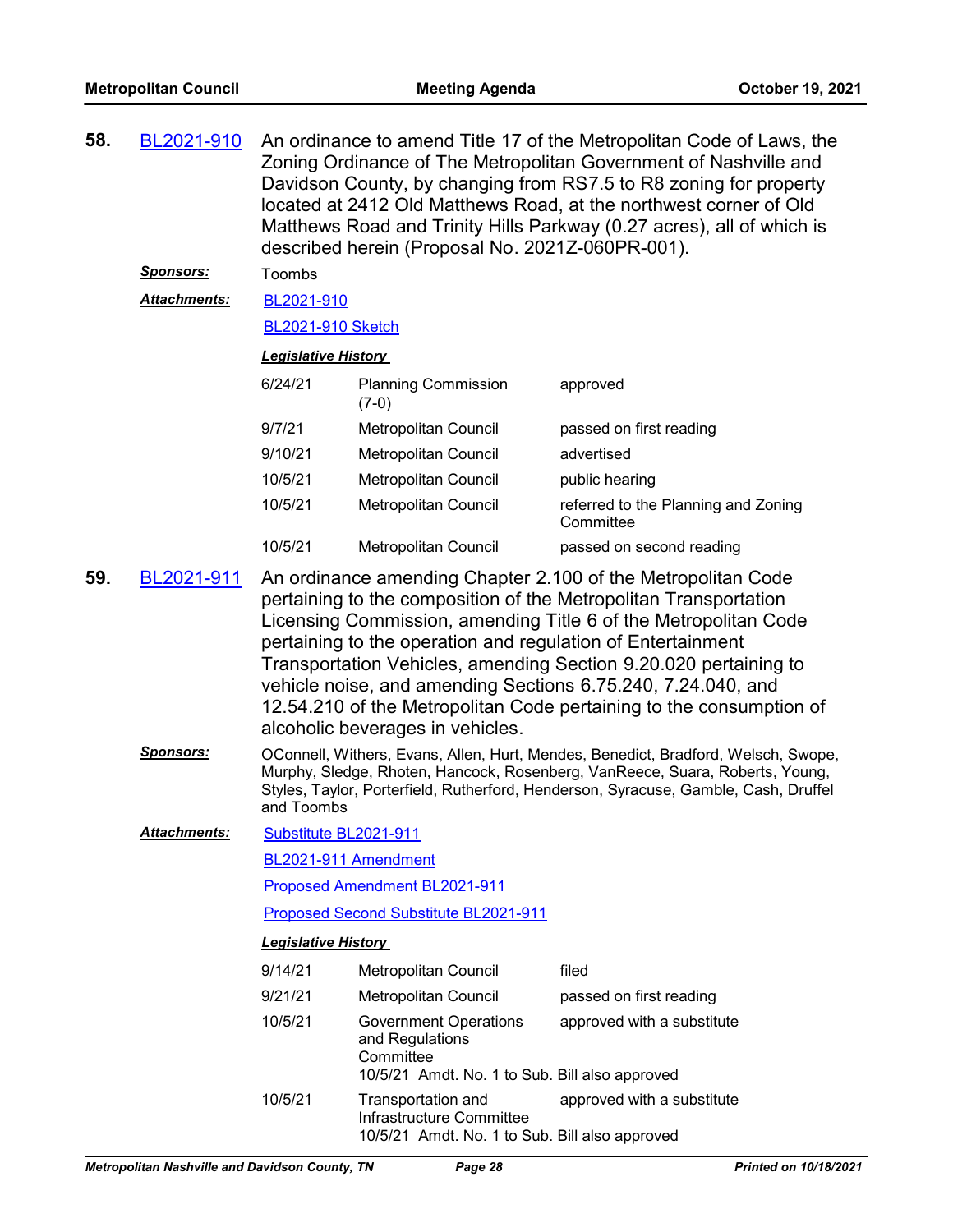| <b>Metropolitan Council</b> |                     |                                                                                                                                                                                                                                                                                                                                                                             | October 19, 2021                                                     |                                                               |  |  |  |
|-----------------------------|---------------------|-----------------------------------------------------------------------------------------------------------------------------------------------------------------------------------------------------------------------------------------------------------------------------------------------------------------------------------------------------------------------------|----------------------------------------------------------------------|---------------------------------------------------------------|--|--|--|
|                             |                     | 10/5/21<br>10/5/21<br>10/5/21                                                                                                                                                                                                                                                                                                                                               | Metropolitan Council<br>Metropolitan Council<br>Metropolitan Council | substituted<br>amended<br>passed on second reading as amended |  |  |  |
| 60.                         | BL2021-914          | An ordinance approving a contract between The Metropolitan<br>Government of Nashville and Davidson County, acting by and through<br>the Mayor's Office, and the United Way of Middle Tennessee to provide<br>financial counseling and other financial education activities to<br>low-income residents in accordance with the Financial Empowerment<br>Center program model. |                                                                      |                                                               |  |  |  |
|                             | <u>Sponsors:</u>    | Toombs, Suara, Welsch and Porterfield                                                                                                                                                                                                                                                                                                                                       |                                                                      |                                                               |  |  |  |
|                             | <b>Attachments:</b> | BL2021-914 Contract Exhibit                                                                                                                                                                                                                                                                                                                                                 |                                                                      |                                                               |  |  |  |
|                             |                     | <b>Legislative History</b>                                                                                                                                                                                                                                                                                                                                                  |                                                                      |                                                               |  |  |  |
|                             |                     | 9/21/21                                                                                                                                                                                                                                                                                                                                                                     | Metropolitan Council                                                 | passed on first reading                                       |  |  |  |
|                             |                     | 10/4/21                                                                                                                                                                                                                                                                                                                                                                     | <b>Budget and Finance</b><br>Committee                               | approved                                                      |  |  |  |
|                             |                     | 10/5/21                                                                                                                                                                                                                                                                                                                                                                     | Metropolitan Council                                                 | passed on second reading                                      |  |  |  |
| 61.                         | BL2021-915          | An ordinance approving an agreement between the Metropolitan<br>Government of Nashville and Davidson County, acting by and through<br>the Department of Parks and Recreation ("Parks"), and Memphis<br>Basketball, LLC to allow Parks to participate in a youth basketball<br>program operated by Memphis Basketball, LLC.                                                  |                                                                      |                                                               |  |  |  |
|                             | <u>Sponsors:</u>    | Toombs, VanReece, Suara and Porterfield                                                                                                                                                                                                                                                                                                                                     |                                                                      |                                                               |  |  |  |
|                             | <b>Attachments:</b> | BL2021-915 Agreement Exhibit                                                                                                                                                                                                                                                                                                                                                |                                                                      |                                                               |  |  |  |
|                             |                     | <b>Legislative History</b>                                                                                                                                                                                                                                                                                                                                                  |                                                                      |                                                               |  |  |  |
|                             |                     | 9/21/21                                                                                                                                                                                                                                                                                                                                                                     | Metropolitan Council                                                 | passed on first reading                                       |  |  |  |
|                             |                     | 10/4/21                                                                                                                                                                                                                                                                                                                                                                     | <b>Budget and Finance</b><br>Committee                               | approved                                                      |  |  |  |
|                             |                     | 10/5/21                                                                                                                                                                                                                                                                                                                                                                     | Public Facilities, Arts, and<br><b>Culture Committee</b>             | approved                                                      |  |  |  |
|                             |                     | 10/5/21                                                                                                                                                                                                                                                                                                                                                                     | <b>Metropolitan Council</b>                                          | passed on second reading                                      |  |  |  |
| 62.                         | BL2021-916          | An ordinance providing the honorary street name designation of "Billy"<br>Sherrill Way" for a portion of 18th Ave S.                                                                                                                                                                                                                                                        |                                                                      |                                                               |  |  |  |
|                             | <u>Sponsors:</u>    | OConnell, Styles and Suara<br><b>Legislative History</b>                                                                                                                                                                                                                                                                                                                    |                                                                      |                                                               |  |  |  |
|                             |                     | 9/14/21                                                                                                                                                                                                                                                                                                                                                                     | Metropolitan Council                                                 | filed                                                         |  |  |  |
|                             |                     | 9/21/21                                                                                                                                                                                                                                                                                                                                                                     | Metropolitan Council                                                 | passed on first reading                                       |  |  |  |
|                             |                     | 10/5/21                                                                                                                                                                                                                                                                                                                                                                     | Transportation and<br>Infrastructure Committee                       | approved                                                      |  |  |  |
|                             |                     | 10/5/21                                                                                                                                                                                                                                                                                                                                                                     | Metropolitan Council                                                 | passed on second reading                                      |  |  |  |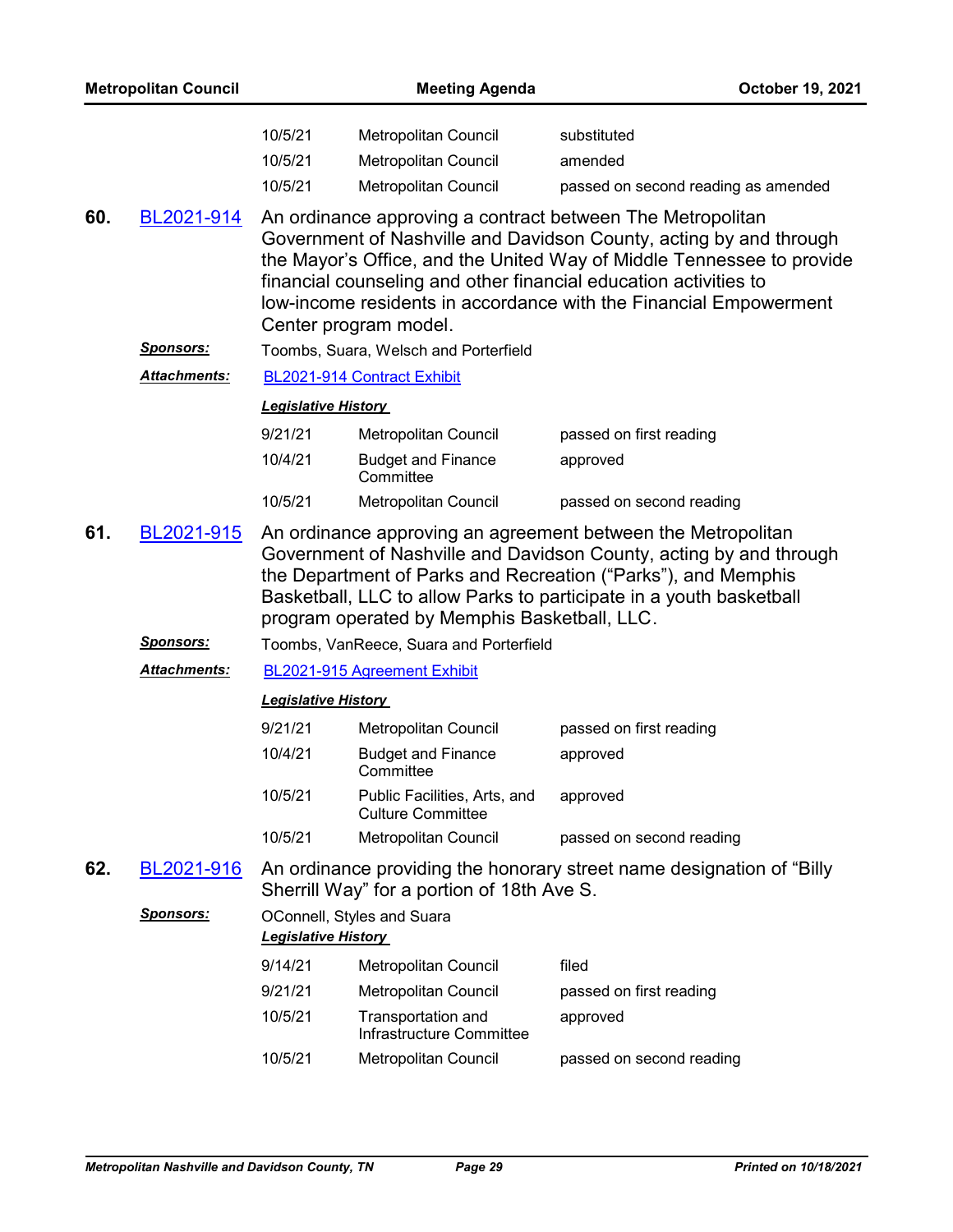| 63. | BL2021-917                                                                                                                                                                                                                                                                                       | An ordinance authorizing The Metropolitan Government of Nashville and<br>Davidson County to negotiate and accept permanent easements for the<br>Neighborly Avenue Stormwater Improvement Project for six properties<br>located on Neighborly Avenue, (Project No. 21-SWC-278 and Proposal<br>No. 2021M-069ES-001).                                                                   |                                                |                          |  |  |  |
|-----|--------------------------------------------------------------------------------------------------------------------------------------------------------------------------------------------------------------------------------------------------------------------------------------------------|--------------------------------------------------------------------------------------------------------------------------------------------------------------------------------------------------------------------------------------------------------------------------------------------------------------------------------------------------------------------------------------|------------------------------------------------|--------------------------|--|--|--|
|     | <u>Sponsors:</u>                                                                                                                                                                                                                                                                                 |                                                                                                                                                                                                                                                                                                                                                                                      | Roberts, Murphy, Nash and VanReece             |                          |  |  |  |
|     | Attachments:                                                                                                                                                                                                                                                                                     | <b>BL2021-917 Exhibit</b>                                                                                                                                                                                                                                                                                                                                                            |                                                |                          |  |  |  |
|     |                                                                                                                                                                                                                                                                                                  | <b>Legislative History</b>                                                                                                                                                                                                                                                                                                                                                           |                                                |                          |  |  |  |
|     |                                                                                                                                                                                                                                                                                                  | 8/20/21                                                                                                                                                                                                                                                                                                                                                                              | <b>Planning Commission</b>                     | approved                 |  |  |  |
|     |                                                                                                                                                                                                                                                                                                  | 9/21/21                                                                                                                                                                                                                                                                                                                                                                              | <b>Metropolitan Council</b>                    | passed on first reading  |  |  |  |
|     |                                                                                                                                                                                                                                                                                                  | 10/4/21                                                                                                                                                                                                                                                                                                                                                                              | Planning and Zoning<br>Committee               | approved                 |  |  |  |
|     |                                                                                                                                                                                                                                                                                                  | 10/5/21                                                                                                                                                                                                                                                                                                                                                                              | Transportation and<br>Infrastructure Committee | approved                 |  |  |  |
|     |                                                                                                                                                                                                                                                                                                  | 10/5/21                                                                                                                                                                                                                                                                                                                                                                              | Metropolitan Council                           | passed on second reading |  |  |  |
| 64. | An ordinance authorizing The Metropolitan Government of Nashville and<br>BL2021-918<br>Davidson County to abandon an existing storm sewer easement for two<br>properties located at 900 and 902 Dickerson Pike (Proposal No.<br>2021M-067ES-001).<br><u>Sponsors:</u><br>Parker, Murphy and Nash |                                                                                                                                                                                                                                                                                                                                                                                      |                                                |                          |  |  |  |
|     |                                                                                                                                                                                                                                                                                                  |                                                                                                                                                                                                                                                                                                                                                                                      |                                                |                          |  |  |  |
|     | Attachments:                                                                                                                                                                                                                                                                                     |                                                                                                                                                                                                                                                                                                                                                                                      |                                                |                          |  |  |  |
|     |                                                                                                                                                                                                                                                                                                  | <b>Legislative History</b>                                                                                                                                                                                                                                                                                                                                                           |                                                |                          |  |  |  |
|     |                                                                                                                                                                                                                                                                                                  | 8/20/21                                                                                                                                                                                                                                                                                                                                                                              | <b>Planning Commission</b>                     | approved                 |  |  |  |
|     |                                                                                                                                                                                                                                                                                                  | 9/21/21                                                                                                                                                                                                                                                                                                                                                                              | Metropolitan Council                           | passed on first reading  |  |  |  |
|     |                                                                                                                                                                                                                                                                                                  | 10/4/21                                                                                                                                                                                                                                                                                                                                                                              | Planning and Zoning<br>Committee               | approved                 |  |  |  |
|     |                                                                                                                                                                                                                                                                                                  | 10/5/21                                                                                                                                                                                                                                                                                                                                                                              | Transportation and<br>Infrastructure Committee | approved                 |  |  |  |
|     |                                                                                                                                                                                                                                                                                                  | 10/5/21                                                                                                                                                                                                                                                                                                                                                                              | Metropolitan Council                           | passed on second reading |  |  |  |
| 65. | BL2021-919                                                                                                                                                                                                                                                                                       | An ordinance authorizing The Metropolitan Government of Nashville and<br>Davidson County to accept new sanitary sewer and water mains,<br>sanitary sewer manholes, fire hydrant assemblies and easements, for<br>property located at Burkitt Road (unnumbered), also known as Burkitt<br>Ridge Phase 6 (MWS Project Nos. 20-SL-76 and 20-WL-41 and<br>Proposal No. 2021M-065ES-001). |                                                |                          |  |  |  |
|     | <u>Sponsors:</u>                                                                                                                                                                                                                                                                                 |                                                                                                                                                                                                                                                                                                                                                                                      | Rutherford, Murphy and Nash                    |                          |  |  |  |
|     | Attachments:                                                                                                                                                                                                                                                                                     | <b>BL2021-919 Exhibit</b>                                                                                                                                                                                                                                                                                                                                                            |                                                |                          |  |  |  |
|     | <b>Legislative History</b>                                                                                                                                                                                                                                                                       |                                                                                                                                                                                                                                                                                                                                                                                      |                                                |                          |  |  |  |
|     |                                                                                                                                                                                                                                                                                                  | 8/20/21                                                                                                                                                                                                                                                                                                                                                                              | <b>Planning Commission</b>                     | approved                 |  |  |  |
|     |                                                                                                                                                                                                                                                                                                  | 9/21/21                                                                                                                                                                                                                                                                                                                                                                              | Metropolitan Council                           | passed on first reading  |  |  |  |

approved

10/4/21 Planning and Zoning **Committee**